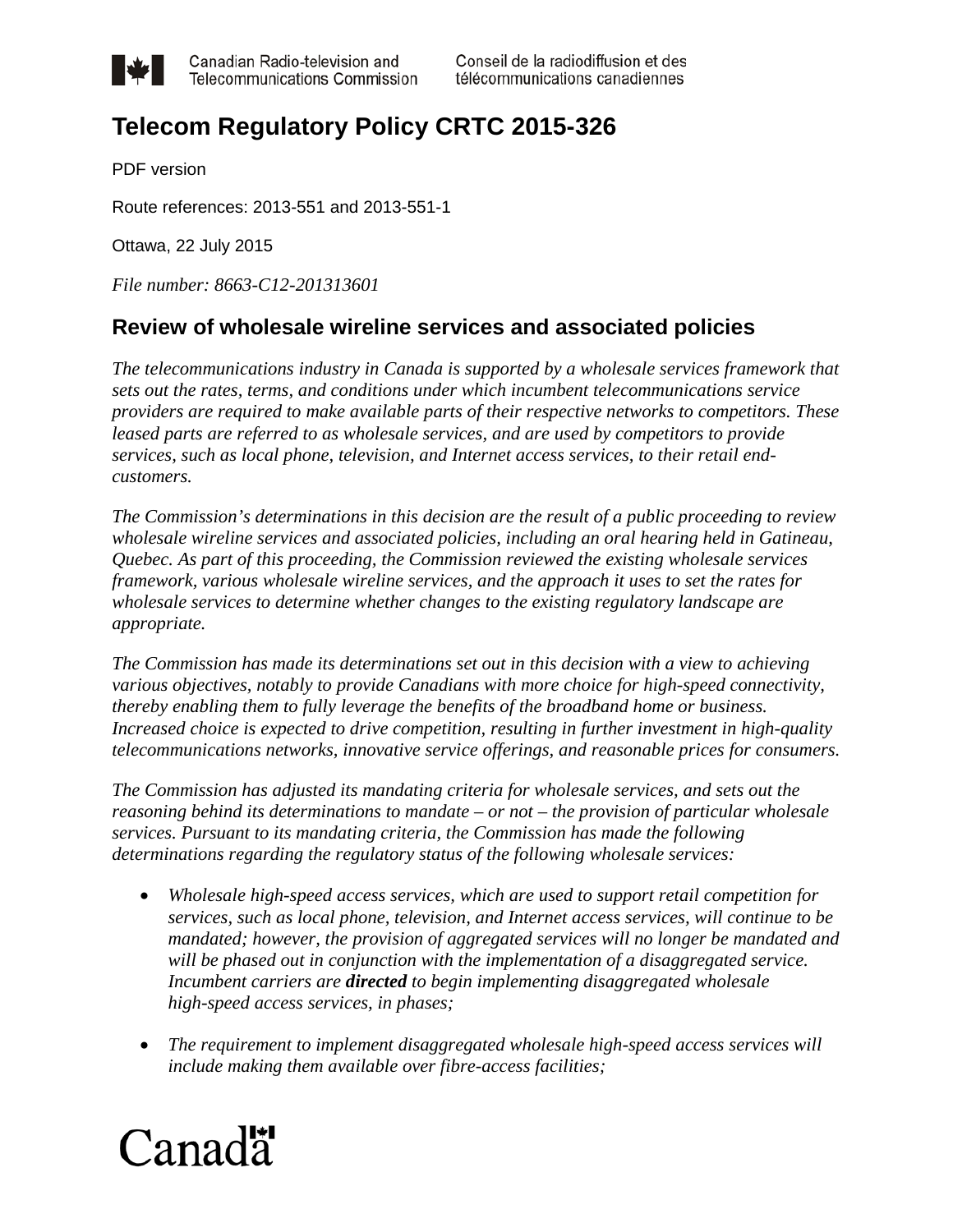- *Unbundled local loops, a legacy service used primarily to support retail competition for local phone services and lower-speed Internet access, will no longer be mandated and will be phased out; and*
- *Ethernet and high-speed competitor digital network services, which are primarily used to support retail competition in the business data services market, will remain forborne and not mandated.*

*In addition, the Commission has rendered determinations on issues such as the costing methodology to be applied to wholesale services and the request to implement an equivalence of inputs wholesale regime.*

*The wholesale services framework established in this decision will remain in place for a minimum of five years.*

*The dissenting opinion of Commissioner Shoan is attached.*

# **Introduction**

- 1. Wholesale telecommunications services (hereafter referred to as wholesale services) are the services that telecommunications companies provide to each other, and are integral to the overall development of the Canadian communications system.
- 2. The provision of wholesale services primarily supports competition in various retail service markets, such as local phone, television, and Internet access service markets, by enabling competitors to access certain telecommunications facilities and network components from incumbent carriers, such as incumbent local exchange carriers (ILECs) and cable companies, so that competitors can extend their networks where necessary to provide their own services to consumers. Wholesale services also play a supporting role in the overall telecommunications system – for example, by ensuring the efficient interconnection of competing networks, by ensuring public safety through the provision of emergency services, and by optimizing the use of support structures such as poles and conduits.
- 3. Over the years, the Commission has established various policies, rules, and regulations to govern the provision of wholesale services. These regulatory measures are necessary because incumbent carriers have had considerable advantages over competitors. Without wholesale regulation, fewer competitive service options would be available to Canadians.
- 4. Throughout the 1990s and early 2000s, the Commission focused its wholesale service regulation on improving competition in the long distance and local voice telephony markets. Over the past decade or so, the Commission has gradually shifted its focus away from legacy voice services and towards improving competition for broadband services.
- 5. The Commission's general approach towards wholesale service regulation has been to promote facilities-based competition wherever possible. Facilities-based competition, in which competitors primarily use their own telecommunications facilities and networks to compete instead of leasing from other carriers, is typically regarded as the ideal and most sustainable form of competition. Examples of telecommunications facilities include the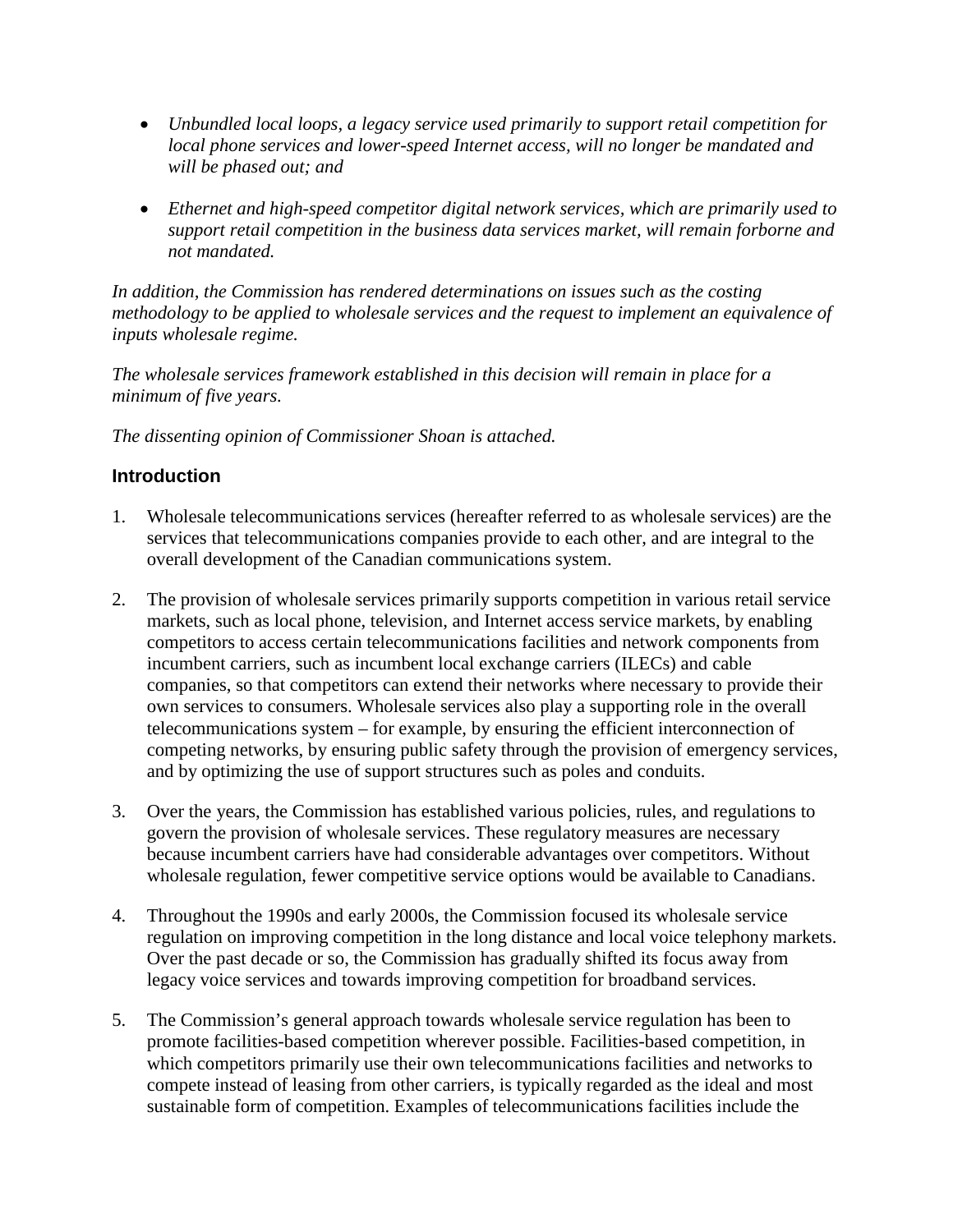copper, coaxial, and fibre connections that connect households and businesses, fibre-optic cables connecting communities, and the various routers, switches, and interfaces located within incumbent carrier data centres.

- 6. Conceptually, facilities-based competition is best achieved by requiring incumbent carriers to make available facilities that are "essential" for competition. These facilities, sometimes referred to as bottleneck facilities, are, generally speaking, network components that cannot be readily duplicated and that are controlled by incumbent carriers, which gives them the market power to substantially prevent or lessen retail competition if they were to deny competitors access to those facilities. To determine whether to mandate facilities, the Commission has applied a specific set of criteria, set out in paragraph 15 of this decision.
- 7. If the Commission finds that a facility should be made available to competitors, the next question it assesses is how the facility should be configured and what rates, terms, and conditions should apply. The degree to which incumbent carriers' networks are made available to competitors depends on a variety of factors, including the policy objectives set out in section 7 of the *Telecommunications Act* (the Act), technical issues, operational requirements, and the Commission's regulatory policies. The desired outcome is that once competitors are given access to certain facilities (for example, access facilities), they are incented to enter the market and invest in other parts of the network, eventually leading to lower prices, innovative service offerings, and greater choice for consumers.
- 8. Regarding the provision of broadband services, the Commission has, in recent years, and for a variety of reasons, opted to allow competitors access to a wholesale service that did not require material investment in facilities, by mandating the provision of a comprehensive wholesale service from incumbent carriers, known as aggregated wholesale high-speed access (HSA) service. This service has enabled competitors to lease a package of both the access facilities they need to connect to customer locations, and transport facilities, through which large amounts of traffic can be sent and received, without requiring them to invest substantially in their networks.
- 9. A central debate in this proceeding is whether this type of "aggregated" approach continues to be the appropriate means to foster retail competition for broadband services now and into the future. Another issue is whether the fibre-access facilities being deployed by incumbent carriers ought to be included in any wholesale HSA service that is made available to their competitors. $<sup>1</sup>$  $<sup>1</sup>$  $<sup>1</sup>$ </sup>

# **Telecom Notice of Consultation 2013-551**

10. On 6 December 2013, in Telecom Notice of Consultation 2013-551, the Commission initiated a proceeding to review issues related to wholesale services and their associated policies.[2](#page-2-1) Specifically, the Commission stated that it intended to examine (i) the

<span id="page-2-0"></span> $1$  In Telecom Regulatory Policy 2010-632, the Commission determined that the obligation to provide wholesale HSA services would apply to existing technologies, including hybrid copper-fibre facilities and hybrid fibre-coaxial cable facilities, but did not extend the obligations to fully fibre-based network solutions.

<span id="page-2-1"></span> $^{2}$  As a separate matter, the Commission later initiated Telecom Notice of Consultation 2014-76 to consider whether the wholesale wireless service market is sufficiently competitive and, if not, what regulatory measures are required.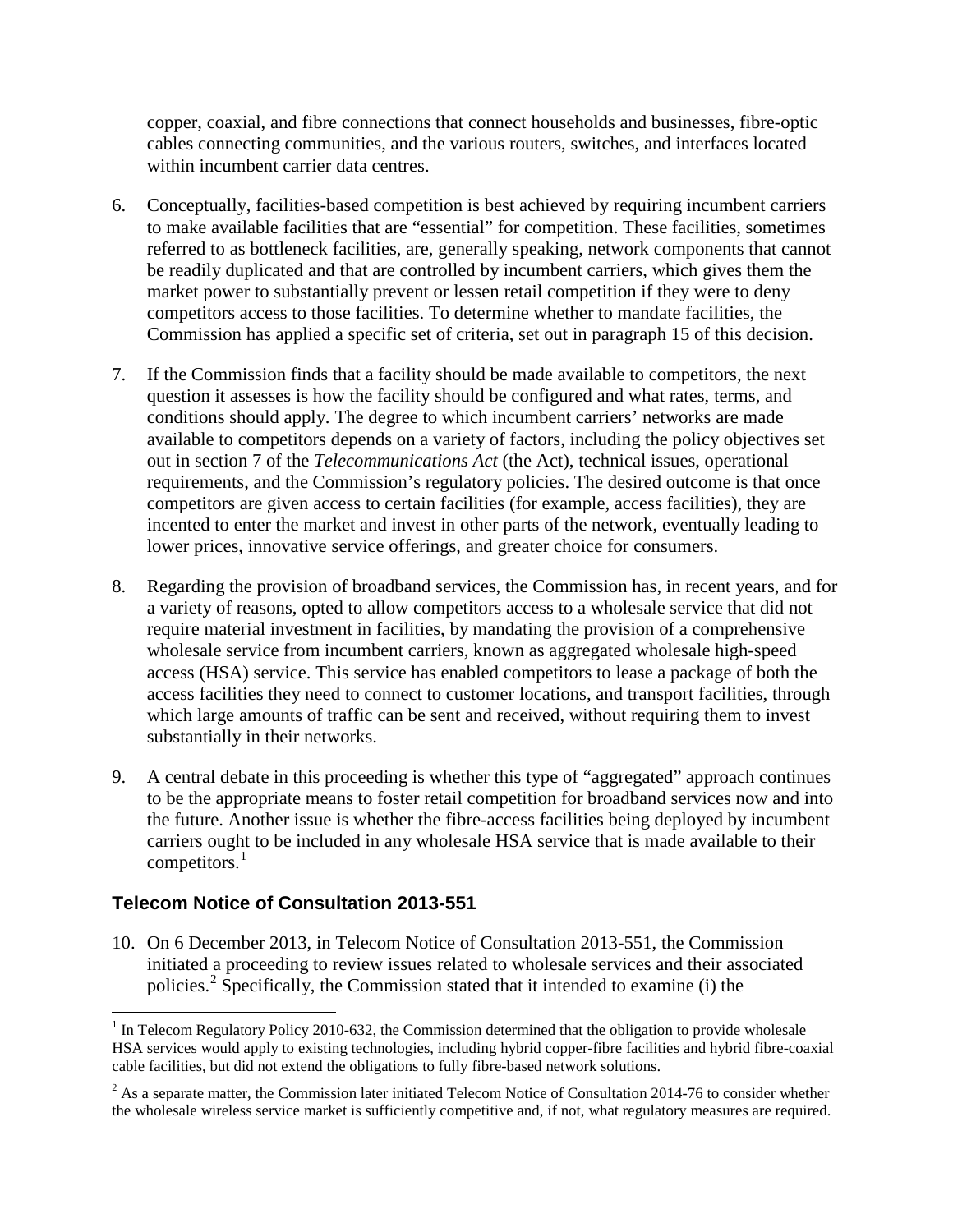appropriateness of the previously established wholesale service categories and of mandating any new or forborne wholesale services; (ii) whether its existing wholesale service policies appropriately balance incentives for innovation and investment in the construction of telecommunications network facilities, resulting in more sustainable competition and the provision of high-quality retail telecommunications services; (iii) the product and geographic markets for wholesale services; and (iv) its rate-setting approaches for wholesale services.

# **The proceeding**

- 11. The following parties participated in the proceeding: Bell Aliant Regional Communications, Limited Partnership (Bell Aliant)<sup>[3](#page-3-0)</sup> and Bell Canada (collectively, the Bell companies); MTS Inc. (MTS) and Allstream Inc. (collectively, MTS Allstream); Saskatchewan Telecommunications (SaskTel); and TELUS Communications Company  $(TCC)^4$  $(TCC)^4$  [all of which are referred to collectively as the ILECs]; Bragg Communications Incorporated, operating as Eastlink (Eastlink); Cogeco Cable Inc. (Cogeco); Quebecor Media Inc., on behalf of its affiliate Videotron G.P. (Videotron); Rogers Communications Partnership (RCP); and Shaw Cablesystems G.P. (Shaw) [all of which are referred to collectively as the Cablecos]; the British Columbia Broadband Association (BCBA); the Canadian Network Operators Consortium Inc. (CNOC); [5](#page-3-2) Distributel Communications Limited; Fibernetics Corporation (Fibernetics); and Primus Telecommunications Canada Inc. (Primus) [all of which are referred to collectively as the Competitors]; OpenMedia.ca (OpenMedia), the Public Interest Advocacy Centre and the Consumers' Association of Canada (PIAC), as well as l'Union des consommateurs (all of which are collectively referred to as the Consumer Groups); the SSI Group of Companies; TBayTel; Vaxination Informatique; and VMedia Inc.; Aurora College; and School District #67 (Okanagan Skaha); CANARIE Inc.; Cybera; the Canadian Cable Systems Alliance; the Canadian Federation of Independent Business; the Canadian Independent Telephone Company Joint Task Force; the Competition Bureau; Fiber to the Home Council Americas; and i-CANADA; the City of Calgary; the City of Coquitlam; and the Yukon Government; and several individuals.
- 12. The proceeding included a public hearing, which began on 24 November 2014. The public record of this proceeding, which closed on 19 December 2014, is available on the Commission's website at www.crtc.gc.ca or by using the file number provided above.

 $\overline{a}$ This proceeding relied on the wholesale services framework established in Telecom Decision 2008-17, and resulted in Telecom Regulatory Policy 2015-177.

<span id="page-3-0"></span><sup>3</sup> Originally, Bell Aliant filed on behalf of itself; DMTS; KMTS; NorthernTel, Limited Partnership; and Télébec, Limited Partnership (Télébec), while Bell Canada provided its own submissions. However, as the proceeding progressed, the Commission received joint submissions from Bell Aliant and Bell Canada. These two companies have been referred to collectively in this decision as the Bell companies.

<span id="page-3-1"></span><sup>&</sup>lt;sup>4</sup> TCC includes its operations in the province of Quebec (TELUS Québec inc.).

<span id="page-3-2"></span><sup>&</sup>lt;sup>5</sup> CNOC is a regulatory association that represents competitive service providers such as TekSavvy Solutions Inc.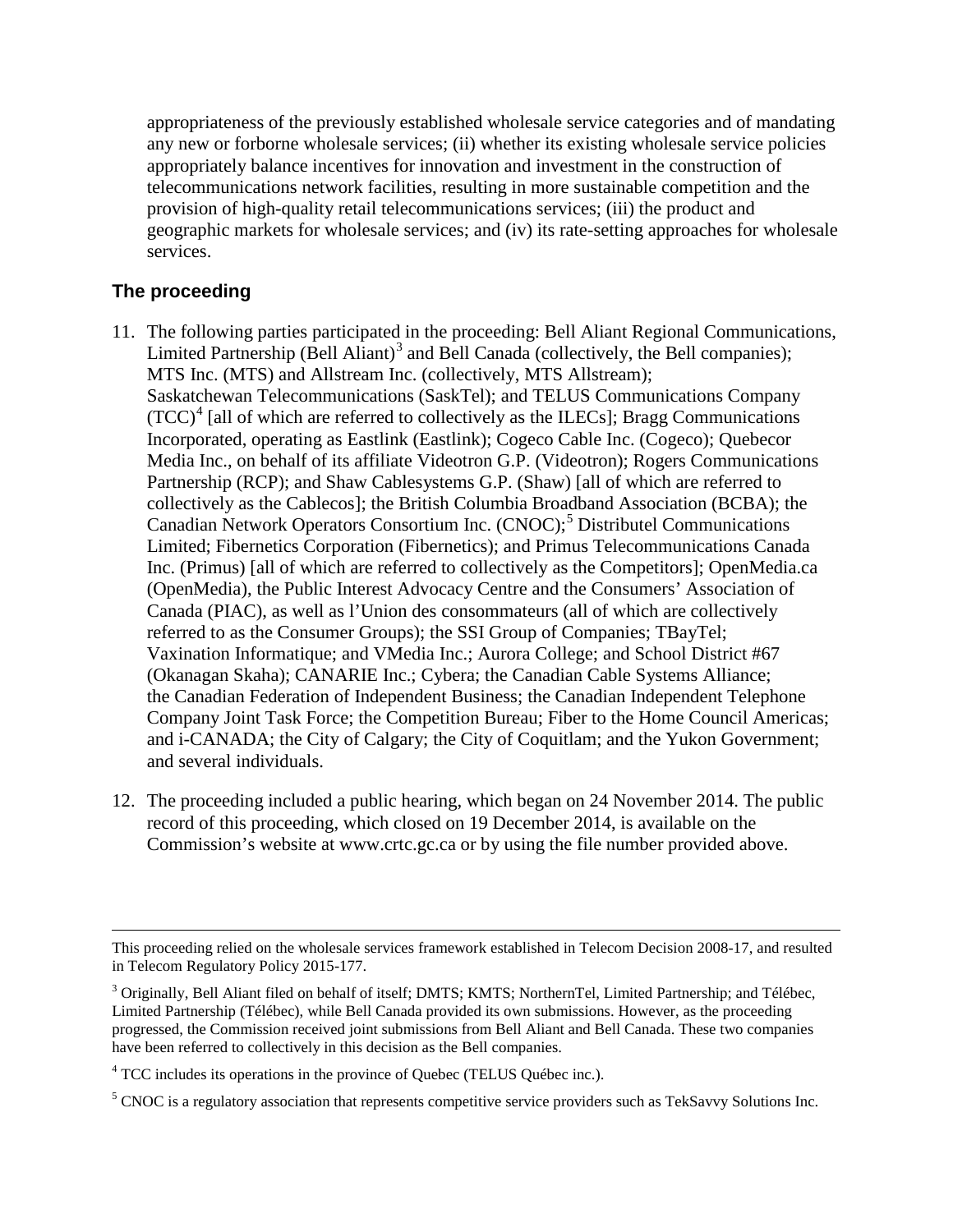# **Objectives of the wholesale service regime**

- 13. The Commission's wholesale service regime encompasses a wide range of wholesale services provided by the ILECs and the Cablecos (hereafter collectively referred to as the incumbent carriers), and ultimately impacts various downstream retail markets, including the Internet access, local and long distance telephony, television, and business communications markets. During the course of the proceeding, the potential implications of the Commission's determinations with respect to broadband services were of particular interest, given the role that these services play in the lives of Canadian citizens and the success of Canadian businesses, since these services enable participation in the digital economy by providing access to a range of content, other services, and applications.
- 14. The Commission's determinations in this proceeding take into consideration the policy objectives set out in section 7 of the Act, as well as the Policy Direction.<sup>[6](#page-4-0)</sup> Furthermore, the determinations below were also made with a view to achieving the following objectives:
	- enhancing the effectiveness of the wholesale service regime to facilitate vibrant and sustainable retail competition that provides Canadians with reasonable prices and innovative services of high quality that are responsive to their evolving social and economic requirements;
	- incenting efficient network investment to further the development of facilities-based competition;
	- considering network efficiency, competitive neutrality, and technological neutrality when establishing wholesale regulations; and
	- recognizing differences in regional markets.

# **Regulatory framework for wholesale services**

- 15. The Commission has endorsed the concept of essential services in the context of wholesale regulation since the late 1990s. More recently, in Telecom Decision 2008-17, the Commission established an essential services test (hereafter referred to as the Essentiality Test), with three components:
	- the facility<sup>[7](#page-4-1)</sup> is required as an input by competitors to provide telecommunications services in a relevant downstream market  $\delta$  (the input component);
	- the facility is controlled by a firm<sup>[9](#page-4-3)</sup> that possesses upstream market power such that denying (or withdrawing) access to the facility would likely result in a substantial

<span id="page-4-0"></span> <sup>6</sup> *Order Issuing a Direction to the CRTC on Implementing the Canadian Telecommunications Policy Objectives*, P.C. 2006-1534, 14 December 2006

<span id="page-4-1"></span> $<sup>7</sup>$  In this decision, a reference to a facility or service may be taken as a reference to a facility, function, or service (or</sup> all three), as appropriate in the context.

<span id="page-4-2"></span><sup>&</sup>lt;sup>8</sup> Generally, the downstream market represents the market for retail services that rely on underlying telecommunications facilities as an essential input. In contrast, the upstream market represents the market for the underlying telecommunications facilities themselves.

<span id="page-4-3"></span><sup>9</sup> In the context of this decision, the term "firm" includes a group of firms exercising collective market power.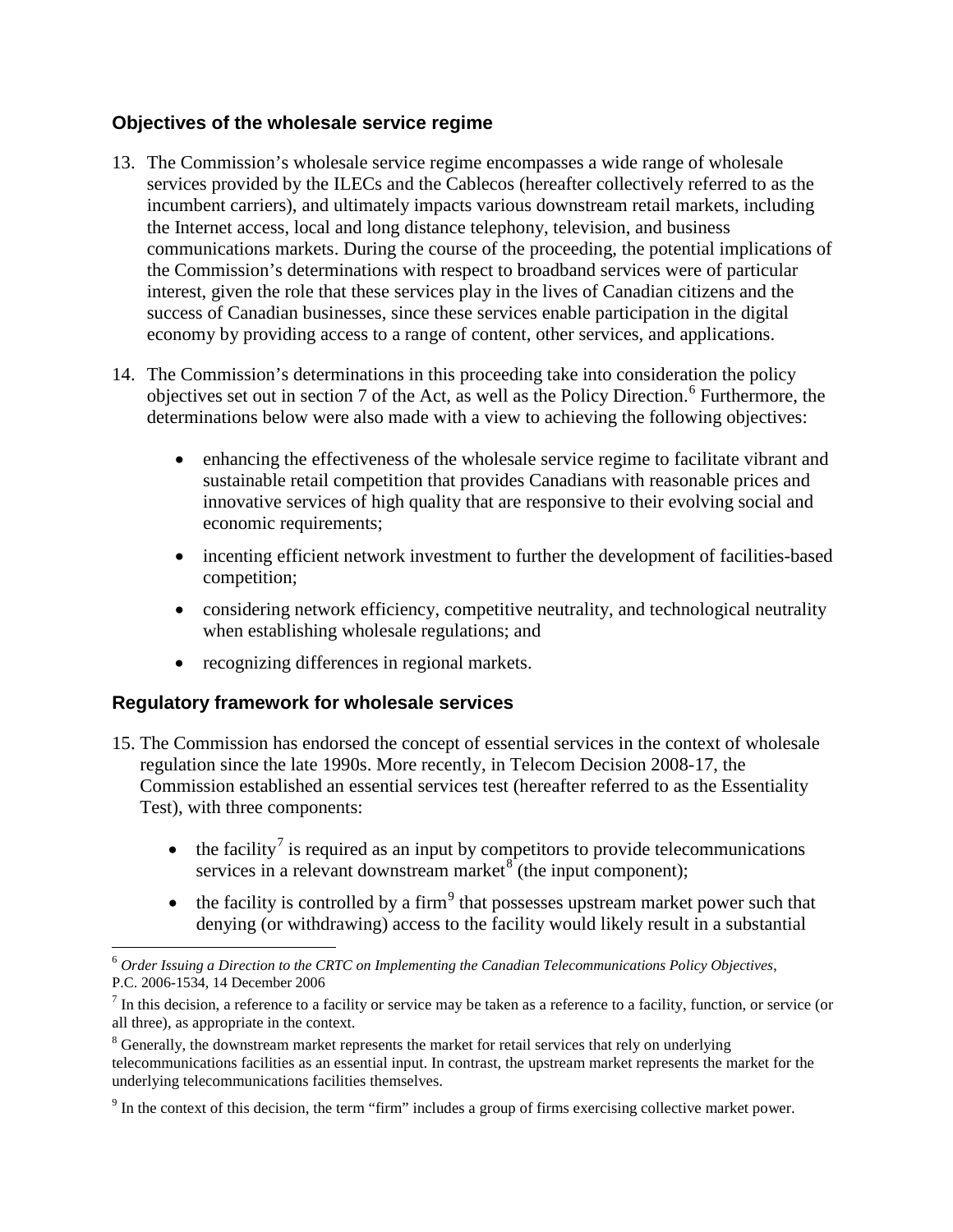lessening or prevention of competition in the relevant downstream market (the competition component); and

- it is not practical or feasible for competitors to duplicate the functionality of the facility (the duplicability component).
- 16. However, in practice, essentiality has been only one factor that the Commission has considered in its decision whether to mandate the provision of wholesale services. Wholesale services serve other purposes, such as ensuring the efficient interconnection of competing networks, ensuring public safety through the provision of emergency services, and optimizing the use of support structures such as poles and conduits.
- 17. In Telecom Decision 2008-17, the Commission decided to phase out the mandatory provision of, and forbear from regulating, certain non-essential wholesale services. In addition, the Commission decided to create new categories<sup>[10](#page-5-0)</sup> of wholesale services, the provision of which was mandated for reasons other than essentiality, after considering, among other things, the decision to mandate the provision of aggregated wholesale HSA services. As part of this proceeding, the Commission re-examined its regulatory framework for wholesale services and its approach to classifying these services.

### **Positions of parties**

- 18. Parties were generally of the view that the Essentiality Test remains the appropriate means for determining whether a wholesale service ought to be mandated. Most parties favoured retaining the definition and service categories established in Telecom Decision 2008-17.
- 19. Certain parties considered that the Commission's general approach towards mandating wholesale services should be clarified and simplified, for example, by consolidating or eliminating some of the categories.
- 20. Parties generally agreed that in certain circumstances, the Commission's decision to mandate a wholesale service may be based on policy considerations unrelated to the Essentiality Test, particularly with respect to services related to interconnection or public good.
- 21. TCC indicated that it was generally satisfied with the Commission's existing Essentiality Test, but stressed that, with the exception of public good and certain interconnection services, wholesale services should only be mandated if they meet the Essentiality Test.
- 22. CNOC proposed two wording changes to the Essentiality Test, as follows (changes are in italics): (i) the facility is required as an input by competitors to provide telecommunications services in a relevant downstream market; (ii) the facility is controlled by a firm that possesses upstream market power such that *not providing* access to the facility would likely result in a substantial lessening or prevention of competition in the relevant downstream market; and (iii) it is not *economically efficient* for competitors to duplicate the functionality of the facility. CNOC indicated that the first change would allow for a "no head-start rule,"

<span id="page-5-0"></span> $10$  Six categories of wholesale services were established in Telecom Decision 2008-17: essential, conditional essential, conditional mandated non-essential, public good, interconnection, and non-essential subject to phase-out.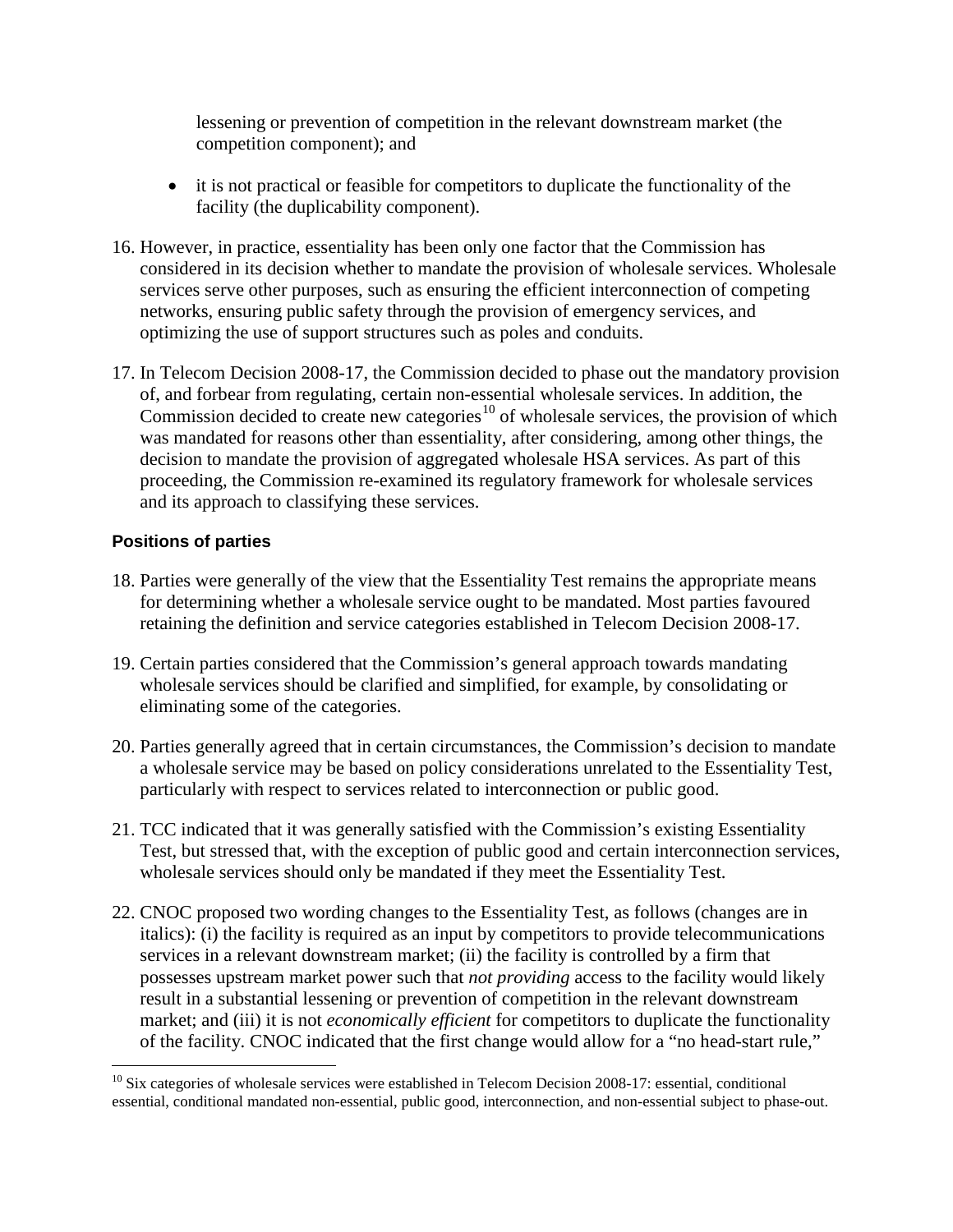which would enable competitors to launch new retail services in the same time frame as incumbent carriers. CNOC argued that its second change would serve to minimize the duplication of facilities that are inefficient from a macro-economic perspective.

23. Several incumbent carriers opposed CNOC's proposed changes, arguing that they could have a significant impact on the application of the mandating criteria and would inappropriately result in various non-essential services being mandated.

#### **Commission's analysis and determinations**

- 24. The Commission's framework for determining whether wholesale services should be mandated should be predictable and practical for the industry and should constitute an efficient regulatory regime that provides a high degree of regulatory certainty to both incumbent carriers and competitors. In order to achieve these goals, modifications and clarifications to the Commission's approach to mandating wholesale services are appropriate.
- 25. Furthermore, it is important to outline how the Commission intends to apply its wholesale services framework going forward. The following sections provide information on (i) the Commission's general approach for determining whether a wholesale service ought to be mandated, (ii) the components included in the Essentiality Test, (iii) how the Commission intends to apply the Essentiality Test, and (iv) the additional policy considerations that the Commission may use to inform a decision whether or not to mandate the provision of a wholesale service.

#### **General approach**

- 26. The general approach for determining the regulatory treatment of a wholesale service depends primarily on whether the service in question (i) is a new service, (ii) has previously been forborne,  $\frac{11}{1}$  $\frac{11}{1}$  $\frac{11}{1}$  or (iii) is a regulated service.
- 27. If a wholesale service would constitute a new service or if it has previously been forborne, the Commission will consider the state of competition in one or more of the affected retail markets to help determine whether regulatory intervention is appropriate. For example, the Commission may examine whether competition is sustainable or whether there are significant barriers to entry into the retail market for competitors.
- 28. If the Commission finds that competition in one or more of the affected retail markets has been substantially lessened, it could then proceed, where appropriate, to consider whether previous forbearance findings ought to be displaced or whether a new wholesale service ought to be mandated, by conducting a market power test with respect to the wholesale service in question. If the evidence demonstrates that the circumstances that gave rise to forbearance have changed to the extent that the Commission's original findings are no longer consistent with section 34 of the Act, the Commission will re-assert its jurisdiction by

<span id="page-6-0"></span><sup>&</sup>lt;sup>11</sup> The Commission forbears, or refrains, from regulation when it finds that a service is subject to sufficient competition, or when forbearance is consistent with the Canadian telecommunications policy objectives set out in section 7 of the Act. When a service is forborne, it is generally not subject to a Commission-approved tariff, although the service may still be regulated with respect to other aspects.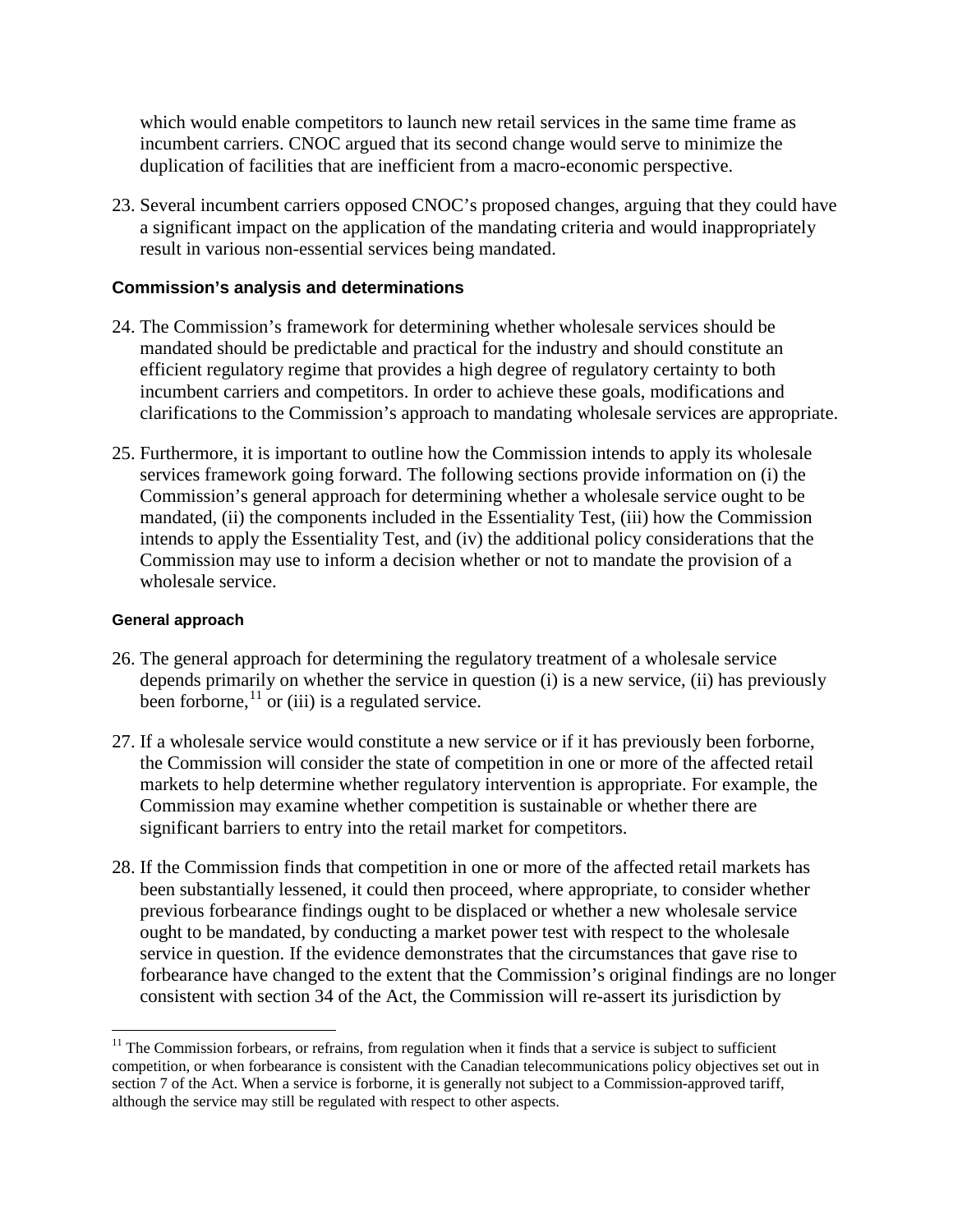reapplying the appropriate sections of the Act. Once forbearance has been displaced, or for any new wholesale service, the Commission would proceed with the same approach used with respect to established regulated wholesale services, as discussed below.

- 29. For regulated wholesale services, the Commission will base its decision to mandate the provision of a wholesale service on two elements: (i) the Essentiality Test, and (ii) a set of policy considerations that could modify or support its decision.
- 30. Since both the Essentiality Test and the market power analysis used to inform the Commission's forbearance-related determinations contain many of the same analytical elements, these analyses could be performed in conjunction with each other. Based on the results of the retail market assessment, the upstream market power analysis, and the application of the Essentiality Test and policy considerations, the Commission would then determine the specific regulatory measures that should be applied, including whether to mandate the provision of the wholesale service in question.

#### **Components of the Essentiality Test**

- 31. As noted above, except for CNOC, there was general consensus among parties that the current definition and structure of the Essentiality Test, including the three components – namely the input component, the competition component, and the duplicability component – that were established in Telecom Decision 2008-17, remain appropriate.
- 32. The current definition of an essential facility was developed based on a significant amount of expert testimony and evidence filed in previous Commission proceedings, and no party submitted evidence demonstrating that changes are necessary or appropriate. Regarding CNOC's proposed wording modifications, the Commission does not consider that they would improve the clarity or the predictability of the Essentiality Test, given that the existing definition includes similar language. The Commission therefore finds that the current definition and structure of the Essentiality Test remain appropriate for determining whether the Commission should mandate the provision of a particular wholesale service.

#### **Application of the Essentiality Test**

- 33. Parties' comments on this subject focused mainly on defining the relevant geographic market associated with a given wholesale service. Parties generally agreed that the Commission's use of a national geographic market in Telecom Decision 2008-17 was too broad for most wholesale services, and that a smaller geographic region, such as a province, a census metropolitan area, a community, or an exchange would be more appropriate, depending on the wholesale service in question. Other parties indicated that, in theory, the relevant geographic market for a wholesale service could be as small as the individual household or business premises; however, in practice, it is necessary and appropriate to aggregate such markets into larger analytical units that share characteristics regarding competition.
- 34. The first step in applying the Essentiality Test is to define the relevant markets for the wholesale service in question, which include product and geographic components. These markets are typically characterized as the smallest group of services and geographic area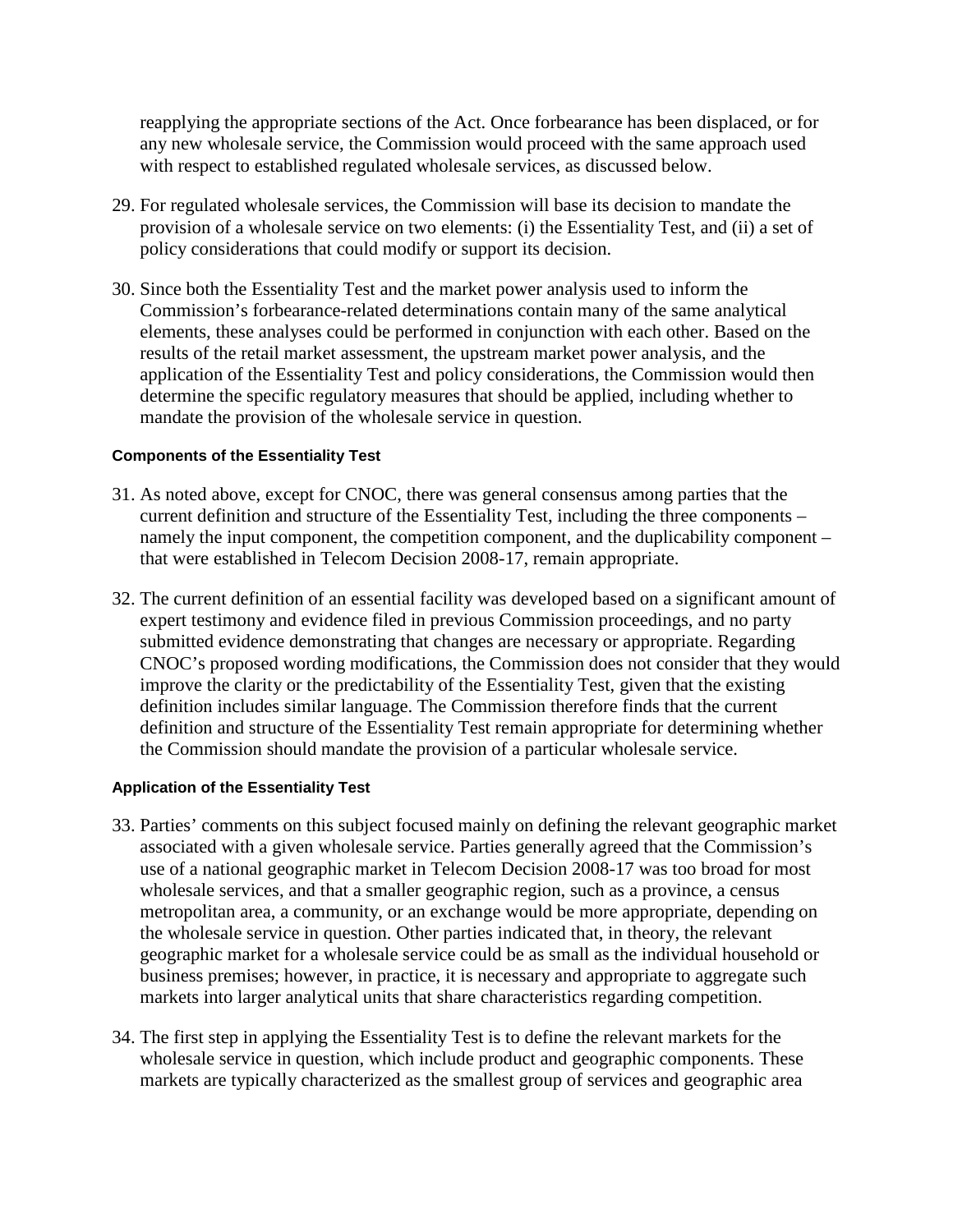over which a firm could profitably impose a significant and non-transitory (i.e. sustainable) price increase.

- 35. However, some degree of aggregation may be appropriate, since it would be exceedingly onerous to gather data for every wholesale service product market for every location (e.g. community or exchange) in the country, and since certain markets share similar competitive market conditions. As such, a balance must be struck between the use of meaningful and practical definitions for product and geographic markets, as well as the administrative burden associated with gathering and processing large amounts of data.
- 36. Once the relevant markets are defined, the Commission assesses the wholesale service in question against each component of the Essentiality Test, described in further detail below. In some cases, the availability and/or quality of the evidence and the specific facts associated with a particular wholesale service will dictate the factors to which the Commission will give more or less weight. For a wholesale service to meet the Essentiality Test, all three components must be satisfied.<sup>[12](#page-8-0)</sup>

#### *Input component*

- 37. The Commission will determine whether the facility associated with the wholesale service in question is required as an input by another firm to provide a downstream retail service(s). The Commission will consider (i) the downstream market(s) for which the wholesale service is an input; (ii) the technical aspects of the wholesale service; (iii) the past, current, and anticipated demand for the wholesale service; and (iv) trends in demand to assess whether there is sustained growth or decline.
- 38. If the Commission finds that the wholesale service in question is a required input for competitors to provide downstream retail services, and that there is and will continue to be sufficient demand for the wholesale service, the input component would be satisfied.

#### *Competition component*

- 39. The Commission will examine two elements: (i) the upstream market conditions, specifically, whether a firm or a group of firms has market power, and (ii) the impact that any upstream market power might have on competition levels in the associated downstream retail market(s).
- 40. When assessing upstream market power, the Commission will consider various factors, such as upstream market share, demand conditions (e.g. the availability of substitutes and customer switching costs), supply conditions (e.g. competitor capacity constraints and the likelihood of competitive entry), and evidence of rivalrous behaviour (e.g. competitive bidding for wholesale contracts, promotions, and service improvements).
- 41. However, the presence of upstream market power alone is not sufficient to meet the competition component. There must also be the potential for a substantial lessening or

<span id="page-8-0"></span> $12$  It may not be necessary for the Commission to assess all three components of the Essentiality Test should its analysis of one component demonstrate that the wholesale service in question does not satisfy the Test.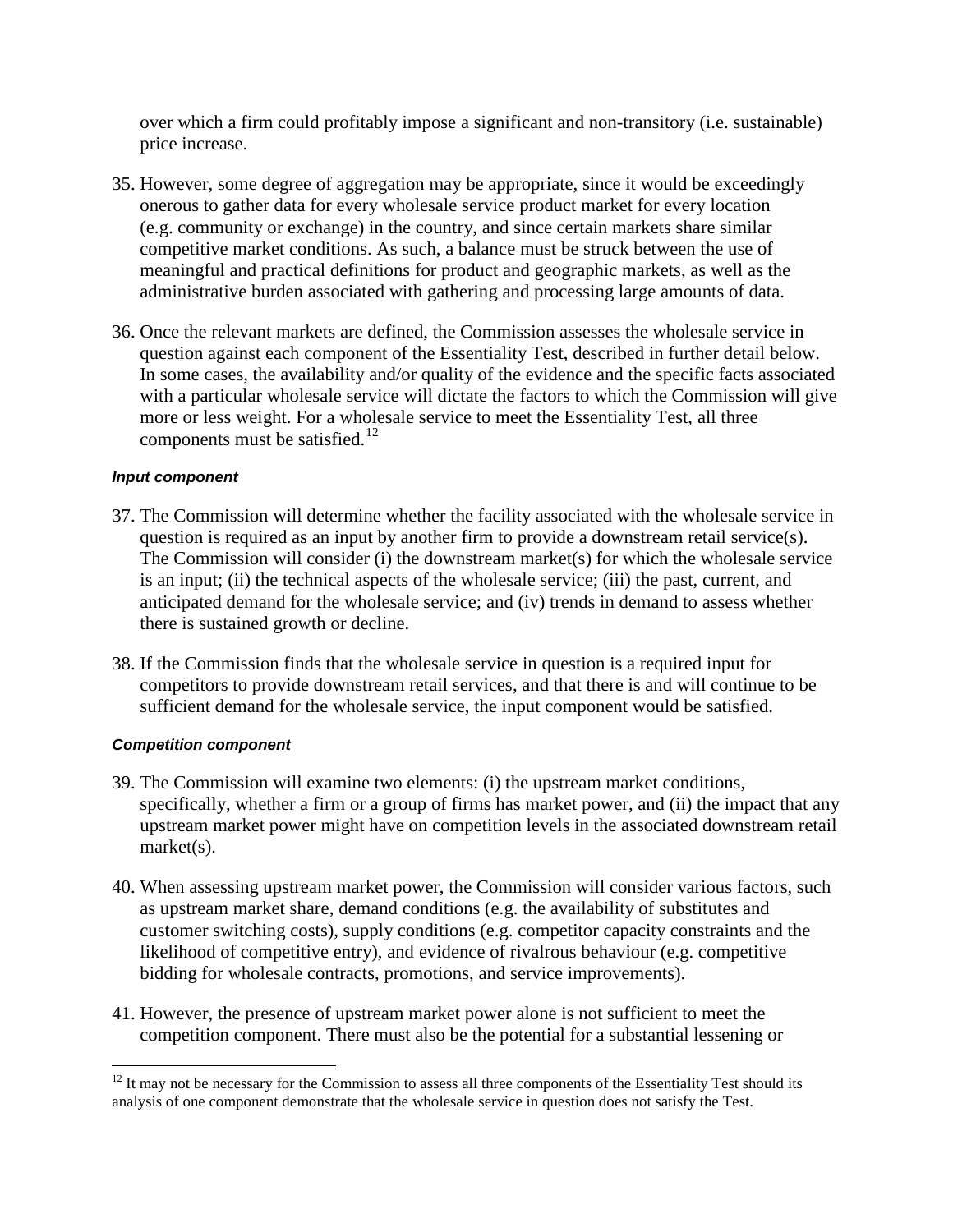prevention of competition in a corresponding downstream retail market(s) should access to the upstream input be denied. In assessing the retail impacts, the Commission will examine downstream retail market share, the number and character of firms and/or customers that might be affected in the absence of the wholesale service, the availability of retail substitutes, customer switching costs, and other retail indicators that may be specific to the wholesale service in question. While the Commission's assessment may focus on one relevant downstream retail market, it does not preclude additional assessments pursuant to different downstream retail markets.

42. If, on balance, the Commission finds that there is upstream market power and that the associated downstream retail market(s) could be negatively impacted to a substantial degree if it does not mandate the provision of the wholesale service, the competition component would be satisfied.

#### *Duplicability component*

- 43. The Commission will assess whether it is practical or feasible for competitors to duplicate the functionality of a facility, either through self-supply or third-party supply.
- 44. Consistent with its approach in Telecom Decision 2008-17, the Commission will assess duplicability from the perspective of a reasonably efficient competitor. Specifically, the Commission will assess economic considerations (e.g. capital costs and construction time frames), legal or regulatory considerations (e.g. government approvals and access to rightsof-way), and technical impediments (e.g. network or technological issues) or other impediments faced by new or expanding competitors.
- 45. Scale is also important, since competitors' capacity for isolated or limited duplicability does not necessarily indicate that they are able to deploy facilities on a widespread basis sufficiently to discipline the exercise of incumbent carriers' upstream market power in relation to relevant downstream markets. Accordingly, the geographic area used to define the relevant market for the wholesale service in question is typically the appropriate scale for assessing duplicability.
- 46. If the Commission finds that the functionality of a particular wholesale service cannot reasonably be duplicated by a reasonably efficient competitor on a sufficient scale, the duplicability component would be met.

#### **Policy considerations**

- 47. Throughout the proceeding, almost all parties agreed that certain wholesale services that support the public good, such as emergency and support structure services, as well as services that support network interconnection, should generally be mandated. Parties generally viewed these types of services as falling outside the essential service analysis.
- 48. Most parties did not propose any specific policy criteria that could inform the Commission's decision whether to mandate the provision of a wholesale service. However, there was support for certain concepts, such as incenting network investment, encouraging network innovation, encouraging facilities-based competition, maintaining regulatory symmetry and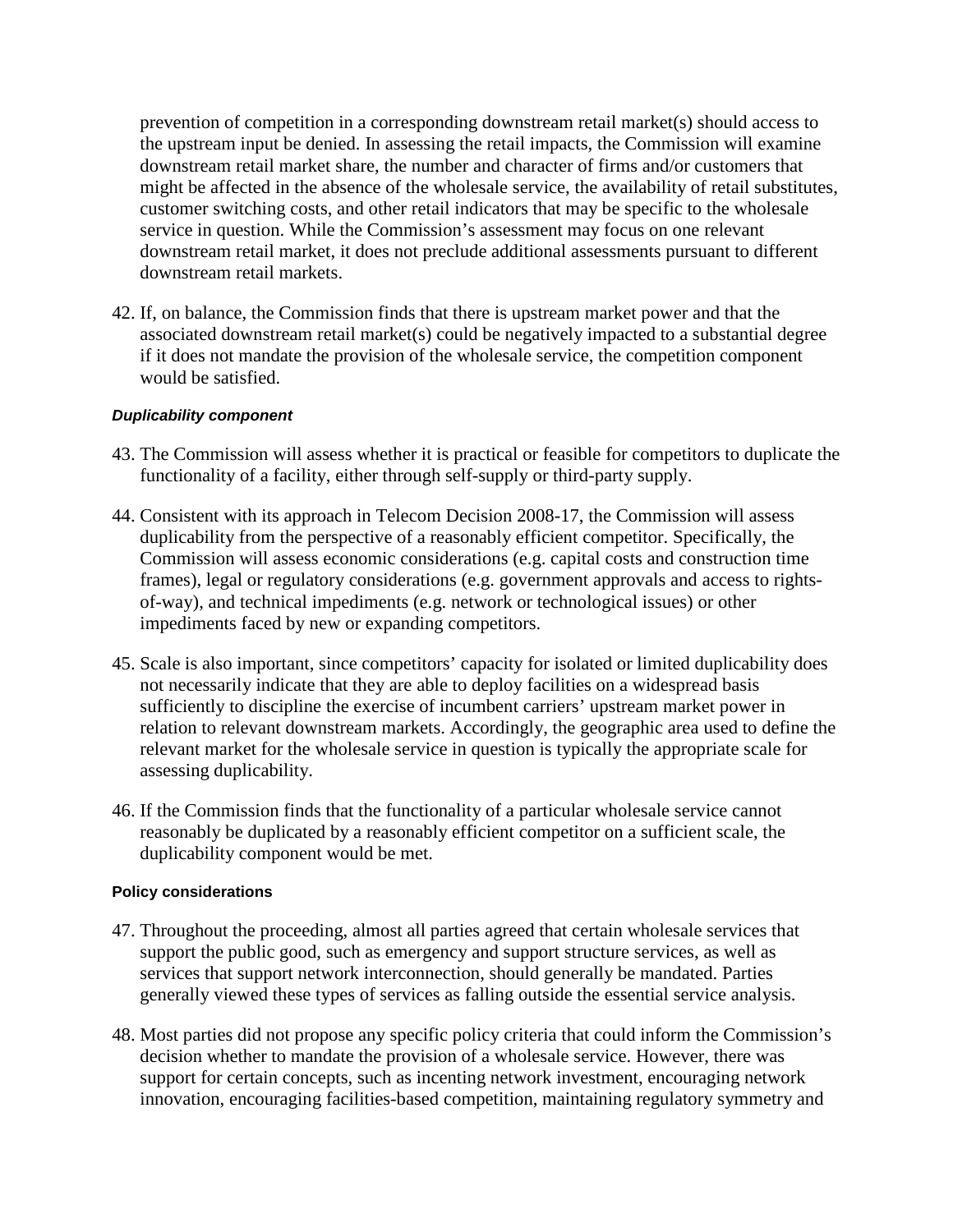technological neutrality, ensuring consumer choice, and accounting for regional market differences.

- 49. The Commission agrees with parties that wholesale services that serve the public good and those related to network interconnection should be given special treatment for policy reasons not captured by the Essentiality Test.
- 50. Further, investment and innovation considerations are also important now and in the future. The telecommunications industry is in a transitional phase between the traditional circuitswitched legacy networks, and more advanced technologies, such as packet-based transport over fibre and wireless facilities. Therefore, the addition of investment and innovation as a policy consideration could encourage the transition away from investment in legacy networks and incent companies to invest in advanced network technologies to benefit Canadians.
- 51. In light of the above, the Commission will apply the following policy considerations to inform, support, or reverse a decision to mandate the provision of a wholesale service:
	- *Public good* there is a need to mandate the service for reasons of social or consumer welfare, public safety, or public convenience.
	- *Interconnection* the service would promote the efficient deployment of networks and facilitate network interconnection arrangements.
	- *Innovation and investment* mandating or not mandating the facility or wholesale service could affect the level of innovation/investment in advanced or emerging networks or services for incumbents, competitors, or both, or impact the associated level of adoption of advanced or emerging services by users of telecommunications services.
- 52. The Commission may use a policy consideration to justify a decision to mandate the provision of a wholesale service that does not meet the Essentiality Test. Conversely, the Commission may use a policy consideration to justify a decision not to mandate the provision of a wholesale service that meets the Essentiality Test. Finally, the policy considerations could be used to support the Commission's decision to mandate the provision of a wholesale service following its application of the Essentiality Test.
- 53. The Commission notes that, as a result of the above approach, there are now only two categories of wholesale services: those that are mandated and those that are not, based on the Essentiality Test and/or the policy considerations.

# **Assessment of the mandating criteria for wholesale services**

# **Wholesale HSA services**

54. Wholesale HSA services provide a high-speed path between a competitor's end-customer premises (e.g. a house) and an interface on an incumbent carrier's network where the competitor connects and routes its end-customer traffic onto its own network. Competitors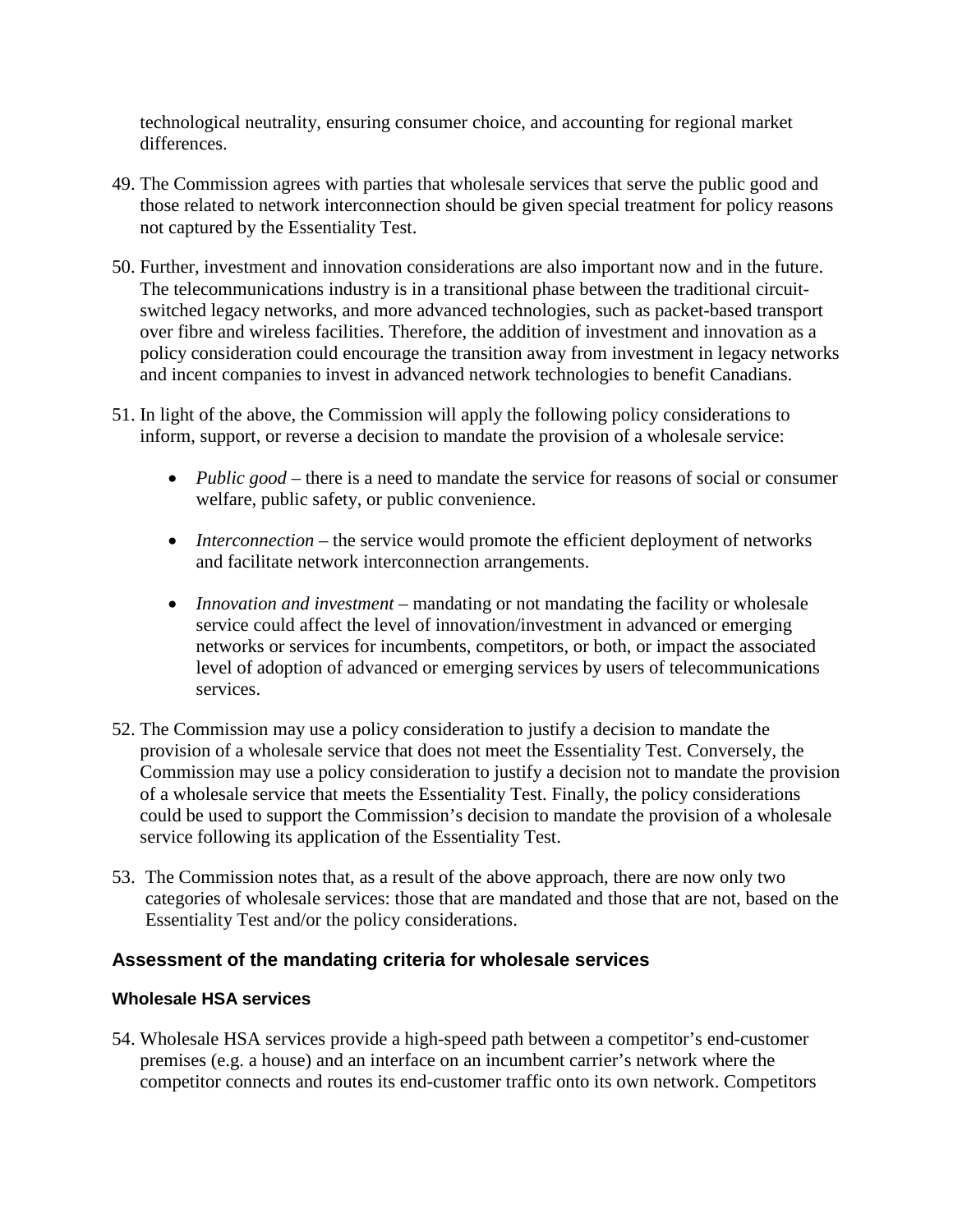use wholesale HSA services to offer various services, including local phone, television, and retail Internet access services.

- 55. As a result of the proceeding, the Commission must consider whether or not to mandate the provision of two types of wholesale HSA services in Canada: (i) aggregated wholesale HSA services, and (ii) disaggregated wholesale HSA services.<sup>[13](#page-11-0)</sup> Wholesale HSA services may be provisioned over incumbent carriers' existing wireline access network technologies [i.e. digital subscriber line  $(DSL)^{14}$  $(DSL)^{14}$  $(DSL)^{14}$  technology over copper cable for ILECs, Data Over Cable Service Interface Specification  $(DOCSIS)^{15}$  $(DOCSIS)^{15}$  $(DOCSIS)^{15}$  over hybrid fibre-coaxial  $(HFC)^{16}$  $(HFC)^{16}$  $(HFC)^{16}$  cable for cable companies, and fibre-to-the-premises  $(FTTP)^{17}$  $(FTTP)^{17}$  $(FTTP)^{17}$  access facilities for both ILECs and cable companies].
- 56. Aggregated wholesale HSA service provides competitors with high-speed paths to endcustomers' premises throughout an incumbent carrier's entire operating territory from a limited number of interfaces (e.g. one interface per province). This path includes an access component, a transport component, and the interface component. The inclusion of the transport component enables competitors to provide their retail services with minimal investment in transmission facilities.
- 57. Disaggregated wholesale HSA service would provide competitors with high-speed paths to end-customers' premises served by an ILEC central office or a cable company head-end through a local interface at the ILEC central office or cable company head-end. These paths include an access component and the interface component. To provide service to their own end-customers, competitors would have to (i) invest in transmission facilities to each central office or head-end where they have end-customers, or (ii) lease these facilities from another carrier.
- 58. FTTP access facilities could be incorporated into either aggregated or disaggregated wholesale HSA services, resulting in multiple configurations depending on the underlying access technology.
- 59. In Telecom Decision 2008-17, the Commission mandated wholesale HSA services for both the ILECs and the cable companies that were subject to that decision. Specifically, the Commission mandated disaggregated wholesale HSA services,<sup>[18](#page-11-5)</sup> finding them to be

<span id="page-11-0"></span><sup>&</sup>lt;sup>13</sup> Over the course of the proceeding, disaggregated wholesale HSA services were referred to as broadband access services (BAS).

<span id="page-11-1"></span> $14$  DSL is a data communications technology used by ILECs that provides digital data transmission over a copper local loop.

<span id="page-11-2"></span><sup>&</sup>lt;sup>15</sup> DOCSIS is a telecommunications standard used by cable companies to support high-speed access over cable infrastructure.

<span id="page-11-3"></span> $16$  HFC is the facility used by cable companies in their access network that connects customer premises to a headend.

<span id="page-11-4"></span> $17$  FTTP is the fibre-optic access facility connecting an individual customer premises to a central office or head-end.

<span id="page-11-5"></span><sup>&</sup>lt;sup>18</sup> These earlier disaggregated wholesale HSA services later became known as central office-based asymmetric digital subscriber line (ADSL) access services.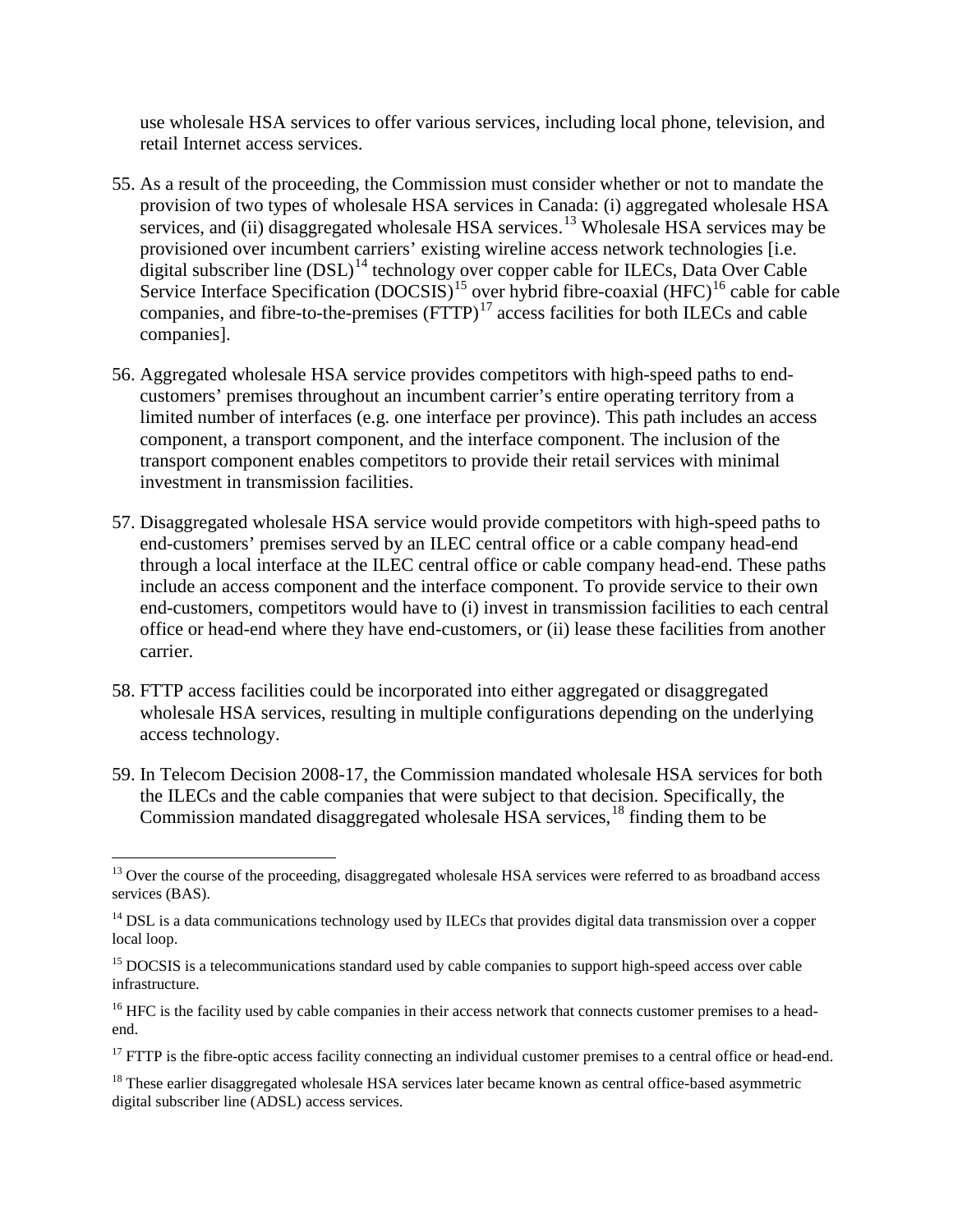conditional essential services. The Commission also mandated aggregated wholesale HSA services, despite finding them to be non-essential services, given its view that withdrawing mandated access to these services would likely result in a substantial lessening or prevention of competition in retail high-speed Internet access service markets.

- 60. In Telecom Regulatory Policy 2010-632, the Commission reaffirmed the obligation of the ILECs and the Cablecos to provide mandated access to aggregated wholesale HSA services, but specified that this obligation was limited to existing technologies. In the case of the ILECs, these technologies comprise all DSL-based facilities, including fibre-to-the-node (FTTN)[19](#page-12-0) facilities. In the case of the Cablecos, these technologies comprise DOCSIS facilities. Consequently, there is currently no obligation for the ILECs and the Cablecos to provide wholesale HSA services over FTTP access facilities.
- 61. Also in that decision, the Commission determined that it would not mandate disaggregated wholesale HSA services, concluding that, given the availability of aggregated wholesale HSA services, there would not be a substantial lessening of competition in the absence of disaggregated wholesale HSA services. The Commission also re-affirmed its requirement for the ILECs and the Cablecos to make aggregated wholesale HSA services available to competitors at speeds matching their own retail service offerings to enable greater competition in the retail Internet access services market. In addition, the Commission required the Cablecos to provide a greater degree of aggregation for their wholesale HSA services, to be similar to the ILECs' service offerings.
- 62. Since 2010, the Commission has addressed various issues associated with aggregated wholesale HSA services in a series of decisions. Notably, the Commission decided that there are two acceptable billing models for aggregated wholesale HSA services. The first is a capacity-based billing model, in which competitors pre-purchase the amount of capacity that they expect to need to serve their own end-users on a monthly basis while paying a monthly access fee for each of their end-users. The second model is a flat-rate model, in which competitors pay a flat monthly fee for each end-user regardless of usage. As a result of subsequent applications from incumbent carriers, the Commission reviewed aggregated wholesale HSA service costs, and made corresponding adjustments to the rates where appropriate. In addition, the Commission modified its policy with respect to business markups, and decided that the rates for business wholesale HSA services should equal the rates for comparable residential wholesale HSA services.
- 63. In this proceeding, parties argued over the merits of mandating the provision of various wholesale HSA services, namely aggregated wholesale HSA services and disaggregated wholesale HSA services that use existing technologies, and wholesale HSA services that use FTTP access facilities.

<span id="page-12-0"></span> $19$  FTTN technology upgrades the ILEC's access network by extending fibre-based facilities closer to the endcustomer premises (but not directly to the premises as with FTTP) in order to provide increasingly high-speed access services.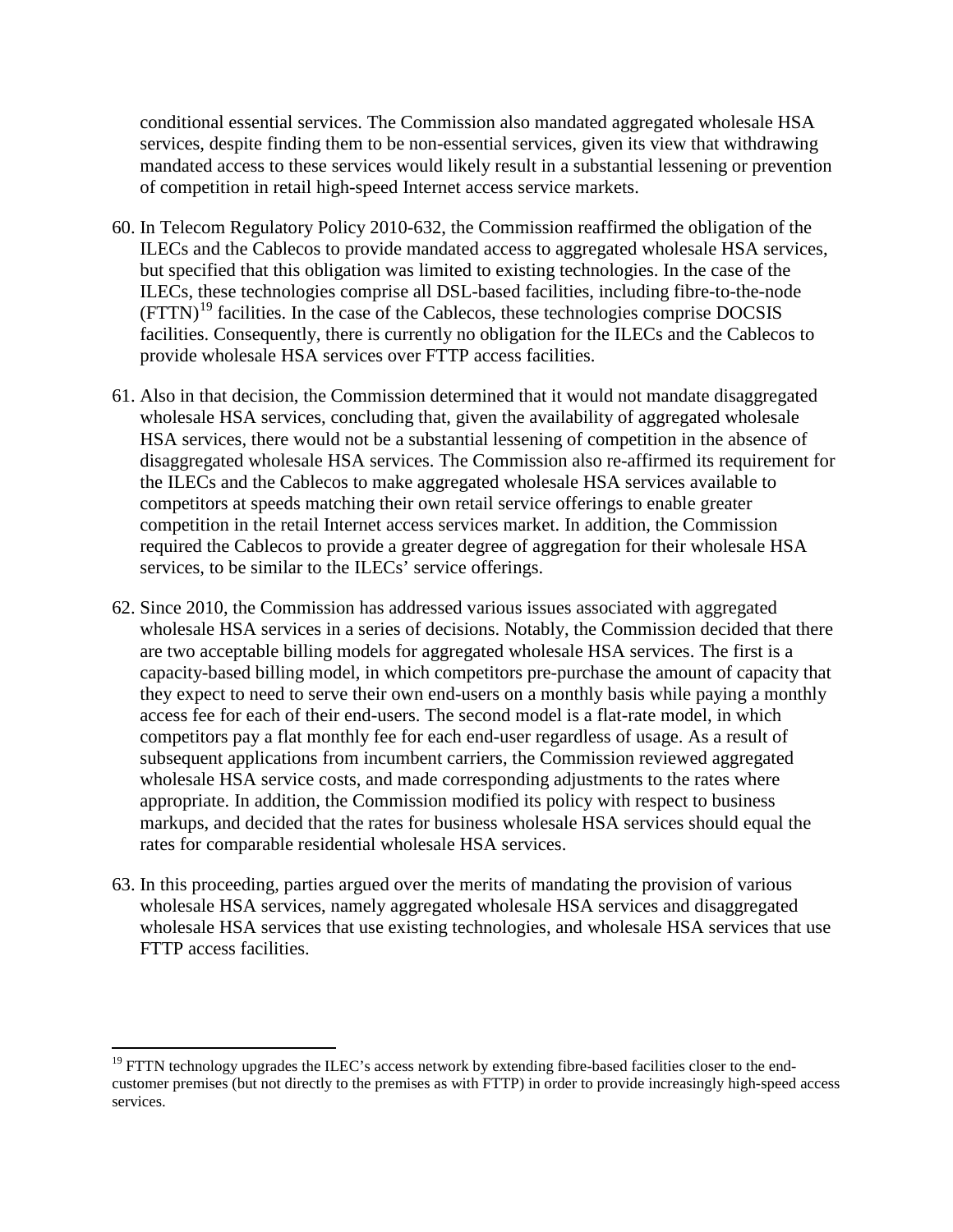#### **Positions of parties – Aggregated wholesale HSA services**

- 64. Competitors argued that the ILECs' and the Cablecos' aggregated wholesale HSA services should continue to be mandated, since the rationale that the Commission relied upon in Telecom Decision 2008-17 to mandate such services continues to apply. This rationale is that there would be a substantial lessening or prevention of competition in the retail high-speed Internet access market without the mandated provision of aggregated wholesale HSA services. Competitors also submitted that they have no feasible option other than to buy aggregated wholesale HSA services from the incumbent carriers to implement their own retail Internet access service offerings.
- 65. CNOC submitted that aggregated wholesale HSA services enable competition in the retail Internet access services market, which brings pricing discipline, innovation, and choice to Canadian consumers. Primus indicated that competitors are a valuable source of rivalry in the marketplace, as evidenced by their market share growth since 2009.
- 66. The Consumer Groups generally submitted that the public interest is served by a wholesale regulatory regime that fosters a competitive marketplace that is not limited to the ILECs and the Cablecos, but also includes other competitors.
- 67. The ILECs and the Cablecos were generally against the continued mandated provision of aggregated wholesale HSA services. These parties argued that the main source of competition for retail Internet access services is facilities-based service providers, and that other competitors that use leased facilities offer little to no benefits to consumers.
- 68. The Bell companies indicated that the retail Internet access services market in Canada is very competitive, and that this is due primarily to the vigorous rivalry between facilities-based ILECs and cable companies. They argued that competitors are largely concentrated in Ontario and Quebec, and are not a significant market factor in Atlantic or Western Canada, yet retail competition outside Central Canada is just as robust, and consumer outcomes just as positive, as in Ontario and Quebec.
- 69. Bell Canada submitted that it would continue to offer aggregated wholesale HSA services even if these services were no longer mandated, since there is an economic incentive for it to do so. Bell Canada argued that it is more advantageous for it to lose a customer to a competitor leveraging its wholesale service, rather than to a cable company or another competitor that uses the cable company's network.
- 70. MTS Allstream indicated that, with the potential exception of core urban areas, mandated access to aggregated wholesale HSA services should continue given the limited number of effective alternatives or substitutes and the impact that removal of this mandated access could have on competition in retail markets.
- 71. SaskTel submitted that there is limited demand for aggregated wholesale HSA services in its serving territory, and that it viewed the use of these services as limited to niche markets. Consequently, SaskTel argued that the mandated provision of aggregated wholesale HSA services, or any other wholesale HSA service, is unnecessary since it would not have a meaningful impact on competition, especially within its serving territory.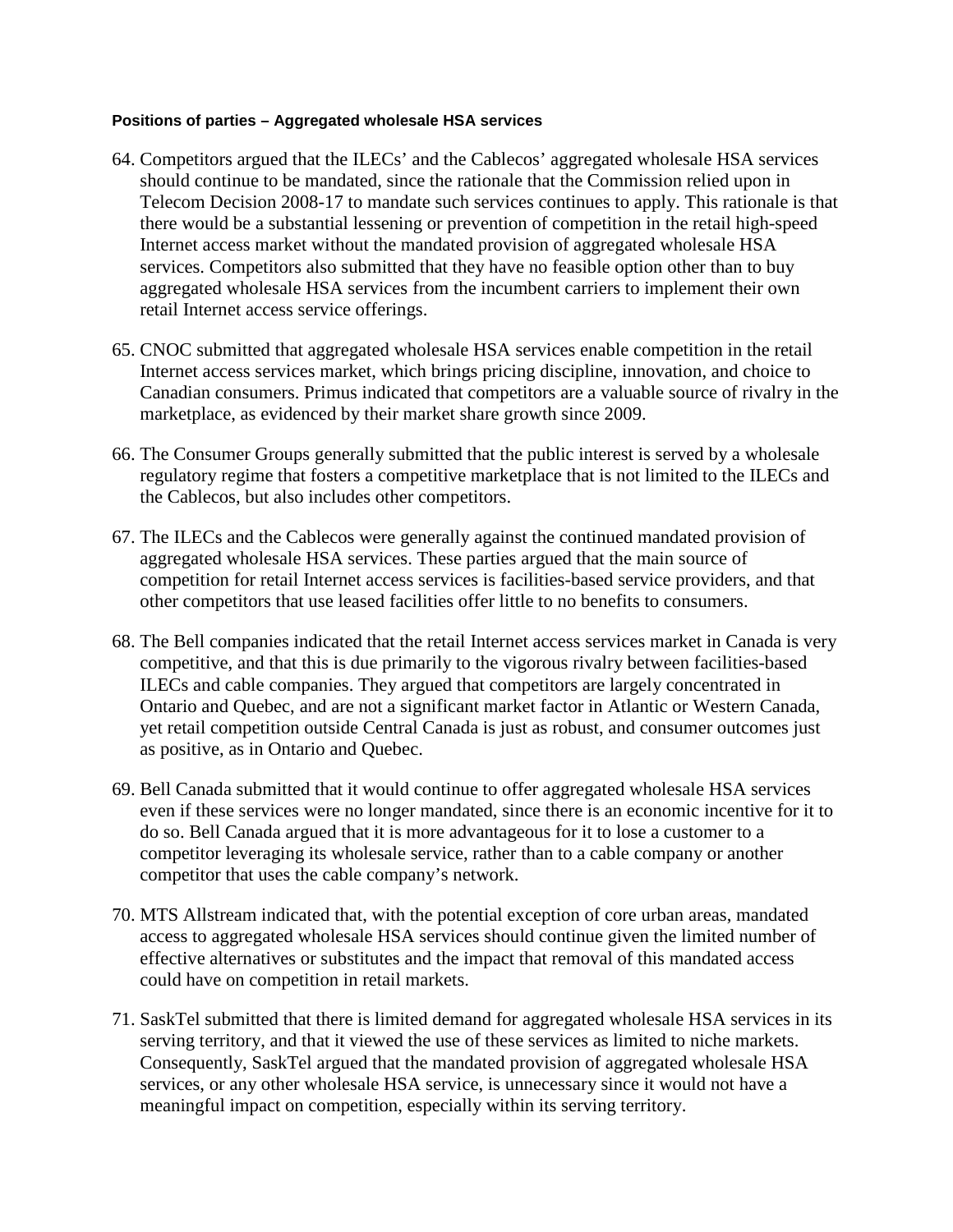- 72. TCC argued that aggregated wholesale HSA services should no longer be mandated since the retail Internet access services market is sufficiently competitive. TCC submitted that there is no evidence that the mandated provision of aggregated wholesale HSA services benefits consumers in the long run, and that this mandated provision has had a negative impact on incentives to invest in network facilities.
- 73. Cogeco submitted that there is vigorous competition among itself, Bell Canada, RCP, and Videotron for wholesale customers in Ontario and Quebec. Cogeco proposed that the Commission adopt an *ex-post* regulatory framework based on negotiated agreements for aggregated wholesale HSA services to reduce the regulatory burden for incumbent carriers and to enable greater reliance on market forces.
- 74. RCP submitted that the current regulatory framework for aggregated wholesale HSA services is not achieving a balance between encouraging innovation and investment in facilities, and enabling consumers to choose from a wide variety of telecommunications service providers, including competitors.
- 75. To achieve better balance, RCP proposed that no new aggregated wholesale HSA services be mandated going forward, and that all services through which download speeds greater than 50 megabits per second (Mbps) are offered be subject to a moratorium on mandated provision for the next five years. RCP argued that this moratorium should be applied equally to all incumbent carriers, regardless of the underlying technology they use to provide those services. RCP added that existing end-users of wholesale customers that provide services at these higher speeds should be grandfathered, and that speeds up to and including 50 Mbps should continue to be mandated for a period of five years.
- 76. Shaw indicated that Western Canadians enjoy all the benefits of a highly competitive market, notwithstanding the relatively weaker presence of competitors in the West. Shaw argued that facilities-based competition is the primary driver of rivalry, investment, and consumer benefits in wireline retail markets, thereby questioning the need for the mandated provision of aggregated wholesale HSA services.
- 77. Eastlink and Videotron indicated that a gradual relaxing of the regulatory requirements regarding aggregated wholesale HSA services would be appropriate to encourage competitors to develop their own networks and offer their own unique services.
- 78. The incumbent carriers generally submitted that broadband service obtained through mobile wireless service was a factor to consider when evaluating substitutes for wireline broadband services and the need to mandate aggregated wholesale HSA services. While the incumbent carriers generally agreed that broadband service obtained through mobile wireless service is not a perfect substitute for all end-users at this time, they argued that it is a substitute for certain end-users, and that substitutability will only increase over time as mobile wireless technology continues to improve.
- 79. In contrast, the Competitors and the Consumer Groups did not generally consider mobile wireless data to be a substitute for wireline Internet services. While these parties did not dispute that wireless substitution was a significant trend for wireline telephony services, they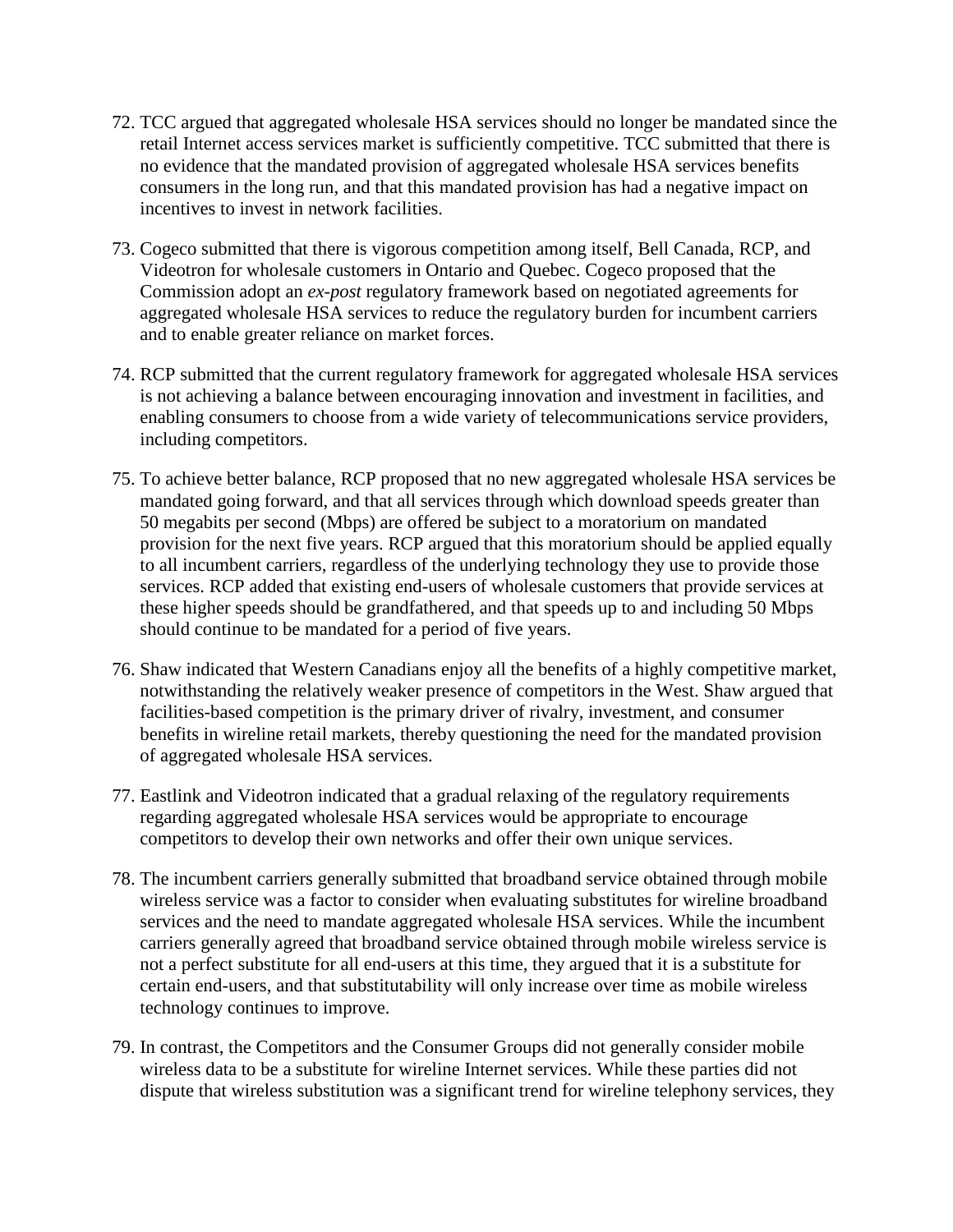considered that the technical and pricing differences between mobile wireless data and wireline Internet access services severely limited their potential substitutability.

#### **Positions of parties – Disaggregated wholesale HSA services**

- 80. CNOC indicated that, in addition to mandating the continued provision of aggregated wholesale HSA service, the Commission should mandate a disaggregated service. CNOC submitted that a disaggregated wholesale HSA service would serve as the foundation for competition going forward, as it would ensure that competitors can substitute competitive transport supply in place of the bundled transport component of existing aggregated wholesale HSA services – thereby enhancing competitor control over the costs of service inputs and the ability to differentiate service offerings. CNOC added that competitors leveraging a disaggregated wholesale HSA service would invest in middle-mile transport facilities to connect between their sites and the ILECs' central offices and the Cablecos' head-ends, resulting in greater facilities-based competition.
- 81. Primus supported CNOC's proposal, and argued that a disaggregated wholesale HSA service would enable competitors to offer more innovative services and avoid the traffic management practices of the incumbent carriers. Primus submitted that the economic feasibility of aggregated wholesale HSA services is expected to diminish over time, given the general appetite of consumers for greater bandwidth and services, as well as the associated network challenges.
- 82. Several Competitors indicated that they would gradually migrate their existing end-users served through aggregated wholesale HSA services over to the disaggregated service if it were mandated, resulting in various new network investments by these companies.
- 83. Fibernetics also supported the mandated provision of a disaggregated wholesale HSA service in addition to the existing aggregated wholesale HSA service offerings. Fibernetics submitted that while aggregated services foster competitive retail Internet access service offerings on a broad provincial basis, competitors wishing to provide services to consumers in localized markets can only do so economically through an appropriately priced disaggregated service.
- 84. The ILECs and the Cablecos opposed the mandated provision of a disaggregated wholesale HSA service, generally indicating that this would not materially impact competition, and that it would introduce network complications and substantial costs.
- 85. The Bell companies argued that there would not be a substantial lessening or prevention of competition in the retail Internet access services market without the mandated provision of disaggregated wholesale HSA services, since the retail Internet access services market is already intensely competitive.
- 86. Bell Canada argued that disaggregated wholesale HSA services would not likely be financially desirable for competitors, except in a very small number of cases in Ontario and Quebec. Bell Canada submitted that the Competitors had not put forth credible evidence of demand for disaggregated wholesale HSA services, and that the costs of developing these services would likely outweigh any associated benefits.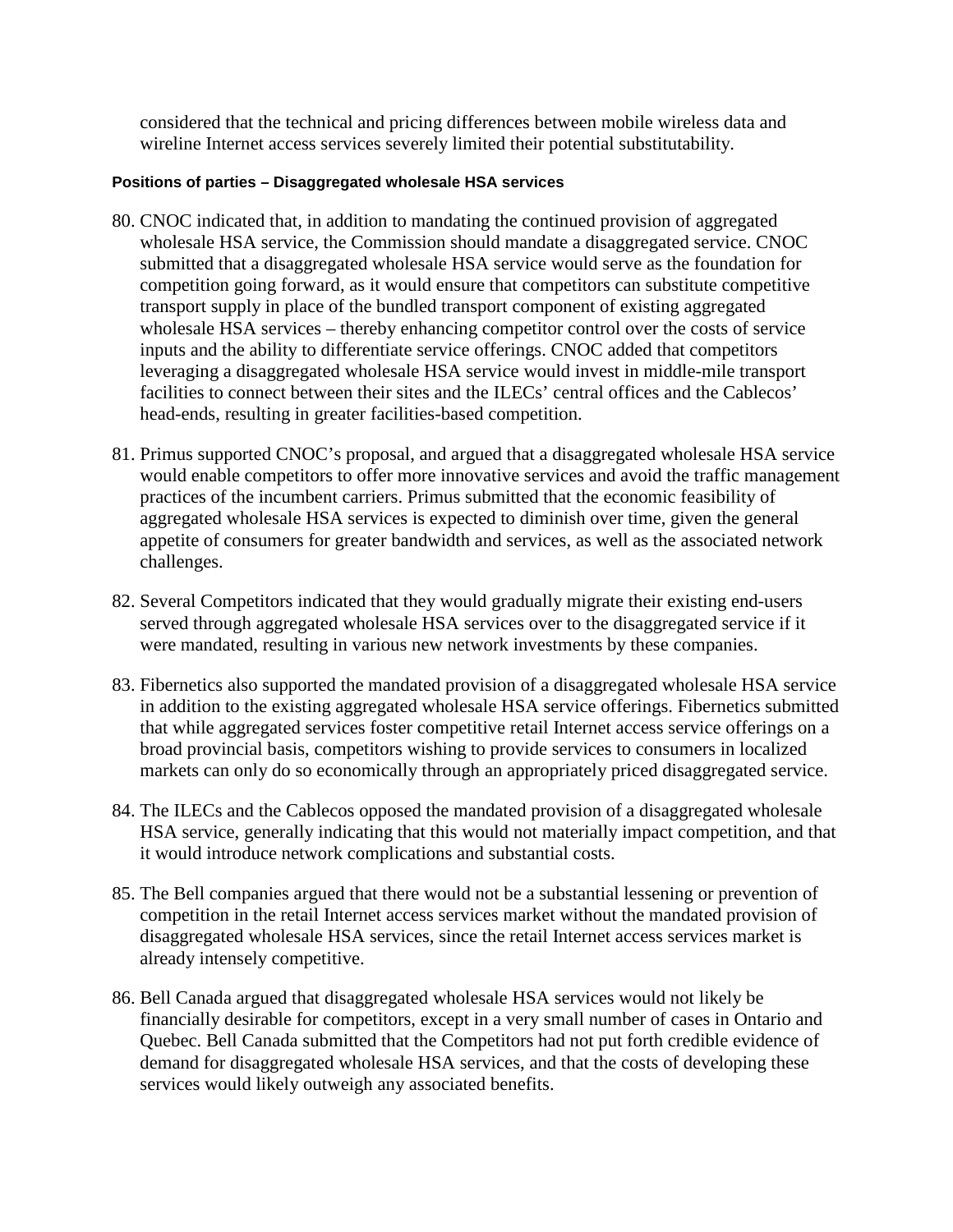- 87. Certain of the incumbent carriers, including MTS Allstream and SaskTel, submitted that, given the limited existing demand for aggregated wholesale HSA services within their respective serving territories, they did not consider that the demand for disaggregated services would be sufficient to recover the associated costs.
- 88. TCC argued that disaggregated wholesale HSA services would require a significant redesign of the incumbent carriers' networks. TCC indicated that, consistent with the disinterest expressed by the BCBA for a disaggregated service over the course of the proceeding, there would be insufficient demand to warrant its implementation in its incumbent serving territories of Alberta and British Columbia.
- 89. Videotron submitted that before the Commission mandated aggregated HSA services for the Cablecos, it had voluntarily agreed to provide a single aggregated point of interconnection to its customers, and that no customer had subsequently requested a disaggregated solution. Videotron submitted that it had serious doubts that there would be demand for disaggregated wholesale HSA services.
- 90. Cogeco submitted that requiring the Cablecos to reverse course and provide disaggregated wholesale HSA services following a three-year transition period to aggregate their existing wholesale HSA service offerings would be costly, unjustified, and inappropriate.
- 91. RCP submitted that introducing disaggregated wholesale HSA services would not provide any material benefits for consumers and should be rejected. RCP argued that disaggregated services would not result in product differentiation or significant cost savings for competitors to encourage their investment in middle-mile facilities. RCP indicated that competitors have repeatedly sought to have both aggregated and disaggregated wholesale HSA services mandated, but that the Commission has repeatedly rejected such requests. RCP added that there are no new or compelling reasons for the Commission to overturn its previous determinations.
- 92. RCP submitted that if the Commission were to mandate the provision of disaggregated wholesale HSA services, this requirement should be limited to specific head-ends and to wholesale customers that provide a bona fide request for the disaggregated services, and that the incumbent carriers should be provided six months to implement the disaggregated services.
- 93. Shaw indicated that, in certain regions of its serving territory, competitors have confirmed that they do not foresee using disaggregated wholesale HSA services given the limited potential cost savings. Shaw submitted that there would also be technical challenges with respect to implementing disaggregated services, depending on the incumbent carrier's network architecture, thereby complicating the incumbent carrier's ability to manage its own network.
- 94. Shaw submitted that, in the event that the Commission mandates disaggregated wholesale HSA services, the requesting competitor should be required to bear the full implementation costs upfront. If another competitor were to come forward to request the service, it should be required to reimburse the first competitor for a share of the upfront costs.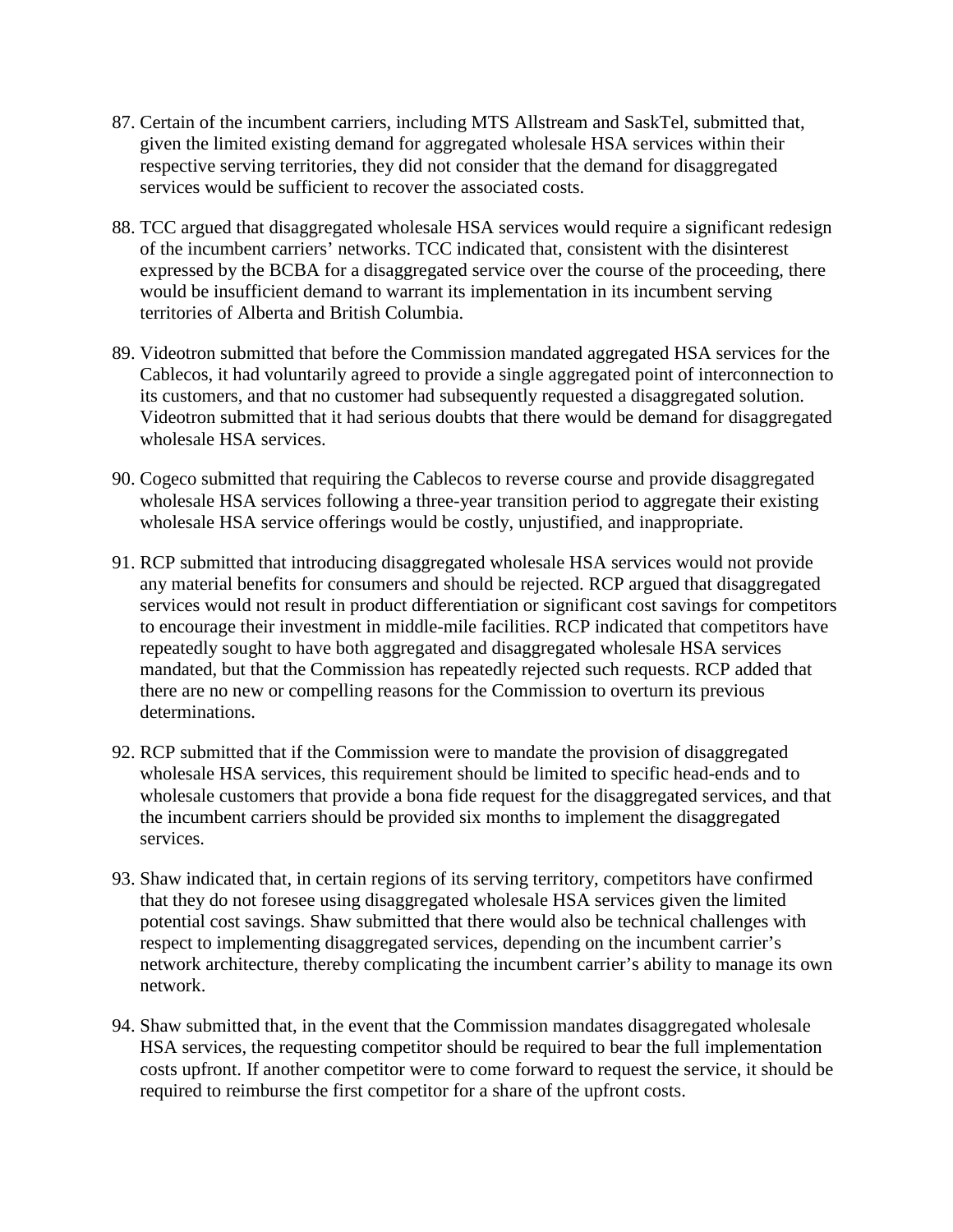95. Most of the ILECs and Cablecos submitted that a requirement for them to implement disaggregated wholesale HSA services would divert time, energy, and resources from their core operations, and could negatively impact their ability to provide new innovative services to customers, as well as certain corporate investment decisions.

#### **Positions of parties – FTTP access facilities**

- 96. The Competitors and the Consumer Groups supported the mandated provision of wholesale HSA services over FTTP access facilities to prevent a duopoly in next-generation Internet access competition. In their view, mandating access to such facilities would not have a significant impact on the investment decisions of the incumbent carriers.
- 97. CNOC submitted that a competitor's ability to compete is tied to its ability to offer service speeds that are comparable to those of the incumbent carriers, and that the Commission's wholesale service policy must be extended to the service speeds that are only available over FTTP access facilities and similar emerging technologies. CNOC indicated that without competitor access to higher-speed wholesale HSA services, there would be a substantial lessening or prevention of competition in the retail Internet access services market.
- 98. CNOC stated that, while the needs of most consumers may currently be satisfied by service speeds between 25 and 50 Mbps, peak connection speeds are growing exponentially, and competitors must have the opportunity to compete for leading-edge, high-usage consumers who drive innovation. Otherwise, adoption of the higher service speeds available over FTTP access facilities will be suppressed, and the incumbent carriers will exercise market power over such services.
- 99. CNOC added that if wholesale HSA services over FTTP access facilities are not mandated, there would be many areas where the incumbent carriers would have significant market power over all customers served via their FTTP access facilities, for example, where copper facilities are removed, in greenfield developments,  $^{20}$  $^{20}$  $^{20}$  and in various multi-dwelling units.
- 100.CNOC argued that FTTP access facilities are not practically duplicable by competitors, and that even if they were, any such duplication would be economically inefficient. CNOC considered that the existence of small-scale competitive fibre networks that serve select nonurban areas or buildings in large urban areas was not evidence that it would be possible to duplicate the incumbent carriers' FTTP access facilities on a sufficient scale to compete effectively and efficiently.
- 101.CNOC did not consider that a Commission decision to mandate the provision of wholesale HSA services over FTTP access facilities would materially impact an incumbent carrier's decision to deploy such facilities. On the contrary, CNOC argued that the risky business decision for incumbent carriers would be to not invest heavily in this technology, given the demands of the market and the need to remain competitive.

<span id="page-17-0"></span> $20$  A greenfield development is the installation and configuration of a network where none existed before, for example, a new housing development.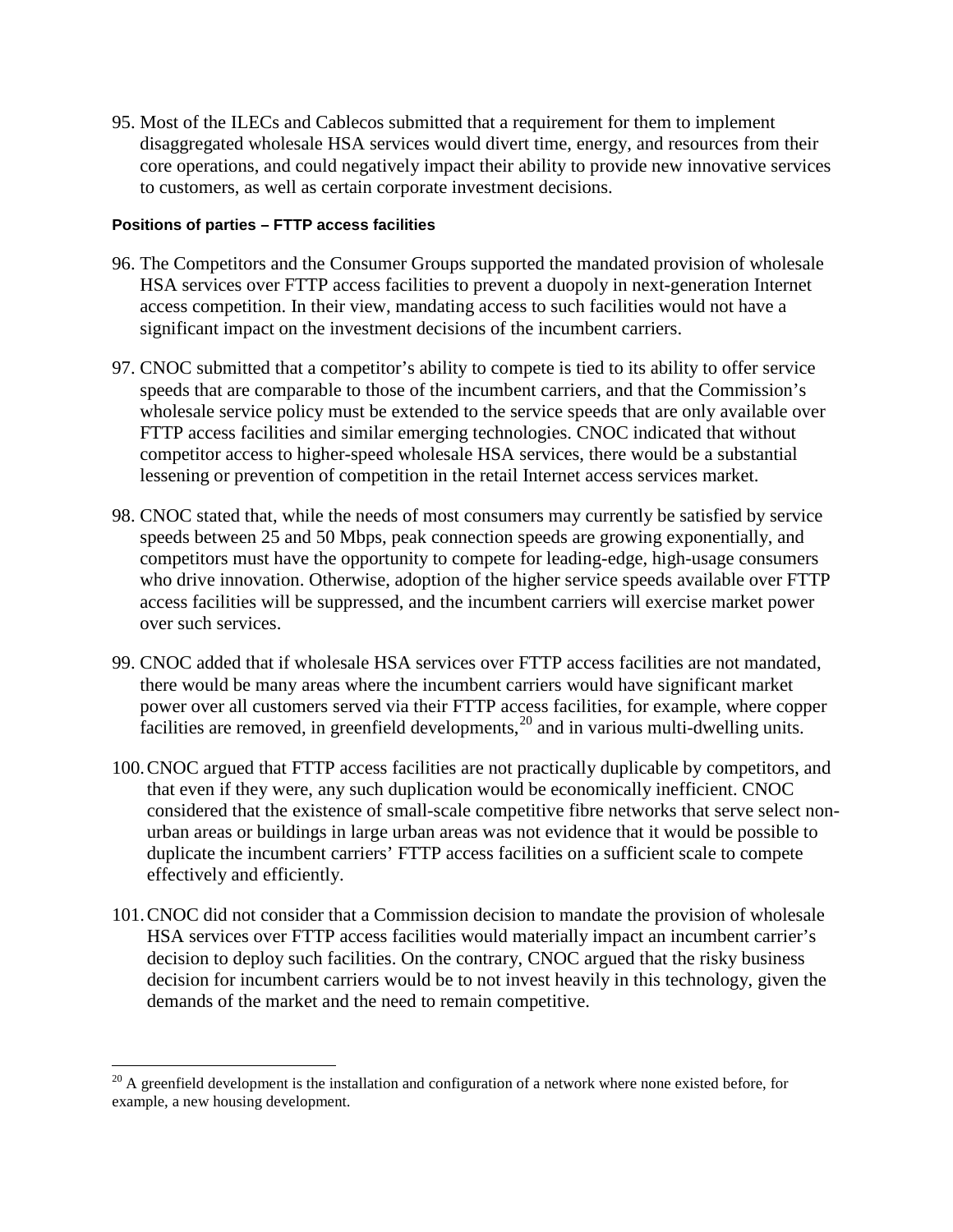- 102.The BCBA indicated that the incumbent carriers are able to remove copper infrastructure when fibre is introduced, thereby limiting the potential addressable market of competitors to the detriment of consumers. The BCBA added that investment in FTTP access facilities is currently underway in British Columbia, despite the possibility of associated regulation, and that it did not consider that the incumbent carriers would stop investing in FTTP access facilities if they were mandated.
- 103.Some of the Consumer Groups considered that wholesale HSA services over FTTP access facilities should be mandated, and downplayed the potential investment risk for the incumbent carriers, given their need to compete against one another to survive. Moreover, OpenMedia argued that the potential for mandated FTTP access facilities should be expected in a regulated industry. PIAC indicated that the Commission's mandate does not entail protecting particular business decisions made by the incumbent carriers, nor does it include shielding them to incent their deployment of FTTP access facilities.
- 104.The City of Calgary submitted that the incumbent carriers have a competitive advantage in building out FTTP networks because of their existing access to support structures and municipal rights-of-way. The City of Calgary submitted that FTTP networks should be deployed as efficiently as possible and with a view to minimizing costs and inconvenience born by municipalities when rights-of-way are accessed. Accordingly, the City of Calgary supported the mandated provision of FTTP access facilities to competitors.
- 105.The ILECs generally argued that the retail market for Internet access services is subject to vigorous competition across numerous platforms, and that the mandated provision of FTTP access facilities is not required because retail customers already benefit from an abundance of choice. Accordingly, the ILECs considered that FTTP access facilities were in the same relevant product market as FTTN access facilities.
- 106.The ILECs submitted that there is little demand for retail Internet access services at the higher speeds that are currently available only over FTTP access facilities, and that non-FTTP platforms, such as the ILECs' DSL over copper cable (both with and without FTTN) and the Cablecos' HFC, would meet consumers' needs for several years. In addition, ILECs such as Bell Canada considered that the growth in competitor market share for retail Internet access service subscribers demonstrates that the mandated provision of FTTP access facilities is not necessary at this time.
- 107.The Bell companies argued that the ILECs will likely voluntarily offer wholesale services over FTTP access facilities to competitors, but that this can only happen after such facilities have been built, and that it should be left up to the market, and not to Commission regulation, to decide on the associated timing and terms.
- 108.Some of the ILECs submitted that there is extensive evidence of competitor deployment of FTTP access facilities in Canada, demonstrating that it is feasible to duplicate the functionality of FTTP access facilities. This included fibre deployments by certain small ILECs, non-dominant carriers, and municipalities.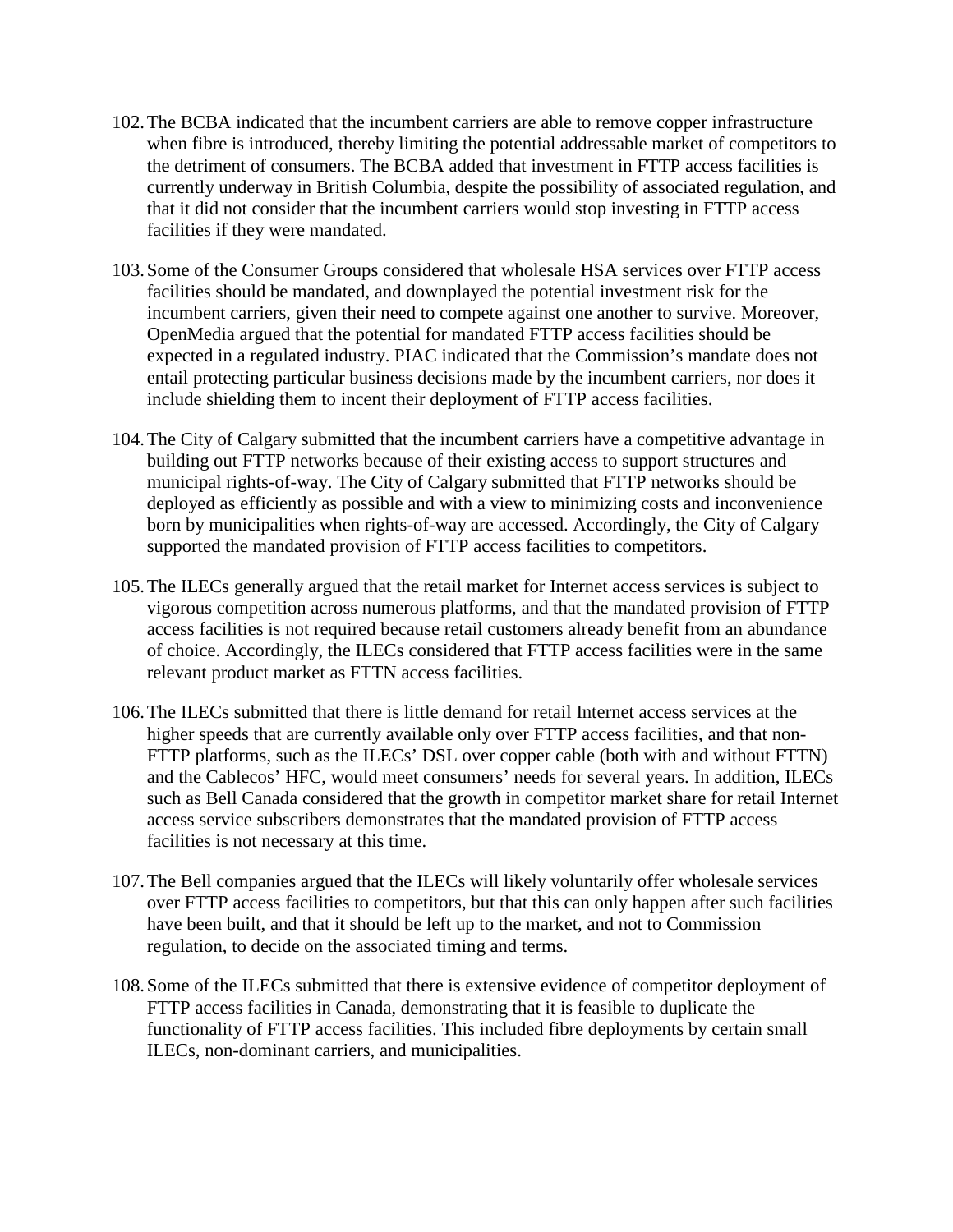- 109.All of the ILECs raised concerns regarding the impact that mandating the provision of FTTP access facilities could have on their investment decisions. For example, the Bell companies argued that the business case for investment in FTTP access facilities was challenging, and would only worsen if the Commission proceeded to mandate the provision of wholesale HSA services over these facilities. Bell Aliant cited its FTTP deployment program in Ontario, which it scaled back in light of unforeseen costs, to demonstrate the fragility of the business case. Moreover, Bell Aliant argued that mandating the provision of FTTP access facilities may reduce or delay future technology upgrades in areas currently served by FTTP, thereby broadly harming consumers.
- 110.Similarly, TCC argued that the mandated provision of FTTP access facilities would result in less fibre deployment, and that this would occur not just in lower-density areas, where the already-challenging business case will be eliminated, but more broadly throughout Canada. TCC indicated that if the Commission is not prepared to reject the mandated provision of FTTP access facilities, the negative effects of this regime on investment in next-generation broadband facilities should be attenuated through a moratorium on mandated access to Internet access services at higher speeds.
- 111.The Bell companies submitted that if the provision of FTTP access facilities were mandated, there would need to be a larger upfront service charge, an end-user term commitment from competitors, and a higher markup than what currently applies for FTTN today in order to appropriately compensate for the costs of deploying the facility.
- 112.While the Cablecos recognized that they currently have a limited deployment of FTTP access facilities, they did not support mandating the provision of such facilities given their view that the retail Internet access services market is already competitive, and that no incumbent carrier could exercise market power to the detriment of consumers in such circumstances.
- 113.Notwithstanding the above, certain Cablecos indicated that the Commission's decision with respect to mandating the provision of FTTP access facilities should be technologically neutral in relation to comparable technologies/speeds deployed by other incumbent carriers. Consequently, they argued that if the Commission does not mandate the provision of FTTP access facilities, it should limit the obligations of the Cablecos that provide wholesale HSA services at comparable speeds.

#### **Commission's analysis and determinations**

114.While parties articulated their positions with respect to the mandated provision of aggregated wholesale HSA services, disaggregated wholesale HSA services, and wholesale HSA services over FTTP access facilities separately, the Commission will not apply the Essentiality Test on a service-by-service basis, given that these services collectively form part of a larger product market. These services represent variants of high-speed access facilities that enable similar downstream retail services to be provided to end-users, and represent sufficiently close substitutes in that they have the potential to enable competition in the various associated downstream markets. Moreover, end-users may be unaware of the specific underlying wholesale service/facility that is being used to provide their retail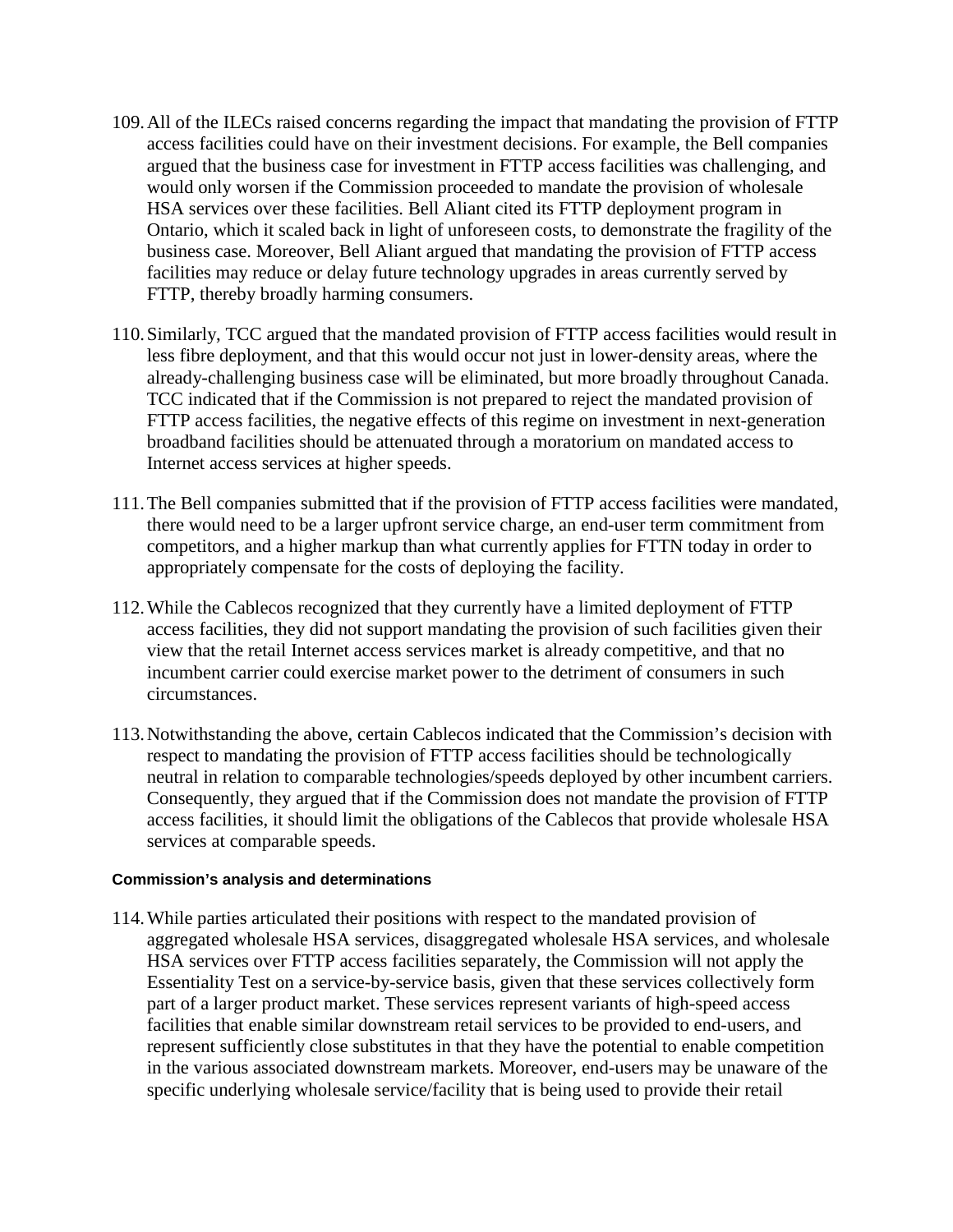services, and may be indifferent so long as their needs are met and there is reasonable overlap in the spectrum of retail services that are enabled by the various upstream services. By adopting a broader lens to its product market assessment, and determining whether that larger product market satisfies the Essentiality Test, the Commission can more appropriately move on to consider which particular wholesale service(s) forming part of that product market ought to be mandated, if any.

- 115.As a result, the appropriate relevant product market is considered to be wholesale HSA services, which includes aggregated and disaggregated wholesale HSA services offered over various technologies, including DSL over copper or over a hybrid of copper and fibre (including FTTN), HFC cable, and FTTP access facilities. Notwithstanding the Commission's view that wholesale HSA services provisioned over FTTP access facilities are in the same relevant product market as wholesale HSA services provisioned over other broadband technologies, additional analysis with respect to the assessment of FTTP access facilities in relation to the Essentiality Test is provided in subsequent sections of this decision.
- 116.As for the relevant geographic market, given that the ILECs and the Cablecos generally operate exclusively in their traditional serving territories, particularly in residential markets, and given the need to balance administrative efficiency, the Commission is of the view that the incumbent carrier's serving region is the appropriate basis upon which to make decisions with respect to the mandated provision of wholesale HSA services.
- 117.The Commission notes that wholesale HSA services may be used to offer a variety of retail services, including local phone, television, and Internet access services. Retail Internet access services permit users to access a wide variety of services, including email services, the World Wide Web, and audio and video services. By majority decision, the Commission's assessment of whether wholesale HSA services meet the Essentiality Test will focus on their associated impact on the main downstream retail market, namely the retail Internet access services market. With respect to this issue, the dissenting opinion of Commissioner Shoan is attached to this decision.

#### *Application of Essentiality Test – Input component*

118. There is currently demand for wholesale HSA services in all regions of the country.<sup>[21](#page-20-0)</sup> Competitor use of wholesale HSA services is mainly concentrated in Ontario and Quebec, which are largely served by Bell Aliant, Bell Canada, Cogeco, RCP, and Videotron, with moderate usage in Alberta and British Columbia and low usage in the rest of Canada. Notwithstanding current usage levels, competitor usage of wholesale HSA services is generally expected to increase in all incumbent carriers' serving regions in Canada, given the overall demand for retail Internet access services, and the valuable role that they play in the lives of Canadians.

<span id="page-20-0"></span> $21$  The Northern regions of Canada are excluded from this statement given that these regions are served by Northwestel Inc., which was not included in the scope of this proceeding.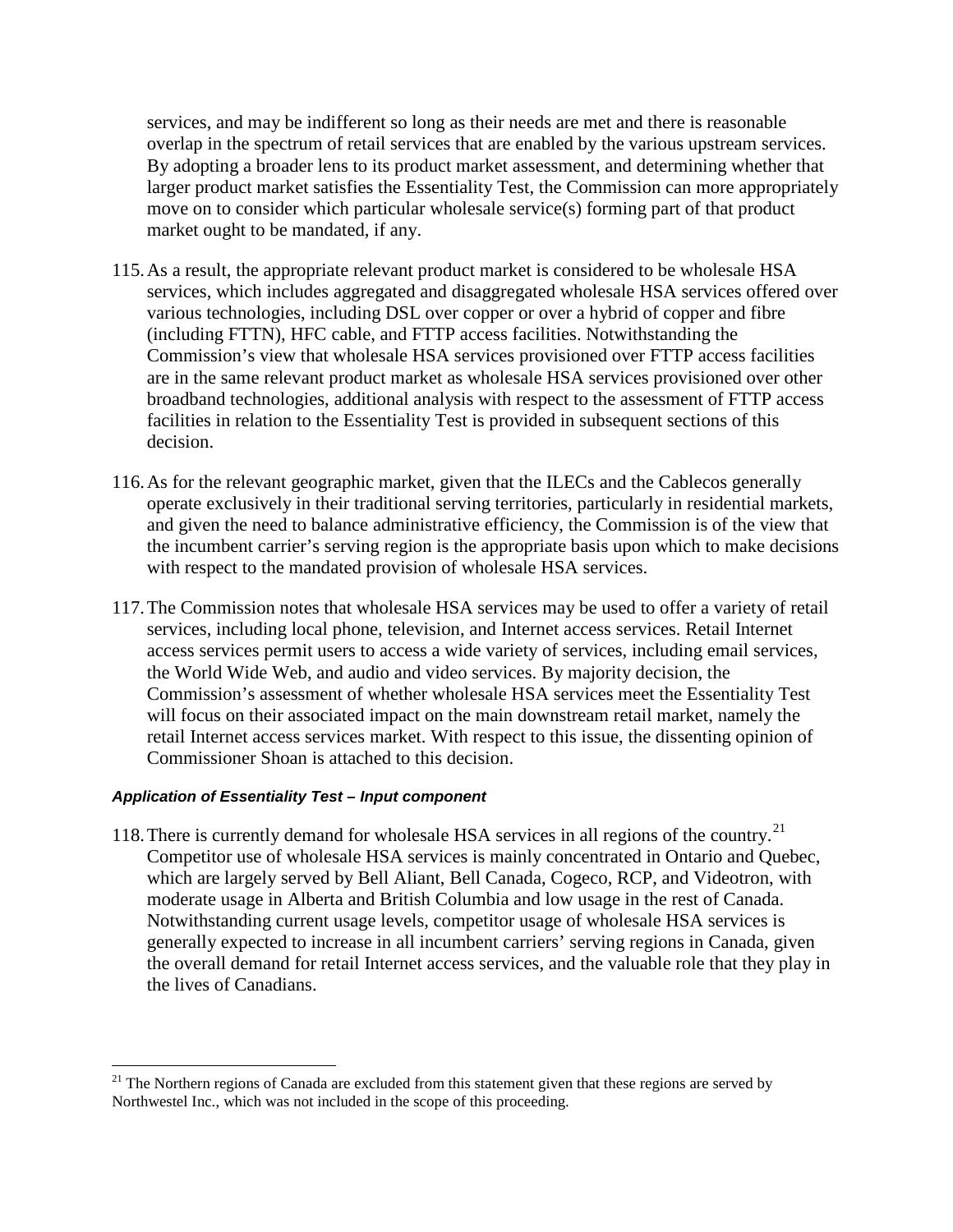- 119.While end-user demand for the higher speeds (i.e. speeds greater than 50 Mbps), such as those supported by FTTP access facilities, is currently relatively small, the demand for service speeds supported only by FTTP access facilities and other comparable technologies will likely increase as end-users migrate to higher-speed Internet access services to support their growing usage of existing and future applications.
- 120.Based on the current and projected demand levels, the Commission therefore finds that wholesale HSA services, including those provided over FTTP access facilities, meet the input component of the Essentiality Test in all the incumbent carriers' serving regions.

#### *Application of Essentiality Test – Competition component*

- 121.The ILECs and the Cablecos own and control the underlying wireline access facilities associated with wholesale HSA services that competitors rely upon to provision retail Internet access services, including those associated with FTTP access facilities. Together, the incumbent carriers are the sole suppliers of the underlying wholesale services available to competitors, and together have the entire upstream market. In general, wholesale HSA services have not been provided voluntarily by the industry, requiring regulatory intervention to do so, and there is no convincing basis upon which the Commission could conclude that this will change in the foreseeable future.
- 122.There are limited economical substitutes for wholesale HSA services provided over wireline technologies, including those over FTTP access facilities. Based on the significant disparity in price, quality, speed, and capacity, reliance on wireless wholesale alternatives would not enable competitors to effectively compete with the wireline broadband services offered by the incumbent carriers within their serving regions.
- 123.Moreover, neither the ILECs nor the Cablecos would be able to easily absorb the wholesale operations of the other absent significant network modifications/equipment investment, thereby limiting the effectiveness of potential supply responses in curbing the exercise of market power. In addition, there is limited competition for wholesale HSA services between the ILECs and the Cablecos, and what competition that does exist today is largely, if not entirely, a result of regulatory intervention. Consequently, there is limited rivalrous behaviour to constrain upstream market power.
- 124.In light of the above, the Commission finds that the incumbent carriers collectively have upstream market power in the provision of wholesale HSA services, including those over FTTP access facilities, within their serving regions.
- 125.With respect to the potential impact that denying or withdrawing access to wholesale HSA services would have on the retail Internet access services market, the Commission has previously decided to mandate certain wholesale HSA services on the basis that failing to do so would impair competition to the detriment of consumers' interests. Despite incumbent carriers continuing to dominate the retail Internet access services market, an increasing number of retail Internet subscribers have enjoyed the choice enabled by wholesale HSA services by subscribing to a competitor's service.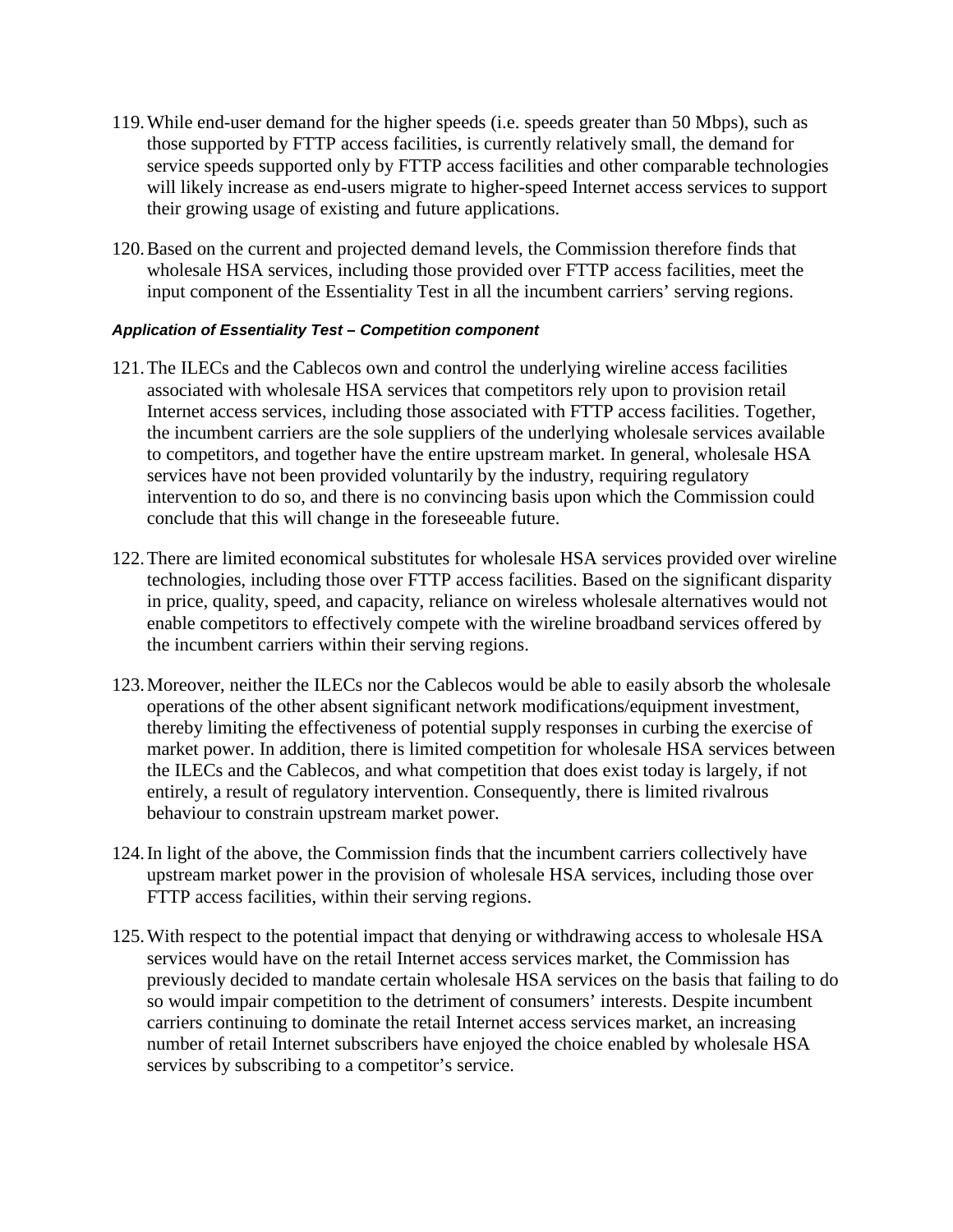- 126.An important consideration relates to the availability of substitutes for retail Internet access services provisioned over wireline facilities. In the Commission's view, most consumers have retail Internet usage and speed requirements that can only be served through wireline services, thereby limiting consumers' viable options. Fixed wireless and satellite-based services are mainly options in rural or high-cost serving areas, where wireline Internet access is limited or not available. These services typically have limited bandwidth capacity and higher prices compared to retail wireline services and, as such, are generally not effective substitutes. Although mobile wireless services support retail Internet access, the higher prices for data usage over mobile wireless networks limit their substitutability – the speeds, prices, quality, reliability, and capacity of broadband over wireline facilities are far superior to those available over wireless facilities at the present time, and this will likely continue into the foreseeable future.
- 127.If the provision of wholesale HSA services were no longer mandated, most retail Internet subscribers currently being served by competitors would likely be required to migrate to incumbent carrier retail Internet service offerings over time, given the potential for incumbent carriers to phase out wholesale HSA services, or given their ability to increase the rates for the associated wholesale services, squeezing out competitor service offerings.
- 128.In the case of FTTP access facilities, consumers do not currently have competitive choice regarding such facilities, although some consumers have access to comparable high-speed Internet services provided by certain Cablecos. As a result, the competitive impact of not mandating the provision of wholesale HSA services over FTTP access facilities would be relatively small in the short term. As FTTP deployment increases, however, the potential impact on competition will increase as more and more consumers desiring higher-speed Internet services would have fewer competitor alternatives to choose from.
- 129.While the retail impact of a decision not to mandate access to wholesale HSA services, including those over FTTP access facilities, would be felt most strongly and immediately in Ontario and Quebec, where demand for competitor service is highest, competition in other incumbent carrier serving regions would also be prevented to a substantial degree given that these areas are beginning to show signs of competitive growth and higher-speed Internet access services are increasingly being adopted. Consequently, without the mandated provision of wholesale HSA services, most retail customers in Canada would eventually be left with a very limited choice of Internet service providers.
- 130.Based on the above, the Commission finds that there would be a substantial lessening or prevention of competition in the downstream retail Internet services market, in all incumbent carrier serving regions, by denying access to wholesale HSA services, including those over FTTP access facilities.

#### *Application of Essentiality Test – Duplicability component*

131.In assessing the duplicability of wholesale HSA facilities, there are two components to consider: the access component and the transport component. The access component can consist of a variety of physical media, including copper, fibre, a combination of copper and fibre, and a combination of coaxial and fibre. For the purpose of this analysis, the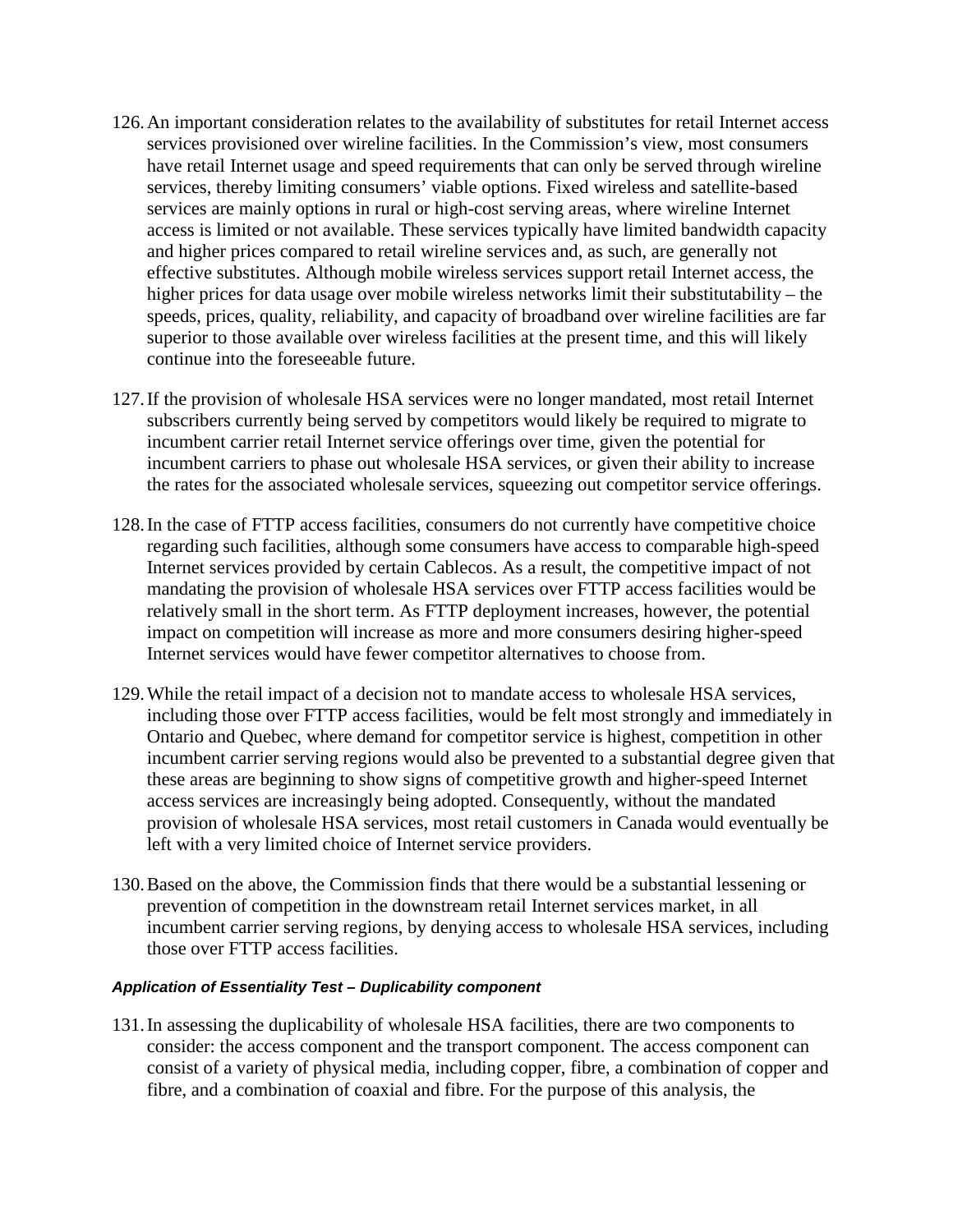Commission considers that the access component of wholesale HSA services represents the connection between the customer's premises and the ILEC central office or the Cableco head-end. The transport component generally consists of the ILEC or Cableco network that carries end-customer traffic between ILEC central offices or Cableco head-ends and a competitor point of interconnection.

- 132.In Telecom Decision 2008-17, the Commission found that the access component of a wholesale HSA service, which was then known as asymmetric digital subscriber line (ADSL) access service, was not duplicable. The Commission also found that transport components were duplicable, as there was evidence showing a high incidence of competitor self-supply or alternative supply of fibre-based transport facilities.
- 133.The Commission remains of the view that competitors cannot feasibly or practically duplicate last-mile HSA facilities on a scale sufficient to compete effectively with incumbent carriers within their serving regions. There continue to be significant barriers to duplicating access facilities, including securing sufficient capital, securing rights-of-way, and construction challenges that require significant lead time to complete.
- 134.With respect to FTTP access facilities, the barriers to duplicating such facilities are also present in all incumbent carrier serving regions. Although there is deployment of nonincumbent carrier FTTP access facilities on a very small scale by certain small ILECs, municipalities, and other service providers, addressing larger markets would represent a significantly larger challenge. For example, the capital investment required by competitors to reproduce the deployment of an ILEC's FTTP access facilities in their serving territory would be very significant, excluding the additional challenges associated with the myriad of other network facilities, infrastructure, office facilities, and back office support staff and systems that would be required. To that end, the incumbent carriers' ability to deploy such facilities is largely based on their decades of incumbency in the provision of wireline services, with all the associated advantages, including established brands and customer bases, existing network infrastructure including support structures, national fibre backbone networks, pre-existing municipal access agreements, various economies of scale, and greater access to capital markets.
- 135.In contrast, the transport component of wholesale HSA services remains generally duplicable in all incumbent carrier serving regions from an economic, technical, and implementation perspective, and no compelling evidence was filed in this proceeding to demonstrate that this is no longer the case. As a result, the Commission remains of the view that competitors are generally able to self-supply or find an alternate supply of transport facilities connecting to ILEC central offices and Cableco head-ends.
- 136.In light of the above, the Commission finds that it is not practical or feasible for competitors to duplicate the access component of wholesale HSA services, including those over FTTP access facilities. The Commission considers that this finding applies to each of the incumbent carriers in their respective serving regions. Moreover, the Commission finds that it is generally practical and feasible for competitors to duplicate the transport component of wholesale HSA services.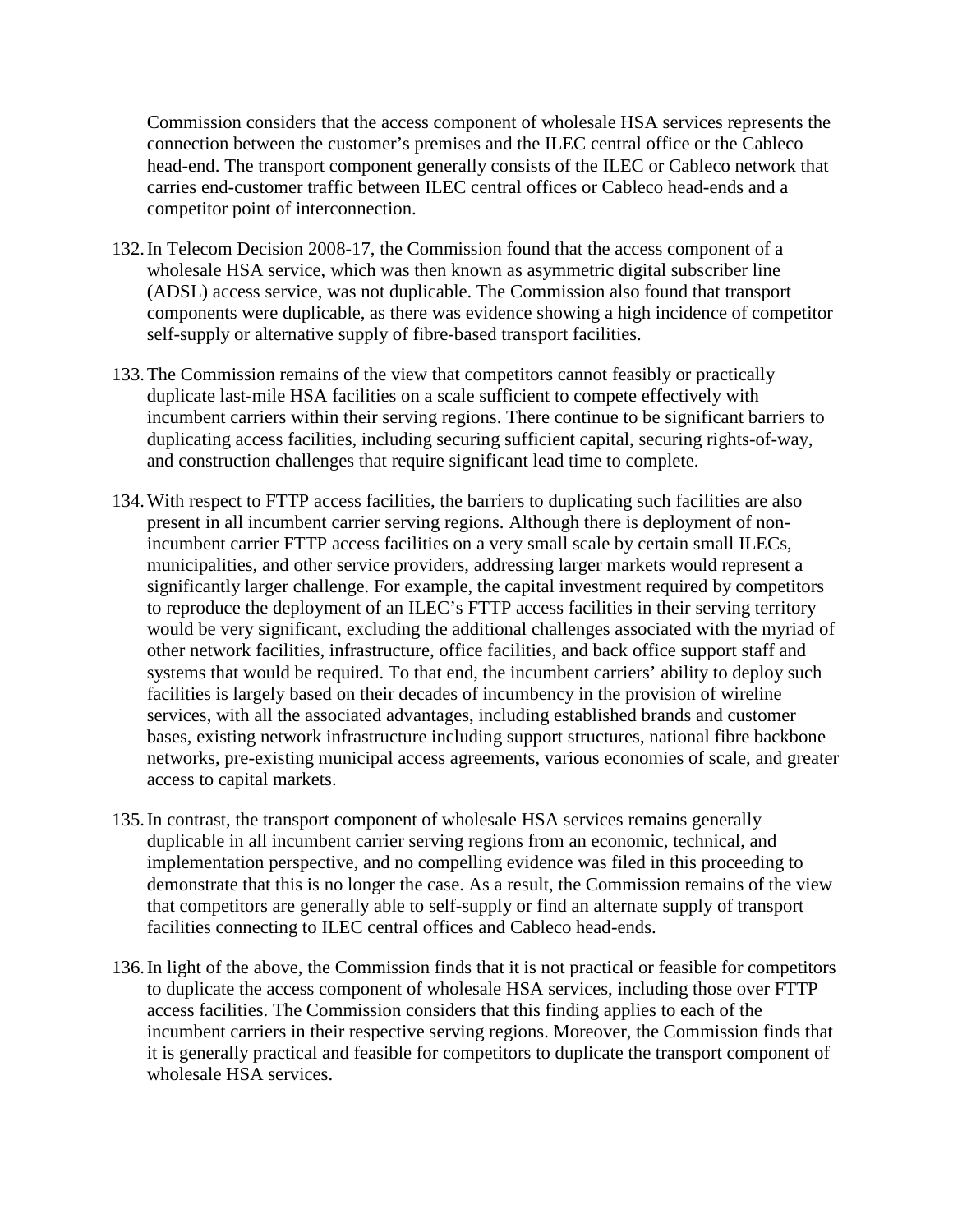#### *Application of mandating criteria – Policy considerations*

- 137.Given the outcome of applying the Essentiality Test broadly to wholesale HSA services, which supports mandating the access component, including FTTP access facilities, but not mandating the transport component, the analysis of the policy considerations will include an assessment of the implications of such outcomes for the specific services under consideration. In this context, the policy consideration for investment and innovation is relevant.
- 138.With respect to aggregated wholesale HSA services, a decision to no longer mandate the provision of such services would not impact investment in high-speed access facilities by incumbent carriers or competitors, nor would it significantly affect consumer adoption of Internet access services, so long as a disaggregated service is made available. For example, investment in access components would be unaffected given that such components would continue to be made available under the disaggregated service.
- 139.Regarding disaggregated wholesale HSA services, there are relevant investment and innovation implications associated with a decision to mandate the provision of such services. On one hand, implementing a disaggregated wholesale HSA service within the incumbent carriers' networks raises certain concerns, particularly in relation to the recovery of the associated costs and the disruption in potential network evolution plans through the required network modifications. On the other hand, implementation of a disaggregated wholesale HSA service would enable competitors to become more innovative by giving them a greater degree of control over their service offerings. Moreover, a disaggregated wholesale HSA service could encourage competitor investment in alternate transport facilities, thereby serving to develop a more robust telecommunications system.
- 140.While the Commission acknowledges the previous investments that the Cablecos have made in transitioning to aggregated points of interconnection, which have enabled increased competition, the Commission considers that a disaggregated solution is the appropriate means forward to support the sustainability of competitive service offerings.
- 141.With respect to disaggregated wholesale HSA services over FTTP access facilities, the potential disincentive that a decision to mandate the provision of such services could have on investment was the predominant reason given by the incumbent carriers that the Commission should reject such a proposal. There are several reasons, however, why the negative impact on investment is not likely to happen to any significant degree, particularly in more urban areas. First, the Commission expects that the incumbent carriers will generally continue to invest in FTTP access facilities in order to provide enhanced retail Internet access services in response to consumer demand, as well as to compete effectively and efficiently with the Cablecos. In addition, mandating the provision of disaggregated wholesale HSA services over FTTP access facilities would be predicated on wholesale rates that are compensatory and that provide a reasonable rate of return, resulting in profit on the associated investment.
- 142.Given the above considerations, adoption of an appropriate transition and implementation plan to migrate from the current aggregated wholesale HSA service model towards the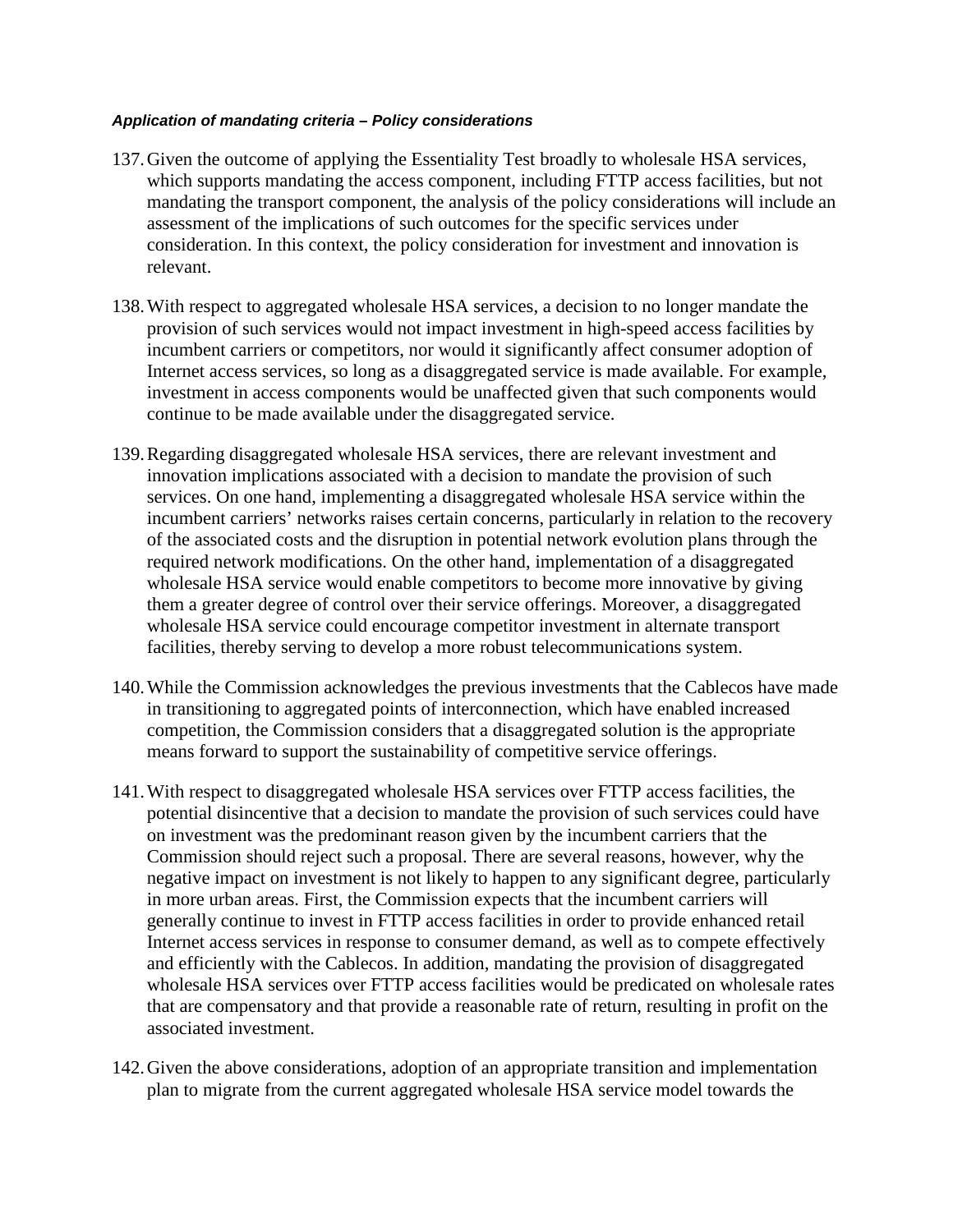disaggregated wholesale HSA service model would substantially alleviate the various investment and innovation concerns identified above. In addition, and as stated above, any investment risks associated with mandating the provision of wholesale HSA services over FTTP access facilities can be attenuated by providing the incumbent carriers with a reasonable rate of return.

143.In light of the above assessments, the Commission determines that disaggregated wholesale HSA services, including those over FTTP access facilities, are to be mandated for the incumbent carriers subject to this decision. Moreover, the Commission determines that aggregated wholesale HSA services will no longer be mandated for the incumbent carriers under certain conditions and subject to an appropriate transition plan. This transition plan will serve to ensure that wholesale access to the access facilities required to provision downstream retail services is always provided for.

#### *Implementation of mandating decision*

- 144.While the determination to mandate the provision of disaggregated wholesale HSA services, including over FTTP access facilities, and to phase out aggregated wholesale HSA services pursuant to an application of the Essentiality Test may be consistent with economic principles, it also raises certain challenges and opportunities for the industry and consumers.
- 145.On one hand, moving to a disaggregated wholesale HSA service model will better support the sustainability of competition and can be expected to provide benefits, such as reasonable prices and innovative services, to consumers. One of the main drawbacks of the current aggregated HSA service is the high cost incurred by competitors when transporting large amounts of traffic over incumbent carriers' facilities. These costs are expected to exacerbate as consumption increases over time, given that a competitor must pay for all of its data traffic to be routed back to a central point of aggregation, no matter how far away a subscriber is located. The result is an expensive and often inefficient use of the network that will challenge the sustainability of competitors in the years ahead.
- 146.In addition, the aggregated wholesale HSA service model enables competitors to rely almost entirely on an incumbent carrier's network, and is therefore dependent on the Commission to set the correct rules and prices. Consequently, an important benefit of moving to a disaggregated HSA service model is to lessen competitor dependence on price regulation and give competitors more control over their cost structure.
- 147.On the other hand, moving to a disaggregated wholesale HSA service model, including over FTTP access facilities, raises concerns, notably with respect to its implementation within the various incumbent carriers' networks. For example, given that the ILECs and the Cablecos have materially different network architectures, the proposed configuration for each incumbent carrier's respective disaggregated wholesale HSA service could vary significantly.
- 148.Further, the implementation of a disaggregated wholesale HSA service should be demandbased in order to minimize regulatory intervention and allow for the market to develop. There may initially be limited demand for such a service broadly across the country, given that the existing demand for wholesale HSA services is predominantly within Ontario and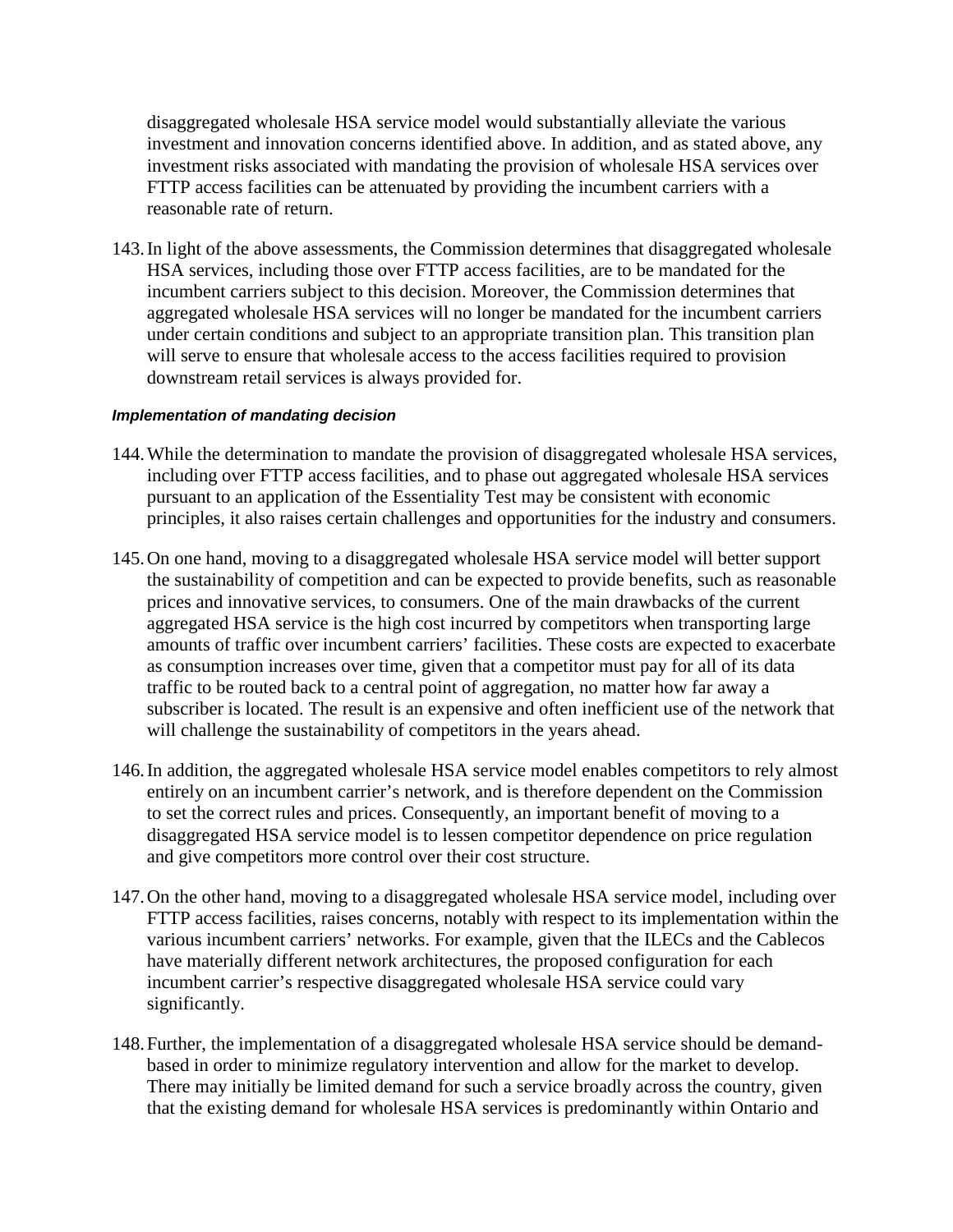Quebec, and given the preference of some competitors to continue to use only aggregated, rather than disaggregated, wholesale HSA services in the near term. Consequently, incentives will be required to encourage migration to a disaggregated wholesale HSA service, which will result in minimizing regulation to just the essential access facilities, as discussed below.

- 149.Finally, while the transport facilities that support a disaggregated wholesale HSA service model were previously forborne from price regulation on a national basis, there is a risk that, in specific geographic markets, there may be limited availability of such facilities. While investment in and deployment of competitive transport facilities was no doubt impacted by the availability of aggregated wholesale HSA services, it may take time for competitors to build the necessary transport facilities, a factor to consider when phasing out aggregated wholesale HSA services.
- 150.The ultimate goal is to have a smooth transition, over time, where competitor adoption of disaggregated wholesale HSA services increases, spurred by increasing consumer demand for higher-speed services, over an increasingly broader geographic area, with a corresponding reduction in aggregated HSA service coverage.
- 151.Given the above, the Commission considers that the measures identified below are appropriate to support the implementation of disaggregated wholesale HSA services.
- 152.First, since the demand for wholesale HSA services is currently focused within certain geographic markets, disaggregated wholesale HSA services should be implemented in phases, starting with Ontario and Quebec. Other phases targeting the implementation of disaggregated HSA services in other geographic markets will be identified at a later stage. Implementation of the disaggregated wholesale HSA service in the designated geographic markets will be triggered by competitor requests for the service at specific central office and head-end locations. Incumbent carriers are to consult with their wholesale HSA service customers to identify the specific central office and head-end locations where a disaggregated wholesale HSA service will be in demand.
- 153.As previously established, the Commission will not mandate the provision of aggregated wholesale HSA services, including over FTTP access facilities. Consequently, competitors desiring access to customers served by FTTP access facilities will only be able to do so by using a disaggregated wholesale HSA service.
- 154.A speed threshold will also be imposed for the service speeds available over aggregated wholesale HSA services, such that download speeds in excess of 100 Mbps will be required to be made available to competitors only through the implementation of the disaggregated service. This speed threshold takes into account trends in consumption and technology, and is set at an appropriate level to minimize short-term disruptions to end-consumers. The removal of the obligation to provide aggregated wholesale HSA services capable of supporting speeds in excess of 100 Mbps will take effect within an incumbent carrier's serving territory once the associated disaggregated wholesale HSA tariff is approved on a final basis. Incumbent carriers are to grandfather existing aggregated wholesale HSA customers that are served above the speed threshold, at that time.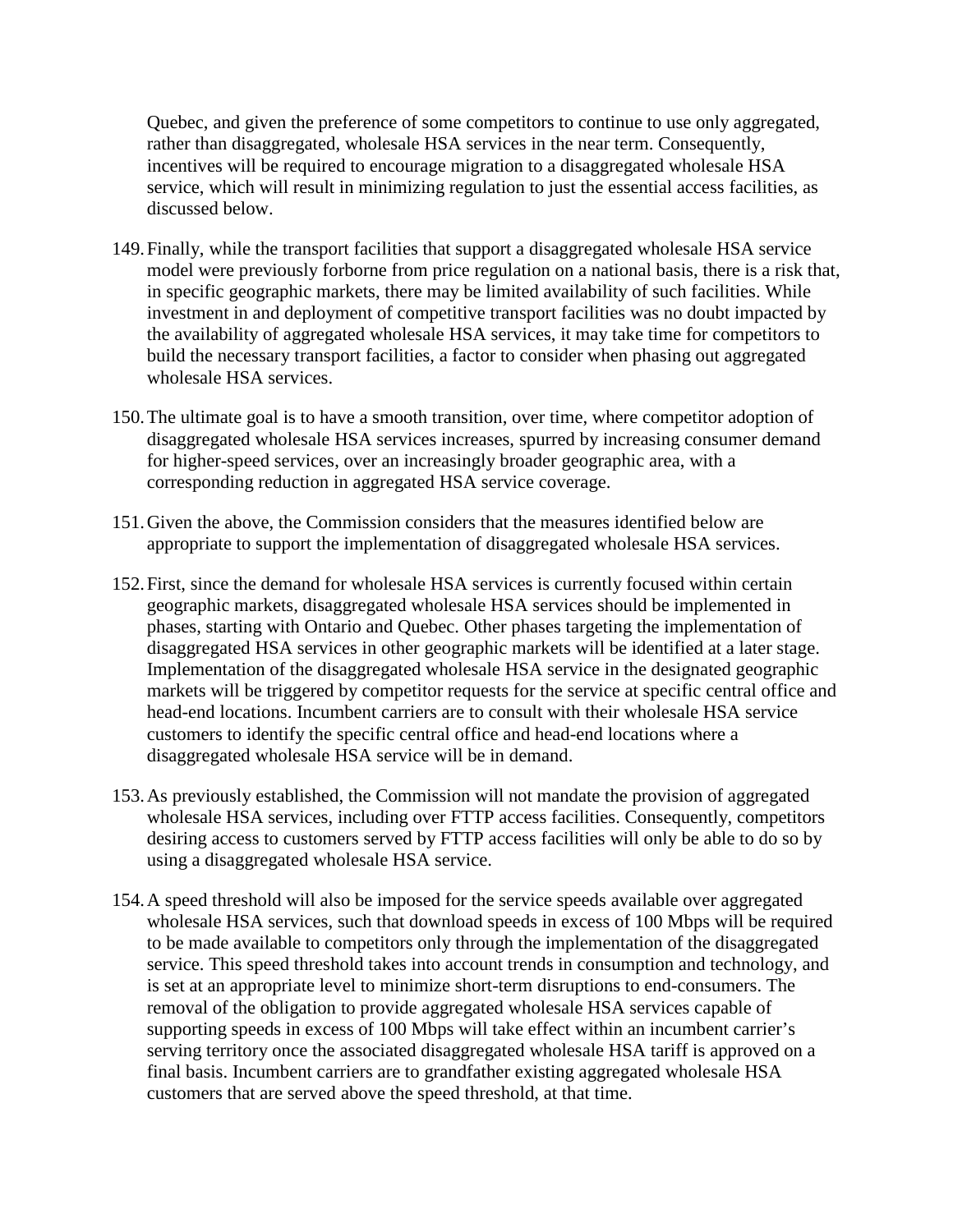- 155.In support of competitive wholesale alternatives, aggregated wholesale HSA services will be phased out for each respective incumbent carrier in the geographic markets where the disaggregated service is in-service. The phasing out of the obligation to provide aggregated wholesale HSA services in any given central office or head-end will only apply to the incumbent carriers that provide a disaggregated service. In order to provide competitors sufficient time to invest in, migrate to, or negotiate appropriate alternatives, the Commission considers that a three-year phase-out period, once the disaggregated service is implemented, would be appropriate. Incumbent carriers are expected to continue to file tariffs regarding the introduction of or modifications to the provision of aggregated wholesale HSA services until such services have been phased out within their respective serving territories.
- 156.After the phase-out period, incumbent carriers will have the ability to continue offering the aggregated wholesale HSA service at tariffed rates, cease providing the service for the regions served by the disaggregated wholesale HSA service, or file for forbearance one year prior to the end of the phase-out transition period if they wish to continue to provide the service on a forborne basis. The market conditions associated with the provision of appropriate transport facilities will be assessed during the forbearance process.
- 157.Finally, in order to encourage reliance on market forces, incumbent carriers and competitors will continue to be allowed to enter into off-tariff agreements for wholesale HSA services, consistent with the disclosure requirements that were established in Telecom Regulatory Policy 2012-359. $^{22}$  $^{22}$  $^{22}$
- 158.In light of the above, the Commission will, as a first phase, initiate a follow-up implementation proceeding to consider the appropriate configurations of a disaggregated wholesale HSA service, including over FTTP access facilities, for the incumbent carriers operating within the larger markets within Ontario and Quebec. The main objectives for this implementation proceeding will be to assess demand forecasts, review and establish proposed configurations for disaggregated wholesale HSA services, and determine how FTTP access facilities will be integrated as part of the disaggregated service. Bell Aliant, Bell Canada, Cogeco, RCP, and Videotron are therefore **directed** to file updated configurations for their proposed disaggregated wholesale HSA service for their Ontario and Quebec serving territories within **30 days** of the date of this decision. Further details associated with this follow-up proceeding are provided by way of a separate letter released concurrent with this decision.
- 159.The tariff process will begin after the configurations for disaggregated wholesale HSA services are approved by the Commission. As part of the tariff process, the Commission will consider the proposed markups, methods of cost recovery, and implementation timelines.

<span id="page-27-0"></span><sup>&</sup>lt;sup>22</sup> The incumbent carriers are accordingly required to file a general summary of their off-tariff wholesale HSA agreements on the public record that would  $(i)$  indicate the existence of the negotiated agreement; (ii) provide notice of whether forborne aggregated wholesale HSA services and/or regulated aggregated/disaggregated wholesale HSA services are subject to the off-tariff agreement, without identifying the specific services; (iii) identify each service element that deviated from the tariff (where applicable); and (iv) indicate the reasons that the off-tariff agreement deviated from the tariff.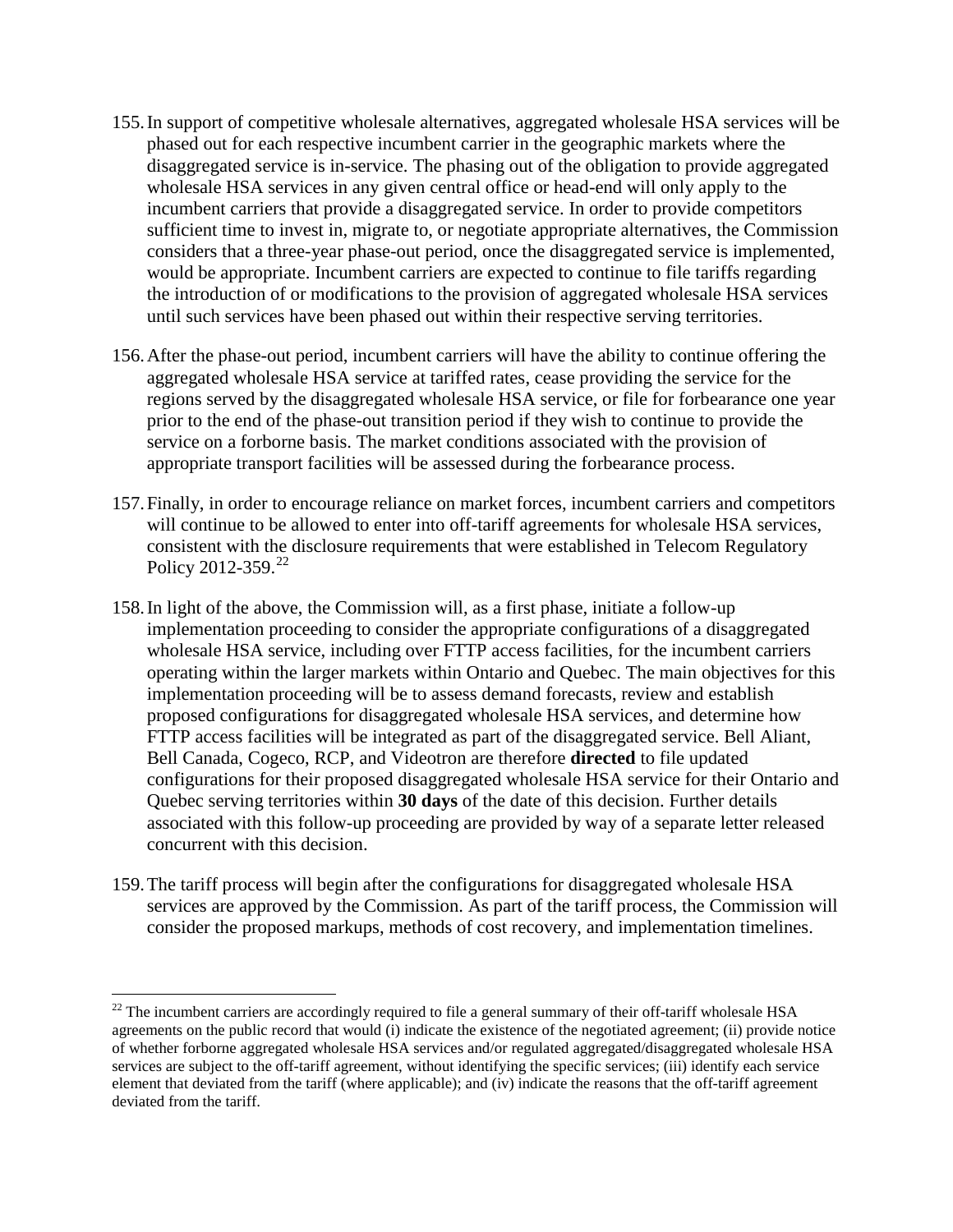160.The incumbent carriers operating in other territories will be expected to identify appropriate configurations and implementation plans for their respective disaggregated wholesale HSA services at a later date, depending on demand considerations.

# **Unbundled local loops**

- 161.Unbundled local loops (ULLs) provide a transmission path by means of copper facilities between an end-user's premises and an ILEC's central office that can be used by competitors to provide local telephony and Internet access services to residential and business customers.
- 162.In Telecom Decision 97-8, the Commission required the ILECs to unbundle their local access facilities to make ULLs available on a wholesale basis to competitive local exchange carriers (CLECs) to support competition. $^{23}$  $^{23}$  $^{23}$
- 163.In Telecom Decision 2008-17, the Commission maintained the existing obligation imposed on the ILECs to provision ULLs on the basis that competitors did not have any viable wholesale alternatives to the service, and that it would not be practical or feasible for competitors to duplicate the functionality of such services.

### **Positions of parties**

- 164.The Bell companies proposed that the wholesale provision of ULLs in rate bands A and B (generally in the major urban areas in Canada) no longer be mandated and be forborne from regulation.
- 165.Bell Canada submitted that the demand for ULLs has decreased significantly since 2006, and considered that this trend would likely continue. Bell Canada also submitted that less than 1% of retail local telephony customers are provided services by means of ULLs, and argued that there are abundant competitive retail service alternatives available for consumers who do not depend on ULLs.
- 166.Bell Canada stated that if the Commission no longer mandated the provision of ULLs, the company would continue to make ULLs available to competitors, since ULLs represent valuable sources of revenue.
- 167.TCC argued that the ILECs' access networks have been broadly duplicated in both the residential and business telephony markets and that, accordingly, the mandating of ULLs can no longer be justified. TCC submitted that ULLs should be put on a path to forbearance within two to five years, and that the Commission should be open to applications for destandardization or market-value pricing of ULLs.
- 168.The Competition Bureau was of the view that the ILECs do not have market power for residential wireline services (telephony and Internet), given the competitive service offerings within the same product market and the erosion of the ILECs' shares of residential

<span id="page-28-0"></span><sup>&</sup>lt;sup>23</sup> In a letter dated 21 September 2000, the Commission directed the ILECs to also provide ULLs to DSL service providers at the same rates and under the same terms and conditions as those provided to the CLECs.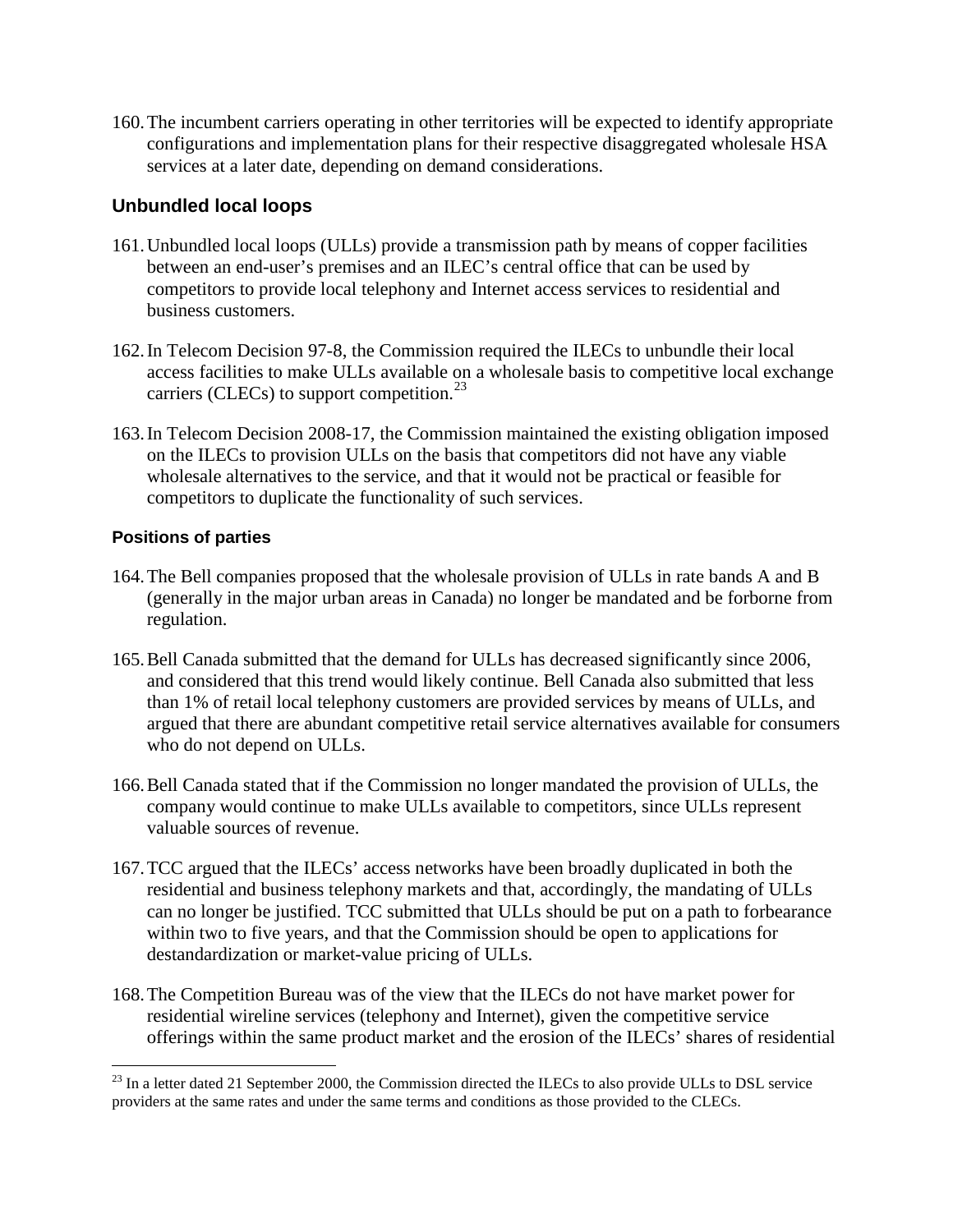lines since 2006. The Competition Bureau submitted that, in light of the costs of mandated access, the Commission should withdraw the mandated provision of ULLs.

- 169.MTS Allstream submitted that there is a continued need for mandated access to ULLs, if not universally, then certainly for use in business telephony markets. They argued that there are no effective substitutes for ULLs, even in urban areas.
- 170.CNOC was of the view that ULLs should continue to be mandated, since they are the only reasonable means of providing (i) traditional telephony services to subscribers who do not perceive voice over Internet Protocol (VoIP) to be a substitute, and (ii) affordable low-speed Internet access services.
- 171.Primus submitted that ULLs remain a critical input for the provision of traditional telephony and Internet access services, and that they should therefore continue to be mandated in both urban and rural markets. Primus argued that if the Commission were to cease mandating and forbear from regulating the wholesale provision of ULLs, consumers would be deprived of competitive alternatives for their telephony and Internet access services, and current customers of competitors would be forced to stop receiving services from these competitors. The company also expressed concern over the equipment that it had invested in to make use of ULLs, and the potential that any such investments would be stranded should the service no longer be mandated.

#### **Commission's analysis and determinations**

- 172.In terms of market definition, ULLs form their own distinct upstream product market. While some wholesale services provide similar functionality, specifically certain low-speed competitor digital network (CDN) access facilities, the substitutability of such services is limited by important differences in price.
- 173.Given that ULLs are made available by the ILECs at their central offices at rates based on rate bands<sup>[24](#page-29-0)</sup> and are also used by competitors to provide exchange-based services, the appropriate geographic market for ULLs is the ILEC exchange. For administrative purposes, however, the Commission will apply its analysis on a more aggregated basis using rate bands.
- 174.Finally, ULLs are currently being used by competitors primarily to provide local telephony services, and to a lesser extent, Internet access services, to both residential and business customers. However, Internet speeds using ULLs are limited when compared to those achievable through high-speed Internet access facilities, resulting in fewer and fewer consumers accessing their Internet services through ULLs over time. As a result, the Commission considers that the primary relevant downstream retail market for ULLs is the local wireline voice market, including both residential and business markets.

<span id="page-29-0"></span> $24$  A rate band represents a group of exchanges or wire centres with similar characteristics, such as number of lines and loop length. While the criteria applied to classify exchanges into bands are uniform across the country, band costs may vary by ILEC or by region within the ILECs' serving territories.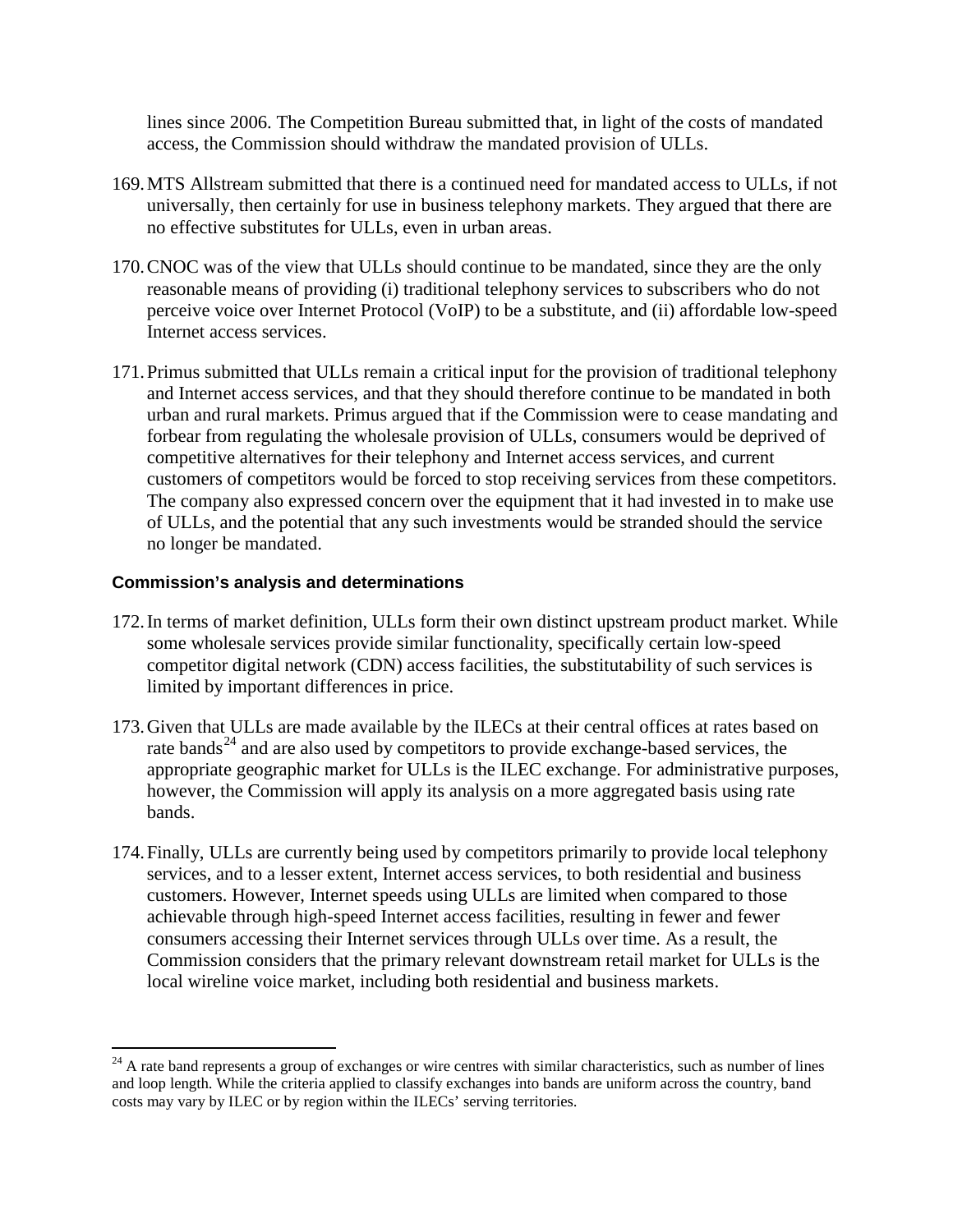#### **Application of the Essentiality Test – Input component**

- 175.Based on the information gathered in this proceeding, overall competitor demand for ULLs provided by all the ILECs decreased by approximately 50% from 2009 to 2013.
- 176.At present, the vast majority of ULLs are provisioned in ILEC exchanges in rate bands A, B, C, and D within the provinces of Alberta, British Columbia, Ontario, and Quebec. While the downward trend in demand for ULLs is expected to continue, ULLs in these areas continue to be an input for competitors to provide voice telecommunications services in the downstream local wireline residential and business markets.
- 177.With regard to ILEC exchanges in rate bands E, F, and G within the provinces of Alberta, British Columbia, Ontario, and Quebec, ULLs are not typically used by competitors to provide voice telecommunications services in the downstream local wireline residential and business markets.
- 178.Finally, there is little or no current and future expected demand for ULLs in ILEC exchanges in all rate bands within the Atlantic Provinces, Manitoba, and Saskatchewan.
- 179.Accordingly, ULLs (i) meet the Input component of the Essentiality Test for the exchanges in rate bands A, B, C, and D within the provinces of Alberta, British Columbia, Ontario, and Quebec; (ii) do not meet the Input component of the Essentiality Test for all exchanges in rate bands E, F, and G within the provinces of Alberta, British Columbia, Ontario, and Quebec; and (iii) do not meet the Input component of the Essentiality Test for all exchanges within the Atlantic Provinces, Manitoba, and Saskatchewan.

#### **Application of the Essentiality Test – Competition component**

- 180.As indicated earlier, ULLs are only accessible from the ILECs' central offices, and are therefore controlled by these companies. While other wholesale services provide similar functionalities, such as low-speed CDN services, these services are not appropriate substitutes for ULLs for the reason noted above. As such, the ILECs possess upstream market power with respect to the provision of ULLs.
- 181.In assessing whether the withdrawal of mandated access to ULLs would likely result in a substantial lessening or prevention of competition, the Commission must consider the primary relevant downstream markets for ULLs, which are, as discussed above, the local retail wireline residential and business voice services markets. However, the Commission's conclusions on this issue would also extend to other downstream retail services, such as Internet access services.
- 182.As discussed above, the vast majority of ULLs are provisioned in the ILEC exchanges in rate bands A, B, C, and D within the provinces of Alberta, British Columbia, Ontario, and Quebec. However, subscribers that currently rely on ULLs for access to local voice services in these exchanges represent a very small percentage of the overall total number of subscribers to local voice services, both residential and business. Furthermore, and as noted above, the trend in use of ULLs has been steadily declining over the years. Accordingly, the withdrawal of mandated access to ULLs in these exchanges would not have a significant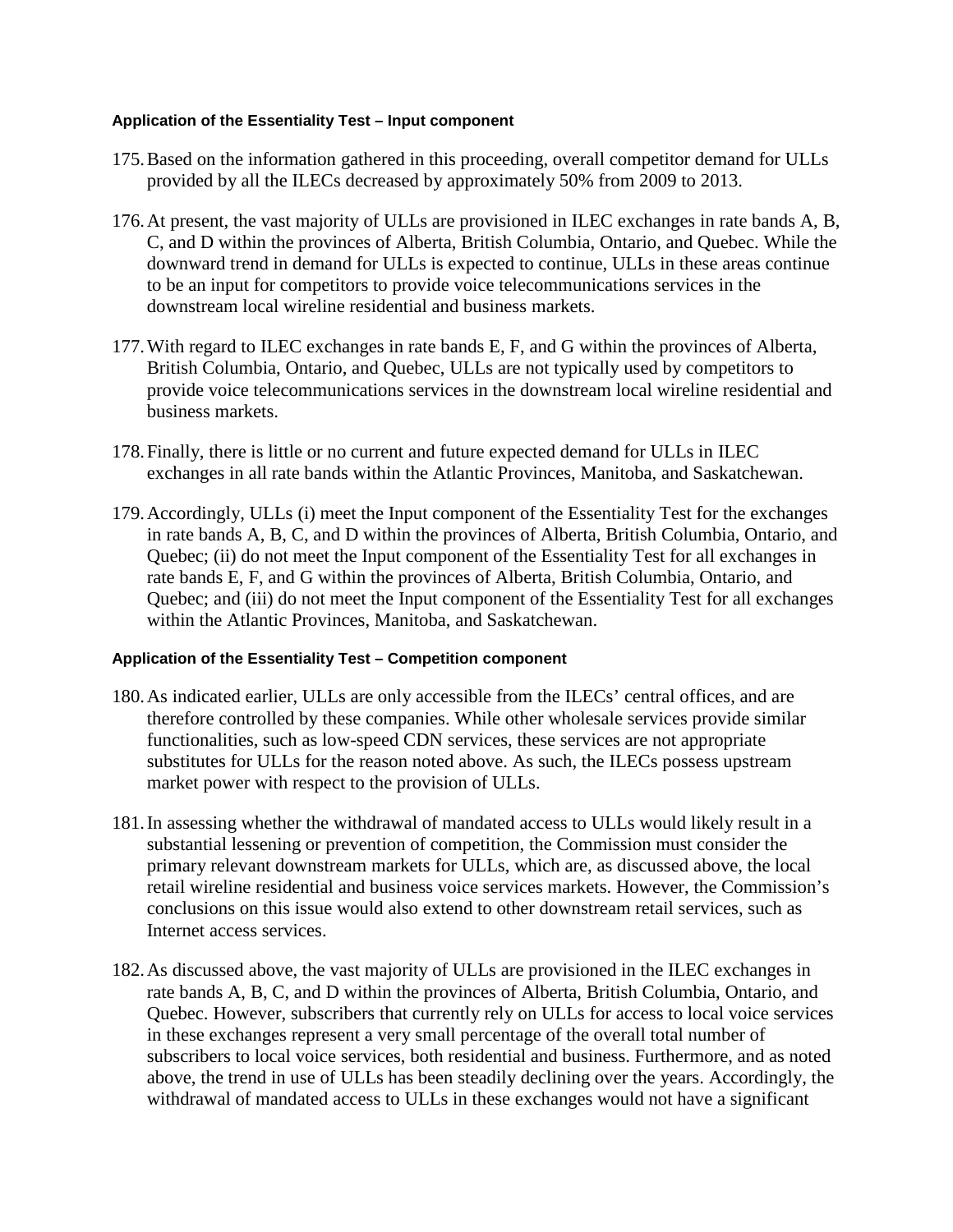impact now and in the future on competition for residential and business local voice services.

- 183.With regard to ILEC exchanges in rate bands E, F, and G within the provinces of Alberta, British Columbia, Ontario, and Quebec, as well as all exchanges within the Atlantic Provinces, Manitoba, and Saskatchewan, the withdrawal of mandated access to ULLs would also not have a significant impact now and in the future on competition for local voice services in these exchanges because of the state of demand for the service.
- 184.If mandated access to ULLs was to be withdrawn, the ILECs could choose to continue to provide competitors access to such services, given their established operations and associated business cases. Nonetheless, certain subscribers who obtain their local service(s) from competitors that use ULLs could be required to change local service providers in the event that the ILECs withdraw the provision of ULLs. In such circumstances, these subscribers would typically still have access to several alternative service offerings, including wireless voice services that are widely available across Canada and that are increasingly being used as a substitute for local wireline voice service.
- 185.In light of the above, ULLs do not meet the Competition component of the Essentiality Test, given that the withdrawal of mandated access to ULLs would not likely result in a substantial lessening or prevention of competition in the local retail wireline residential and business voice services markets, regardless of the exchange or the ILEC serving territory.

#### **Application of Essentiality Test – Duplicability component**

- 186.In order to duplicate the functionalities of ULLs, competitors would have to replicate the ILECs' local access network on a large scale. Moreover, there are impediments to such duplication, such as securing significant capital and rights-of-way, addressing construction challenges (e.g. trenching and timelines), or in the case of wireless technology, obtaining wireless spectrum and access to towers. As well, alternate technologies are available through which local telephony service can be provided (e.g. cable, wireless, and VoIP technologies).
- 187.Consequently, ULLs meet the Duplicability component of the Essentiality Test, given that it is not practical or feasible for competitors to duplicate the functionalities of ULLs.

#### **Application of mandating criteria – Policy considerations**

- 188.An important policy consideration related to the issue of whether the provision of ULLs should be mandated is the impact that no longer mandating access to ULLs may have on investment and innovation. A decision to no longer mandate the provision of ULLs could lead to a greater adoption of advanced or emerging services by consumers. For example, competitors that migrate their end-users from retail Internet access services provisioned over ULLs to services provisioned over wholesale HSA services would enable their end-users to access new content and applications that were previously inaccessible.
- 189.On the other hand, the provision of ULLs has resulted in a certain level of investment by competitors that have co-located in the ILECs' central offices, and some of this investment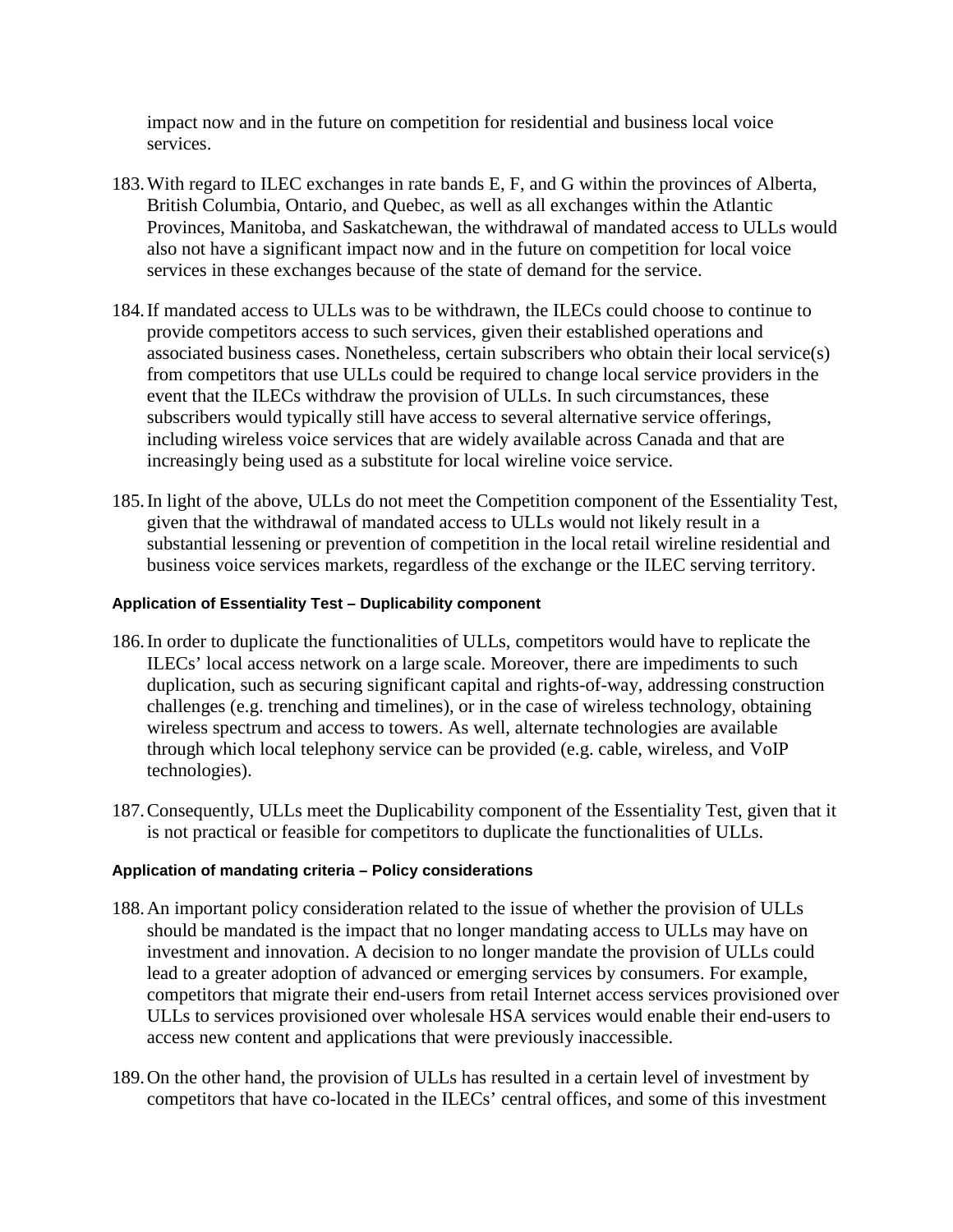could be stranded as a result of a non-mandating decision. However, the adoption of an appropriate phase-out transition period for ULLs should provide competitors with adequate time to reconsider their current provisioning requirements and to make alternate arrangements, as necessary. In this context, a three-year phase-out period for ULLs is appropriate.

#### **Conclusion**

190.In light of the above, ULLs do not meet all three components of the Essentially Test across the country, and there is no valid policy reason supporting a need to continue mandating the provision of these facilities. Therefore, ULLs are not essential, and are no longer mandated. The Commission no longer requires that ULLs be provided by the ILECs subject to this decision, subject to the phase-out transition period discussed below. During this transition period, the obligation to provide ULLs will remain in place.

#### **Implementation of the mandating decision**

- 191.As mentioned above, the establishment of a phase-out period associated with the obligation to provide ULLs would provide competitors with adequate time to reconsider their current provisioning requirements and to make alternate arrangements, as necessary. The transition period would also assist in attenuating any impact that the removal of the obligation to provide ULLs may have on certain end-users.
- 192.The establishment of a three-year phase-out period, from the date of this decision, would provide competitors with a reasonable period of time to review their provisioning requirements and take appropriate measures. However, in exchanges for which an ILEC subject to this decision does not currently have ULL customers, no phase-out period is needed as the concerns identified above have no application.
- 193.Accordingly, a phase-out period of three years with respect to the existing obligation to provide ULLs is instituted for those exchanges where there is present demand for this service. The phase-out period takes effect from the date of this decision.
- 194.While the Bell companies proposed that the Commission forbear from regulating ULLs, they did not provide justification why the scope of forbearance they were requesting was consistent with section 34 of the Act. Given the lack of evidence in the proceeding to support the findings of fact necessary to justify in-service forbearance at this time, ULLs are to continue to be made available in exchanges where there is demand, based on Commission-approved tariffs for at least the duration of the three-year phase-out period. However, ULLs should be forborne in exchanges where there is no current demand.
- 195.In those exchanges where there are no ULLs in service, forbearance with respect to the provision of ULLs would be consistent with the policy objectives set out in section 7 of the Act and the Policy Direction. The ILECs can choose to make ULLs available, or cease providing ULLs.
- 196.Pursuant to subsection 34(1) of the Act, the Commission may forbear where it finds that to do so would be consistent with the policy objectives set out in section 7 of the Act. Where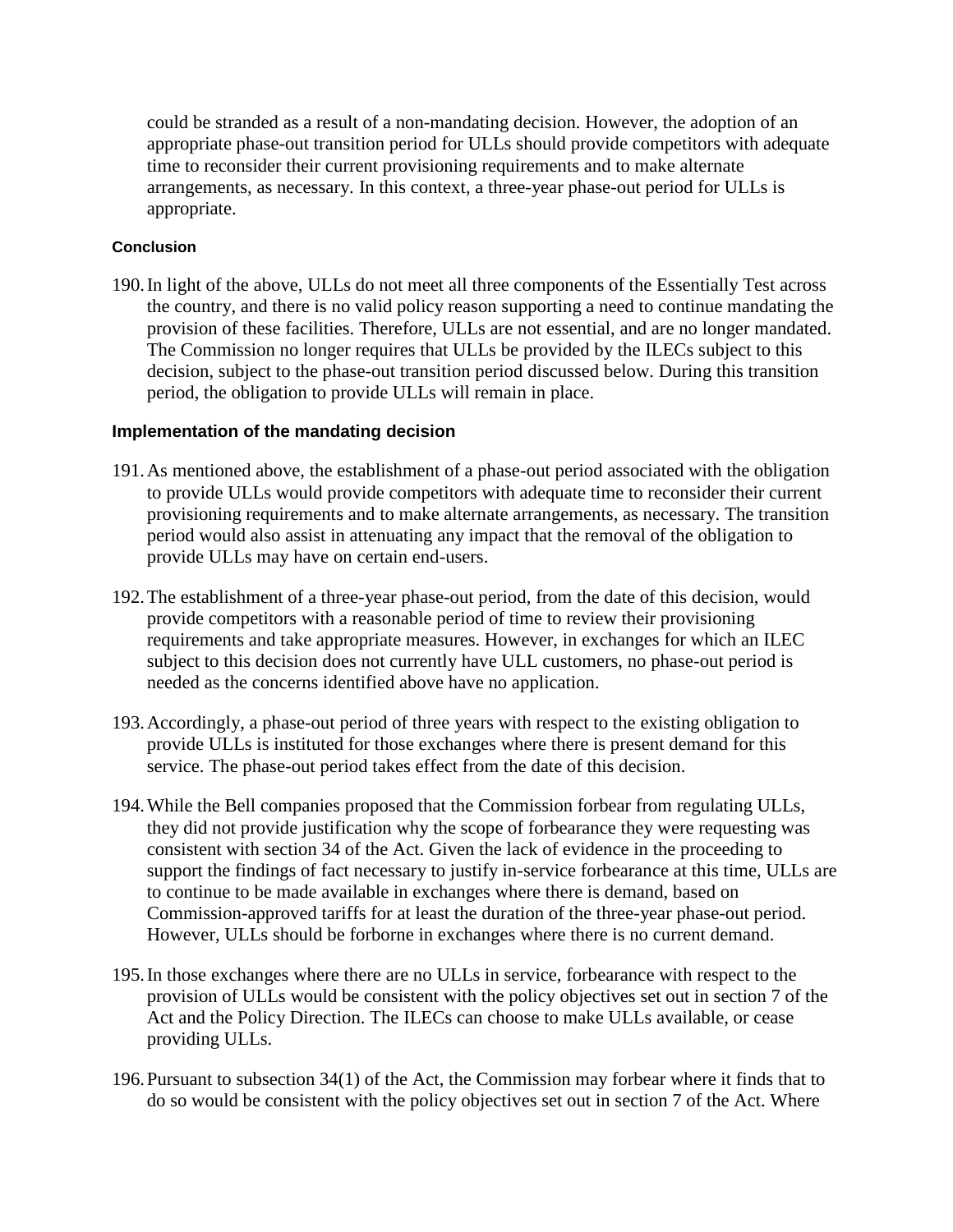there is no current demand for ULLs, the Commission finds, as a question of fact, that to forbear to the extent set out below with respect to the regulation of ULLs would be consistent with the policy objectives set out in paragraphs 7(*f*) and (*g*) of the Act, and with the Policy Direction.

- 197.Regarding subsection 34(3) of the Act, the Commission, in making its determinations, has found evidence that the demand for ULLs is decreasing, and that this trend is expected to continue over time. Accordingly, where there is no current demand for ULLs, forbearance will not likely impair unduly the establishment or continuance of a competitive market.
- 198.Pursuant to subsection 34(4) of the Act, the Commission declares that, effective the date of this decision, sections 25, 29, and 31, and subsections 27(1), 27(5), and 27(6) of the Act do not apply with respect to exchanges where there is no demand for ULLs as of the date of this decision. However, subsections 27(2) and 27(4) of the Act should be retained to address any issues of unjust discrimination or undue preference.
- 199.As discussed above, in exchanges where there is demand for ULLs, as of the date of this decision, ULLs will continue to be made available for a three-year phase-out period.
- 200.If an ILEC's intent is to continue to make ULLs available in concerned exchanges after the expiry of the phase-out period, the ILEC can choose to file a forbearance application regarding the provision of its ULLs. Such applications should not be filed earlier than one year prior to the end of the phase-out period. The ILECs are encouraged to put forth an analytical framework or a "test" that the Commission could use to assess forbearance in an administratively efficient manner, and are required to justify why their request for forbearance would not impact local forbearance decisions that the Commission has previously made on the basis of ULLs being available.
- 201.If, however, an ILEC's intent is to cease making ULLs available, that ILEC will be required to provide written notice to existing customers and the Commission one year prior to the end of the phase-out period. This notice should include details on the specific exchanges that will be affected, the date on which the ULLs will no longer be available in those exchanges, and any potential alternate arrangements that may be available to wholesale customers. Similar to the above, the ILECs will be required to justify why ceasing making ULLs available would not impact local forbearance decisions that the Commission has previously made on the basis of ULLs being available.
- 202.The ILECs are to file updated tariffs identifying the exchanges that will continue to support ULLs during the phase-out period, consistent with the above determinations. These tariffs are to be filed within **30 days** of the date of this decision.

# **Ethernet and high-speed CDN services**

203.Wholesale Ethernet and high-speed CDN services are generally used by competitors to provide voice and data services to medium and large businesses, or to connect small networks in multiple locations to a single large network. The access component of CDN services connects a customer location to an ILEC's central office, whereas the transport component connects the ILECs' central offices.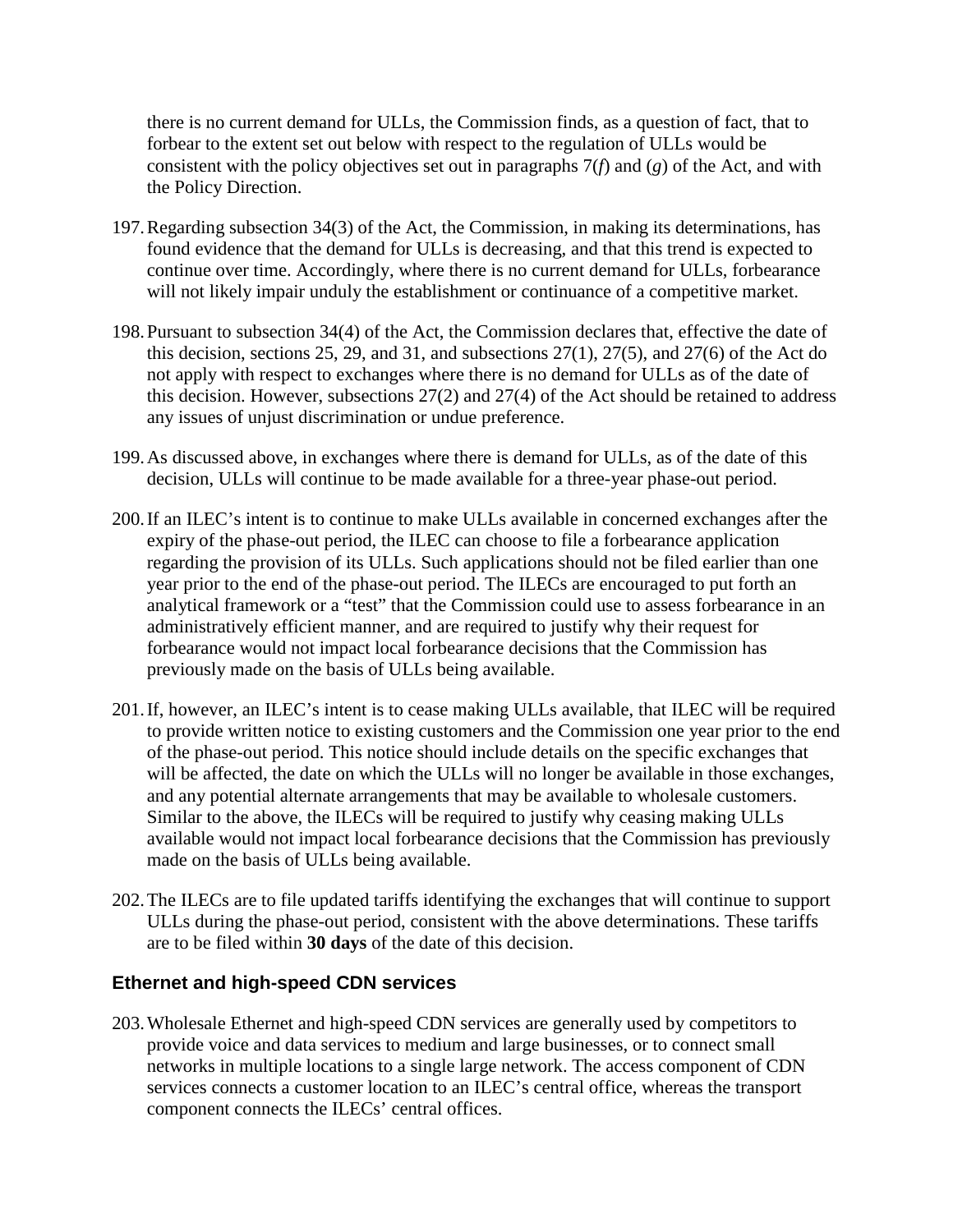204.In Telecom Decision 2008-17, the Commission applied its Essentiality Test to wholesale Ethernet and high-speed CDN services, focusing on whether or not the services were duplicable. Given the high incidence of competitor self-supply of wholesale Ethernet and high-speed CDN services and the view that there was competition in the upstream market for such facilities, the Commission concluded that such services were not essential, and that Commission-mandated access to these services would be phased out over a transition period, after which the services would be forborne. By 2013, the provision of Ethernet and high-speed CDN services was no longer mandated, and the services were forborne from rate regulation.

#### **Positions of parties**

- 205.CNOC and MTS Allstream argued that wholesale Ethernet services should be mandated, indicating that the Commission's decision to no longer mandate the wholesale provision of these services and to forbear from the regulation of these services was premature and should be reversed. CNOC and MTS Allstream indicated that they had been subject to significant rate increases since these decisions took effect, which they argued demonstrated that the ILECs had market power in the provision of the services. Moreover, they questioned the duplicability of wholesale Ethernet services, given that there are geographic markets where there are no alternate access facilities that connect to an ILEC's network. Finally, they argued that competition in the business market would be negatively impacted if forbearance from the regulation of wholesale Ethernet and high-speed CDN services were maintained and the wholesale provision of these services were not mandated.
- 206.MTS Allstream acknowledged that they had recently entered into negotiated agreements for wholesale Ethernet services with various ILECs; however, it considered that a more permanent solution was required. Accordingly, MTS Allstream proposed that the Commission mandate the ILECs to provide wholesale Ethernet services, including their access, metro, and regional transport facilities, subject to commercial negotiations backstopped by the Commission's dispute resolution process.
- 207.CNOC considered that wholesale high-speed CDN services were subject to similar conditions as wholesale Ethernet services and that they should therefore be re-regulated and that their provision should be mandated. In contrast, MTS Allstream considered that, given that wholesale high-speed CDN services are based on a legacy technology, mandating access to such services would not be useful.
- 208.The Bell companies argued that no party had brought forward evidence that the retail markets associated with wholesale Ethernet or high-speed CDN services are uncompetitive, or that forbearance from the regulation of these wholesale services has had any adverse effect on these retail markets.
- 209.The Bell companies argued that, since the Commission's removal of the obligation to provide wholesale Ethernet and high-speed CDN services and forbearance from the regulation of these services, there has been significant duplication in alternative relevant facilities in all regions of the country. In this regard, the Bell companies indicated that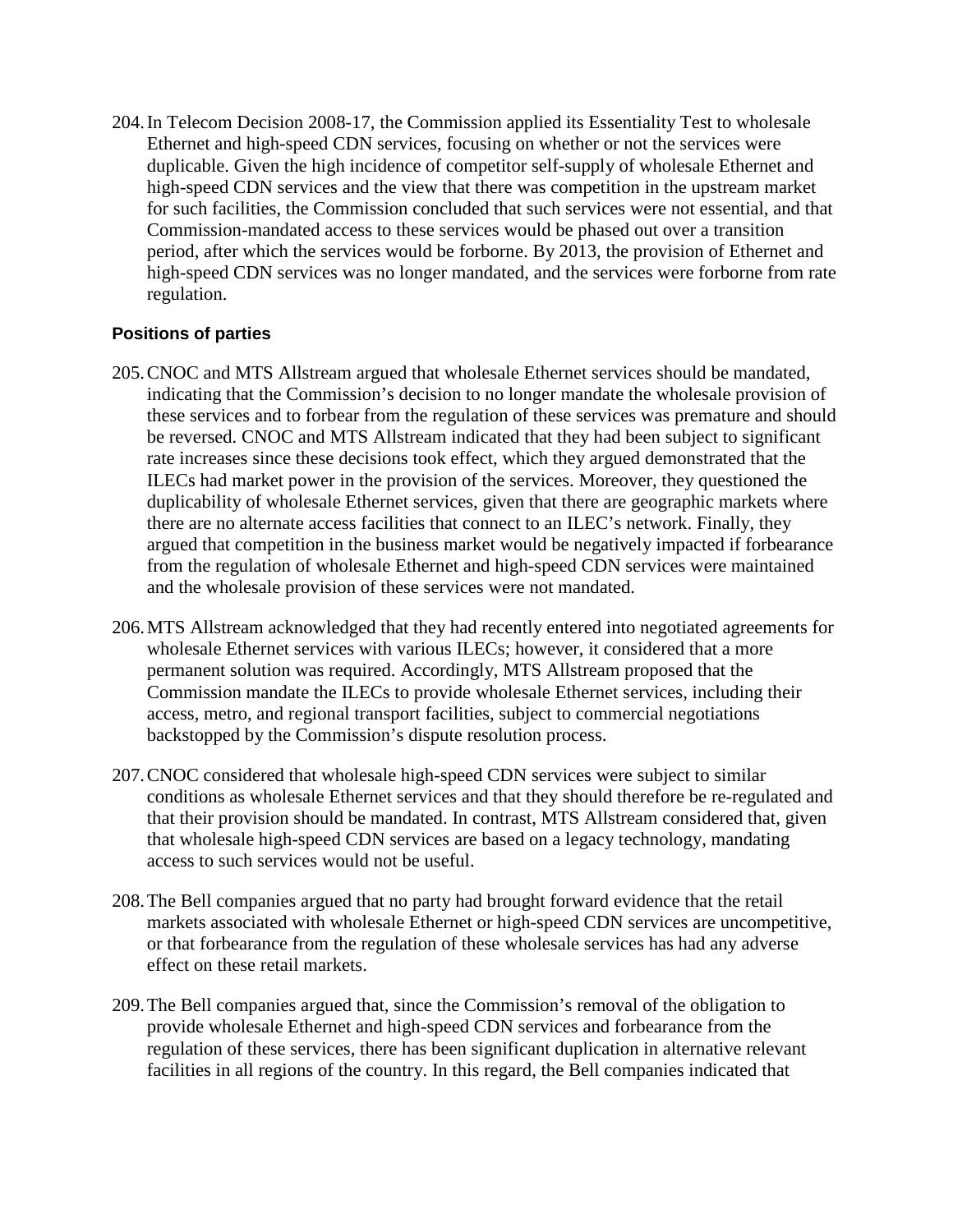competitor facilities can now reach a number of buildings comparable to that reached by the ILECs.

- 210.The Bell companies also argued that competitive end-to-end retail Ethernet solutions could be assembled by competitors using (i) a tariffed retail Ethernet access service, (ii) forborne transport service purchased from incumbent carriers or competitors on a case-by-case basis, (iii) broad negotiated agreements, and (iv) competitors' own deployed transport. They argued that competitors' ability to assemble such solutions effectively limit any potential upstream market power held by the incumbent carriers.
- 211.The other ILECs and the Cablecos generally agreed that the provision of wholesale Ethernet and high-speed CDN services should continue to not be mandated and should be forborne from regulation. They argued that these services remain widely duplicable and available, and that retail competition in the business services markets has not lessened since the Commission removed the obligation to provide these services and granted forbearance.

#### **Commission's analysis and determinations**

- 212.While parties raised certain issues with respect to the provision of wholesale Ethernet and high-speed CDN services, for example, with respect to rates, these parties did not provide specifics as to how, if at all, these issues impacted the associated downstream retail markets. In this regard, neither CNOC nor MTS Allstream provided any compelling evidence to demonstrate that legitimate concerns exist with respect to the sustainability of competition in the downstream retail markets associated with wholesale Ethernet and high-speed CDN services.
- 213. The retail business services markets<sup>[25](#page-35-0)</sup> are competitive, given changes in retail market shares, expansion of competitive choice, and generally stable retail revenues,<sup>[26](#page-35-1)</sup> all indicating signs of sustainable competition.
- 214.In light of the above, the Commission is not persuaded that it would be appropriate to reverse its decision to remove the obligation to provide wholesale Ethernet and high-speed CDN services and to grant forbearance with respect to the provision of these services. Consequently, the regulatory status of wholesale Ethernet and high-speed CDN services will remain unchanged.

#### **Other wholesale services**

215.The regulatory status of various other wholesale services were raised over the course of the proceeding, with various parties in support of or opposed to proposed changes for the following wholesale services:

<span id="page-35-0"></span> $25$  The retail business services markets include services such as Session Initiation Protocol trunking (which uses VoIP to facilitate the connection of a private branch exchange (PBX) to the Internet) and virtual private network (VPN) services (which extend a private network across a public network), which may be provisioned using various high-speed access and transport facilities, such as Ethernet and high-speed CDN.

<span id="page-35-1"></span><sup>26</sup> For example, as set out in the Commission's 2014 *[Communications Monitoring Report](http://www.crtc.gc.ca/eng/publications/reports/PolicyMonitoring/2014/cmr.htm)*, retail data service revenues making use of Ethernet protocol have remained flat since 2009.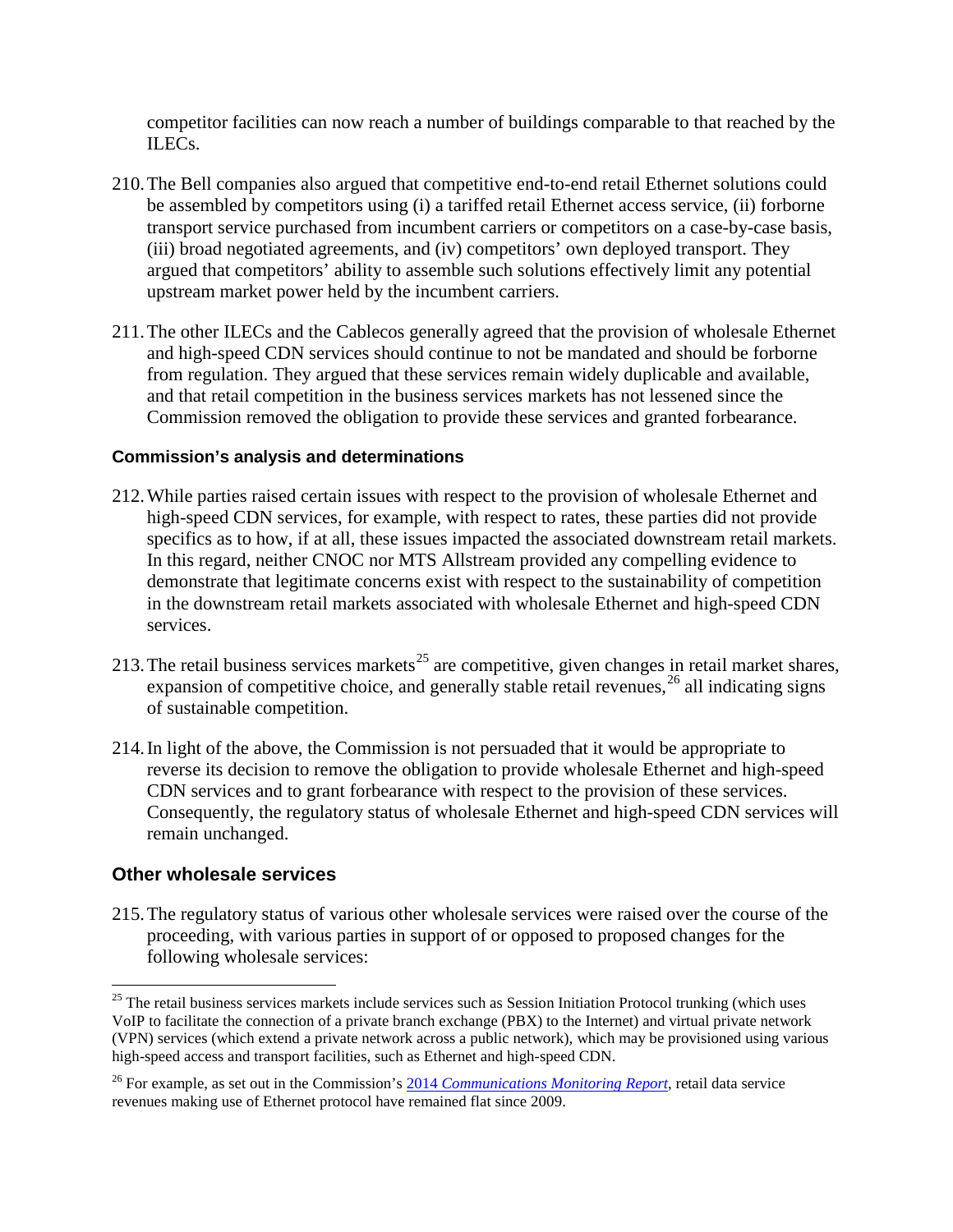- low-speed CDN access service; $27$
- CDN transport and channelization;<sup>[28](#page-36-1)</sup>
- local transit and extended area service (EAS) transport; $^{29}$  $^{29}$  $^{29}$
- wireless access service; $30$
- services associated with equal access and billing and collection; $31$
- $\bullet$  other interconnection services;<sup>[32](#page-36-5)</sup>
- $\bullet$  co-location services;<sup>[33](#page-36-6)</sup>
- dark fibre;  $34$  and
- services associated with Internet Protocol television (IPTV).<sup>[35](#page-36-8)</sup>

<span id="page-36-3"></span> $30$  Wireless access service provides a wireless carrier with one option to interconnect its network with a local exchange carrier (LEC) so that the wireless carrier's end-customers can make calls to, and receive calls from, the LEC's end-customers and all other entities connected to the LEC's network.

<span id="page-36-4"></span> $31$  Services associated with equal access enable consumers to seamlessly access competitive long distance service providers in the same manner that they would be able to access the long distance services provided by their serving LEC, e.g. by dialing 0 or 1 plus a ten-digit telephone number. Services associated with billing and collection enable, for example, long distance service providers to include on ILEC telephone bills charges for long distance services that they provide to the ILEC's end-customer, thereby enabling consumers to receive one bill at the end of the month.

<span id="page-36-5"></span><sup>32</sup> These services include dialed number transport capability (which is an access service through which the toll-free number that was dialed by a caller is transported to the switched local facilities of an alternate long distance service provider's subscriber); network portability access service [which provides the central office equipment and facilities necessary for the interconnection of a customer-provided network portability service to the ILEC's public switched telephone network (PSTN)]; and Internet telephony access service (which provides the central office equipment and facilities necessary for the interconnection of an Internet service provider's voice service with the ILEC's PSTN).

<span id="page-36-8"></span><span id="page-36-6"></span><sup>33</sup> Co-location services provide competitor access to and use of certain ILEC central office building space, associated power, and environmental conditioning for the purpose of interconnecting with the ILEC network facilities or accessing ILECs' unbundled network components.

<span id="page-36-0"></span><sup>&</sup>lt;sup>27</sup> Low-speed CDN access service provides a dedicated digital access path from ILEC central offices to customer locations, and enables competitors to provide local telephony and data services to business customers, generally small and medium-sized businesses.

<span id="page-36-1"></span><sup>&</sup>lt;sup>28</sup> CDN transport facilities provide dedicated digital transport paths between ILEC central offices, whereas CDN channelization allows for multiple channels to be carried on a single CDN access facility.

<span id="page-36-2"></span><sup>&</sup>lt;sup>29</sup> Local transit enables CLECs to complete calls to the customers of other CLECs within the EAS area, the local interconnection region (LIR), or any exchange within the EAS area of any exchange within the LIR. EAS transport enables CLECs to complete calls to ILEC customers within the EAS area, thereby enlarging the area covered by an interconnection arrangement.

<span id="page-36-7"></span> $34$  Dark fibre refers to optical fibre infrastructure, such as cables, that is currently in place but is not being used by an incumbent carrier.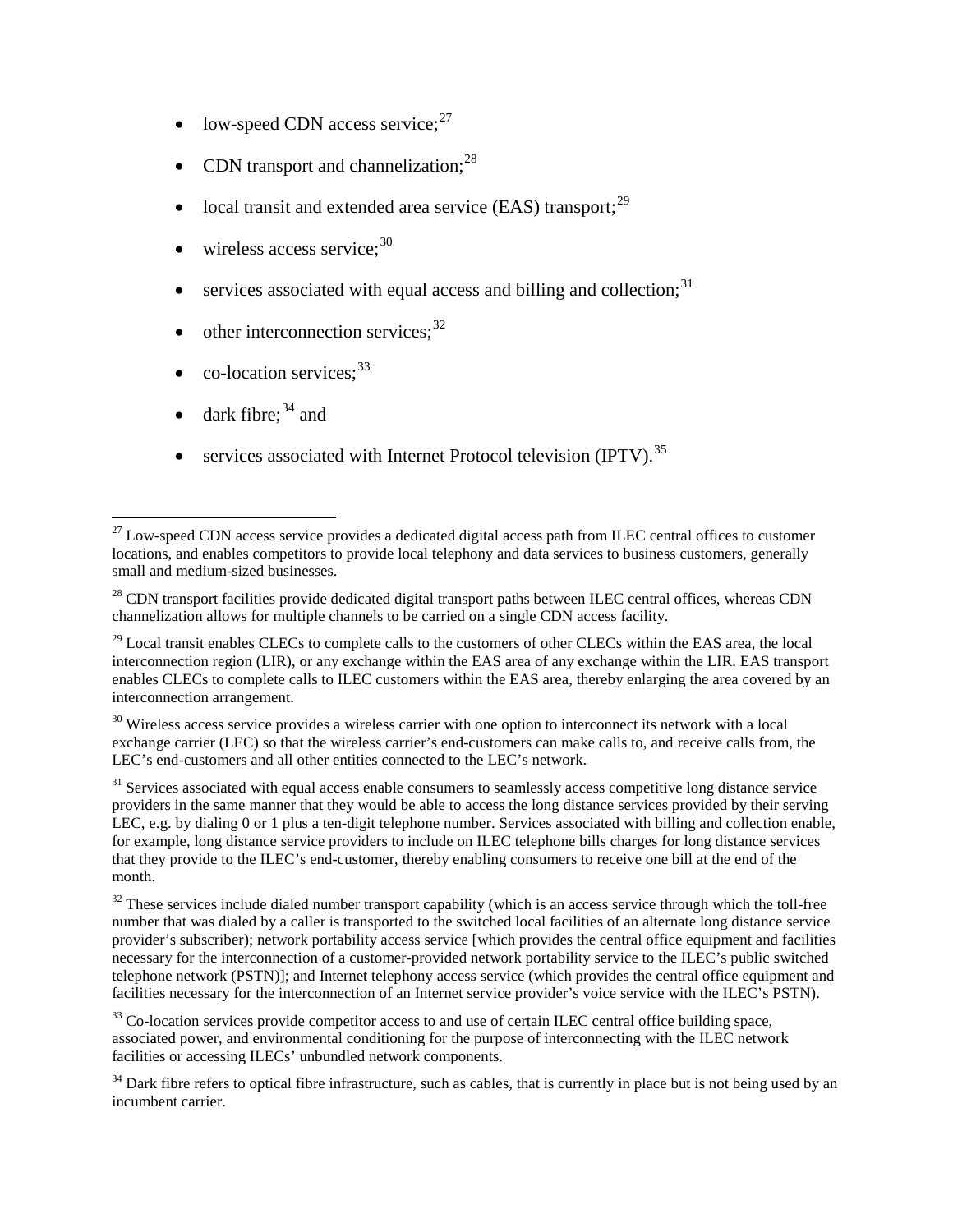- 216.However, parties did not provide sufficient evidence in this proceeding to allow for a meaningful application of the Essentiality Test for these other wholesale services to justify a change in their existing regulatory status. In the case of new or forborne wholesale services, parties did not provide evidence of a problem at the retail level to demonstrate that intervention at the wholesale level may be warranted. Without such evidence, the Commission is not persuaded that it would be appropriate to reconsider, or consider for the first time, whether the provision of such wholesale services should be mandated.
- 217.Accordingly, the regulatory status of the other wholesale services identified in this section remains unchanged.

# **Approach to setting rates for wholesale services**

- 218.The Commission's approach to setting rates for wholesale services is based upon the use of incremental costing, which is then supplemented by an approved markup to establish the appropriate rate. Pursuant to the Commission's approach, company-specific costs are generally used in the calculation of costs, which are measured by the incremental, forwardlooking costs causal to the provision of that wholesale service.
- 219.Markups are intended to contribute to the fixed and common costs of the company. However, markups have varied over time depending on a number of factors, including whether the wholesale service is essential, as well as whether there may be additional risk to network investment if the wholesale service is mandated (referred to as a risk premium).
- 220.Incumbent carriers are required to provide costing information to support their proposed rate for any new wholesale service, or when they want to amend an approved rate for a specific wholesale service, or if the Commission deems that a specific wholesale service's rate should be re-examined.

#### **Positions of parties**

221.RCP disputed the effectiveness of incremental costing, arguing that it is overly complex, lacks transparency, and results in rates that do not always recover incumbent carriers' costs. Accordingly, RCP proposed that prices for wholesale HSA services be based on the retail price for an Internet access service, less the costs that the incumbent carriers do not incur when they deal with a wholesale customer rather than a retail end-user (also known as the retail-minus approach). RCP argued that a retail-minus approach would be easy to implement, would ensure that incumbent carriers recover their incurred costs, and retain incentives for the incumbent carriers to make network investments.

<sup>&</sup>lt;sup>35</sup> These services include virtual local area networks or VLANs (which represents a logical group of workstations, servers, and network devices that appear to be on the same local area network despite their geographical distribution); multicasting (which is a technology used for efficient simultaneous delivery of information through a network to a group of end-users. A single copy of the information is introduced into the network from a source, and the network replicates copies to those who have requested the information); and caching (which enables videos to be downloaded to caching servers in off-peak times and directly delivered to customers from these servers on demand, in order to reduce the costs of delivering the same video content to multiple customers).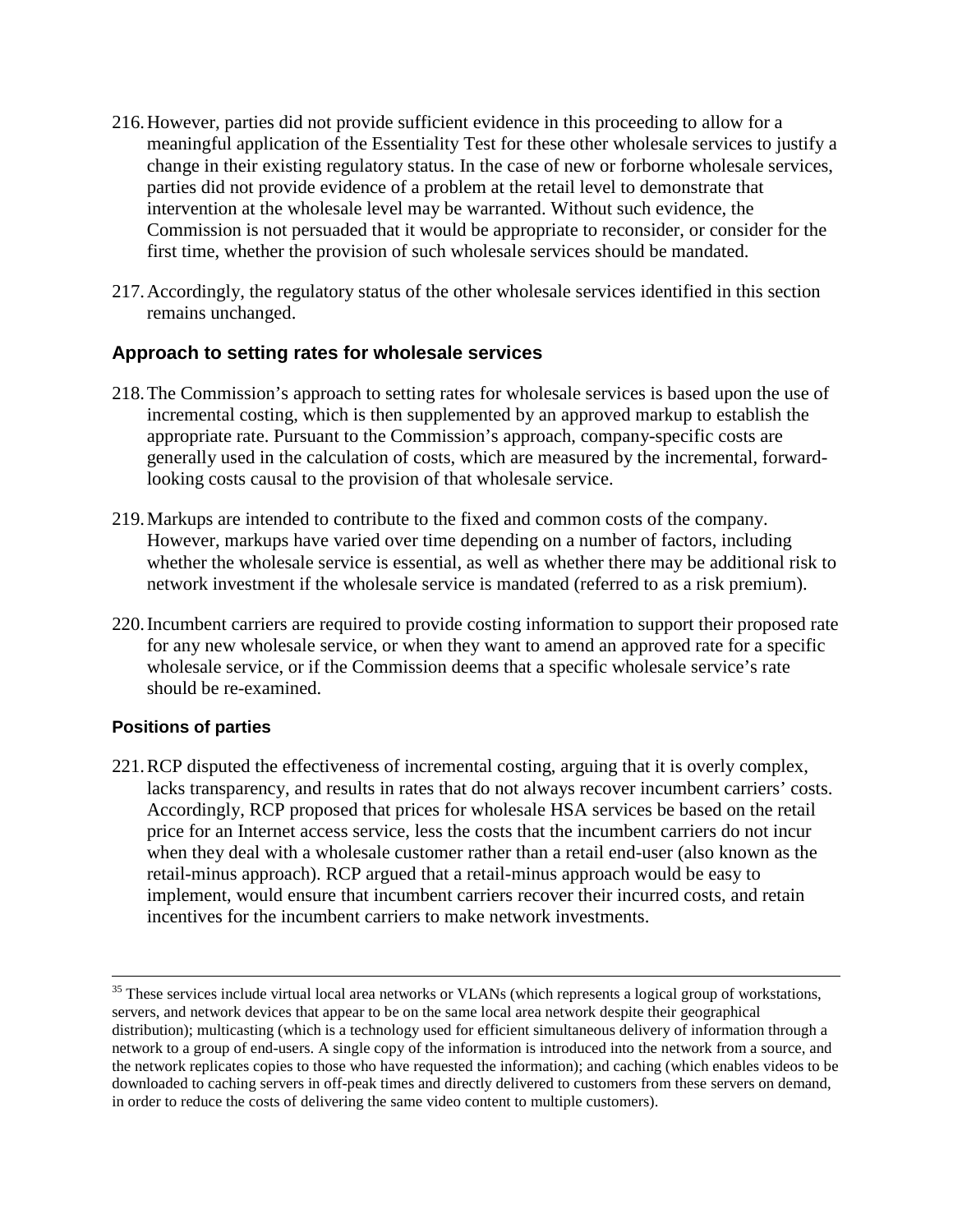- 222.Most other parties, however, considered that a retail-minus approach for wholesale rate setting would not be appropriate because (i) retail prices change frequently; (ii) it is difficult to assess retail prices when services are offered in bundles; and (iii) the estimation of the costs saved from providing service to wholesale customers can be as contentious as the incremental costing approach.
- 223.CNOC proposed that the Commission adopt a modified incremental costing approach based on the use of an "efficient competitor model." Under this approach, a single costing model would be developed for the ILECs and another for the Cablecos for each wholesale service, rather than the current company-specific costs, which would then be used as the basis for setting wholesale rates.
- 224.The incumbent carriers, however, opposed CNOC's proposal, submitting that a single costing model would be inappropriate given the different operating conditions prevailing between the various companies, including differences in network design, specific equipment used, and operations.
- 225.In contrast to the proposed retail-minus and efficient competitor model approaches, many parties were of the view that rates for wholesale services ought to be related to companyspecific costs, and that, therefore, incremental costing remains the appropriate approach.
- 226.With respect to markups, CNOC submitted that the fixed and common costs that are to be recovered by markups have decreased significantly since they were last reviewed by the Commission, and that it was time that they be reassessed. CNOC also proposed that, if there is to be a risk premium allowed to services provided over next-generation networks, such as those deployed over FTTP access facilities, the premium should be reflected in the cost of capital of the incumbent carrier rather than being added as a premium to the markup.
- 227.The incumbent carriers generally opposed CNOC's markup proposals, indicating that a review of fixed and common costs would require extensive time and effort, requiring a separate proceeding. Moreover, the ILECs submitted that the Commission's practice of providing a risk premium to account for risks inherent in next-generation networks was appropriate and should continue, and that such risks are better accounted for in the markup rather than as a component of the cost of capital. The Cablecos submitted that if risk premiums are included in the markups for wholesale services provided by the ILECs, then an equivalent premium should be included in the markups for wholesale services provided by the Cablecos.
- 228.In addition to the above rate-setting issues, the Bell companies made several proposals to streamline the regulatory burden associated with rate-setting for certain wholesale services.
- 229.First, the Bell companies proposed that the Commission adopt a "small service" waiver for certain mandated wholesale services. Under this waiver, the Commission would exercise its discretion to waive the requirement to file cost studies for wholesale services with limited demand and associated revenues.
- 230.Second, the Bell companies proposed that the filing of a cost study not be required in cases where the study period captured by a previously submitted cost study associated with the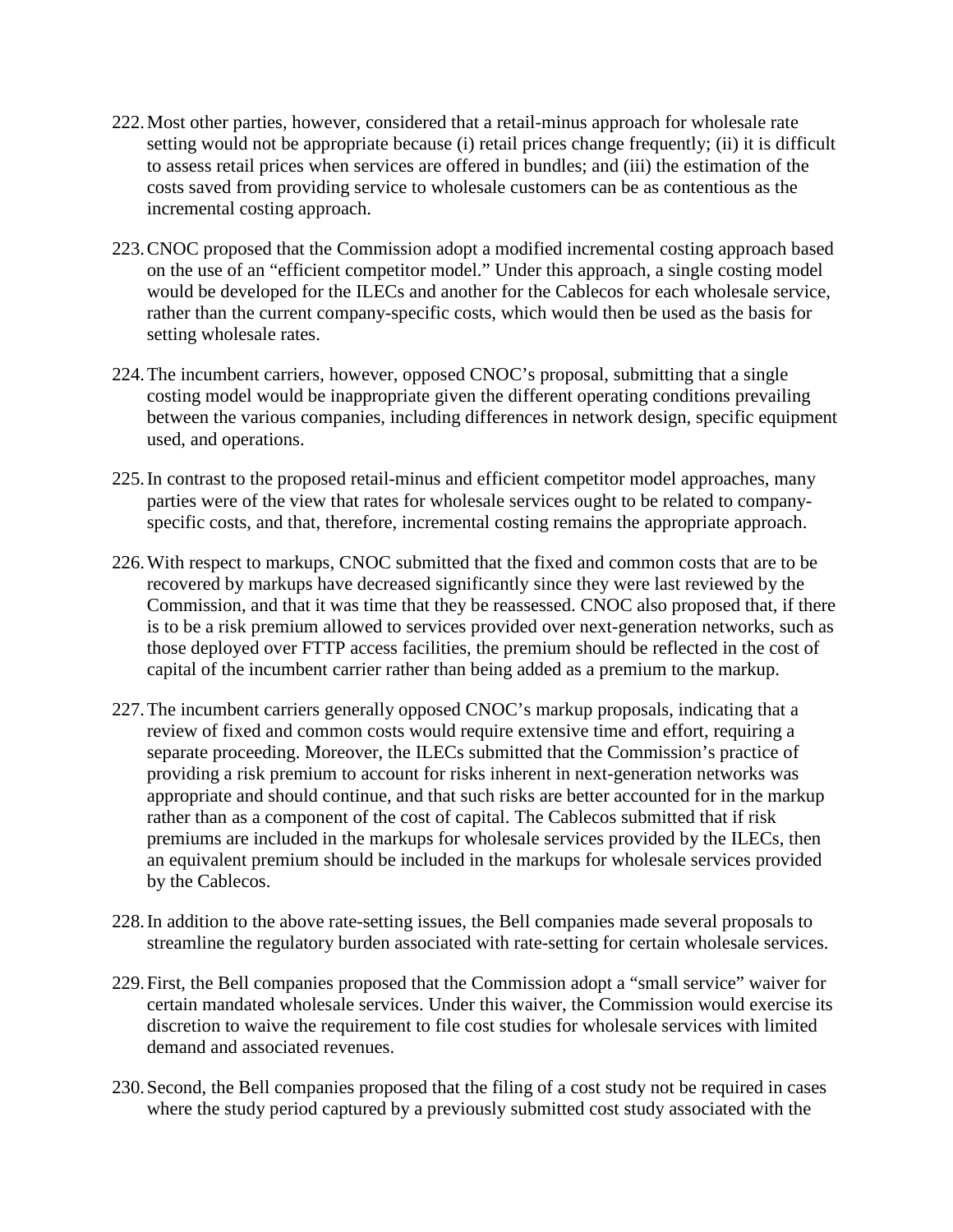service has not yet elapsed. Should any issues regarding the prices or the costs of that service or a similar service arise, the Commission would rely upon the previously filed cost study to inform its decision.

- 231.Finally, the Bell companies proposed that the rates for certain wholesale legacy services (which they defined as ULLs, legacy DSL services, and low-speed CDN access services) not be reduced, even if there is evidence that costs have decreased, so as to discourage endusers from remaining on legacy facilities instead of adopting services carried over nextgeneration technologies. The Bell companies proposed, however, that the rates for such services still be permitted to increase if the incumbent carriers provide evidence that costs have increased.
- 232.No party specifically opposed the Bell companies' first two proposals, while CNOC, MTS Allstream, and Primus opposed the proposal regarding legacy services. Objections were generally based on the view that rates for wholesale services can be considered just and reasonable only if they are based on current costs.

#### **Commission's analysis and determinations**

- 233.No party provided compelling evidence to justify a deviation from the current incremental costing approach or to demonstrate that the retail-minus or efficient competitor model approaches would be better alternatives.
- 234.First, no evidence was provided to suggest that the incremental costing approach results in rates that are not just and reasonable. Second, there is no evidence to suggest that developing alternative costing approaches would improve regulatory efficiency, as both proposed approaches include assessing contentious costing elements that would be subject to significant scrutiny and debate. Finally, adopting and implementing any alternative costing approaches, as proposed by both CNOC and RCP, would require extensive followup proceedings which would inappropriately create uncertainty in the various markets.
- 235.Accordingly, the existing company-specific incremental costing approach remains the appropriate approach for rate-setting for mandated wholesale services. Notwithstanding this conclusion, the Commission may adopt other costing approaches, where appropriate and on a case-by-case basis, in order to improve regulatory efficiency or to further certain policy objectives.
- 236.With respect to markups, while parties raised legitimate concerns regarding the need to reconsider certain markup policies, the record of this proceeding is insufficient to address any specific concerns. A reconsideration of markup policies, including a review of fixed and common costs, as well as risk premiums, would require significant time and effort from the Commission and the interested parties. Accordingly, it is not appropriate to make any changes to its approach to markups at this time.
- 237.All current markups to wholesale services mandated as a result of this proceeding will remain unchanged, and the establishment of any additional markups for wholesale services will be determined on a case-by-case basis.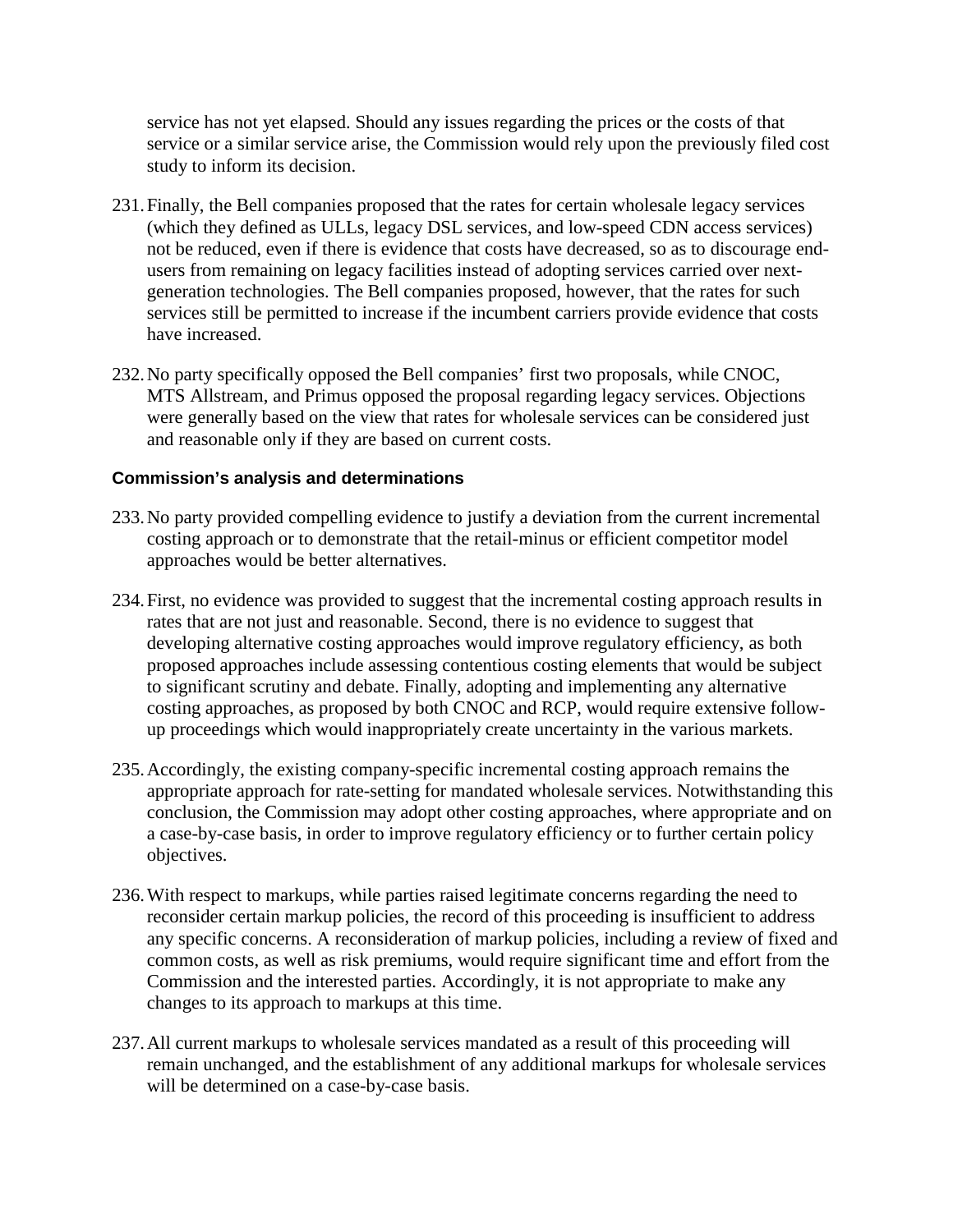- 238.With respect to the Bell companies' streamlining proposals, the Commission generally supports such initiatives, so long as they maintain the integrity of the costs established. In this context, the Commission is open to the adoption of a small service waiver for wholesale services. However, the Commission is unable to approve this initiative at this time, given the need for further information, such as the basis on which the Commission could ensure that rates for services subject to this waiver would be ascertained as being just and reasonable.<sup>[36](#page-40-0)</sup>
- 239.Conversely, the Bell companies' proposal to use the length of the study period to determine the need to submit a new cost study would unduly limit the Commission's flexibility to consider the impact of changed circumstances on wholesale service costs, which could impair the Commission's ability to ensure that rates remain just and reasonable. Accordingly, the Commission **denies** the Bell companies' proposal.
- 240.With regard to the Bell companies' proposal concerning wholesale legacy services, adoption of this proposal would serve to lower the regulatory burden associated with cost study filings without impairing the Commission's ability to find rates just and reasonable. However, in order to balance the interests of the incumbent carriers and competitors, the proposal to freeze the rates for wholesale legacy services should be applied with respect to both cost decreases and cost increases.
- 241.Accordingly, the Commission determines that the rates for the wholesale legacy services, defined as ULLs, DSL services not provided over next-generation mixed fibre/copper networks, such as FTTN, and low-speed CDN access services (i.e. DS-0 and DS-1 CDN accesses),  $37$  provided by the incumbent carriers are frozen at existing rate levels,  $38$  as of the date of this decision. As a result of this decision, any identified service whose rate is interim is made final. The incumbent carriers are to file tariffs within **30 days** of the date of this decision to reflect this determination. A complete list of the services subject to this decision is provided in the Appendix to this decision.

# **Other wholesale service issues**

#### **Equivalence of inputs**

242.CNOC and Primus proposed implementing an Equivalence of Inputs (EOI) wholesale regime, such that any wholesale service offered by an incumbent carrier to a competitor be provided at the same price, quality, terms and conditions, and timescale, using the same systems and processes that incumbent carriers' use in their wholesale operations to supply their own retail operations. Further, the provision of any wholesale service would be effective as of the date the associated retail service is made available.

<span id="page-40-0"></span> $36$  For example, a small service cost study waiver currently applies to retail services, with justness and reasonableness being largely determined on the basis that the associated rates were negotiated directly between the concerned parties.

<span id="page-40-1"></span> $37$  A DS-0 represents a channel capable of digital transmission at a rate of 56 kilobits per second, equivalent to 1 voice circuit. A DS-1 represents a channel capable of digital transmission at a 1.544 Mbps rate, equivalent to 24 voice circuits.

<span id="page-40-2"></span> $38$  Existing rate levels refer to rate levels approved on an interim or final basis.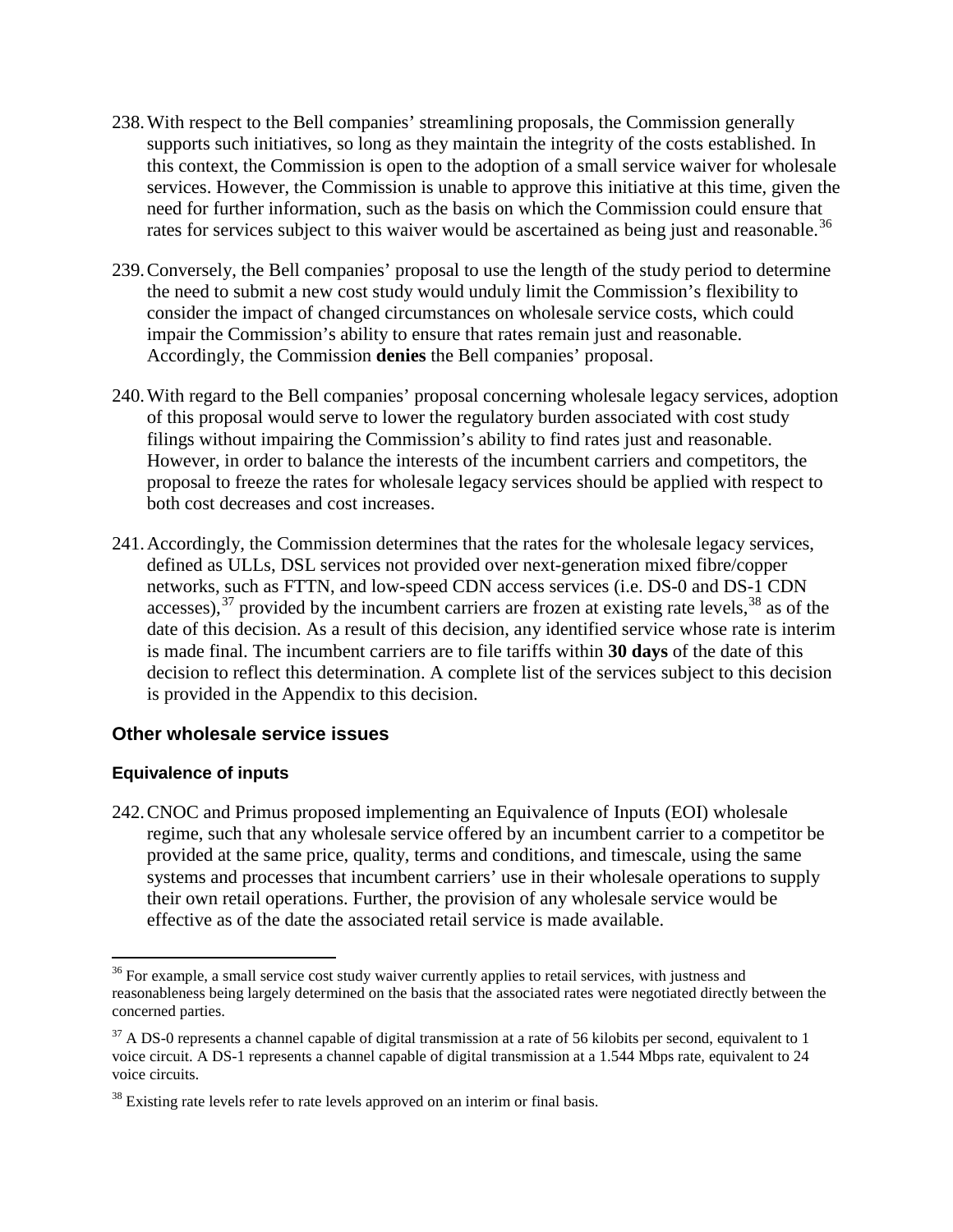- 243.CNOC and Primus argued that the adoption of an EOI wholesale regime would significantly reduce the ability of the incumbent carriers to discriminate against them, in terms of pricing and non-pricing issues (e.g. service standards), and would improve competition to the benefit of consumers.
- 244.The ILECs and the Cablecos uniformly objected to these parties' proposal. They argued that implementing an EOI wholesale regime would introduce significant regulatory costs, given the intrusive and complex processes that would need to be applied to their operations. These parties generally indicated that implementing an EOI wholesale regime would represent a significant undertaking, requiring significant time and money per incumbent carrier.
- 245.Further, the ILECs and the Cablecos generally argued that there was little evidence to demonstrate that implementing an EOI wholesale regime would produce any material benefits to consumers, and would not represent proportionate regulation.

#### **Commission's analysis and determinations**

- 246.Implementation of an EOI wholesale regime would require major and extensive revisions to the systems and processes that currently exist for each incumbent carrier to support the provision of all wholesale services. Adoption of this EOI wholesale regime would therefore significantly increase the regulatory burden on the incumbent carriers.
- 247.CNOC and Primus have not substantiated why an EOI wholesale regime is required in light of the current competitive landscape, where competitors are generally increasing their market share for key services, such as retail Internet access services. Further, these entities did not provide details as to how implementing an EOI wholesale regime would support and proportionately serve the interests of consumers.
- 248.The Policy Direction requires that the Commission use regulatory measures that are efficient and proportionate to their purpose and that interfere with the operation of competitive market forces to the minimum extent necessary to meet the policy objectives of the Act. Implementation of an EOI wholesale regime would represent an overly intrusive regulatory measure, which would neither be efficient nor proportionate to its purpose. Therefore, the Commission **denies** CNOC's and Primus's request.

#### **Application of the wholesale services framework and timing of future review**

- 249.Parties held various views as to which service providers should be subject to the wholesale services framework established in this proceeding, although most parties agreed that the ILECs and Cablecos should be made subject to the framework.
- 250.Some parties argued that smaller companies or affiliates should be excluded from the wholesale services framework. For example, TCC proposed that its Quebec operations, under the name of TELUS Québec inc. (TCC in Quebec), be considered in a separate proceeding. Other parties proposed that the wholesale services framework be extended to include, for example, both large and small cable companies and/or be extended to capture affiliates of the incumbent carriers.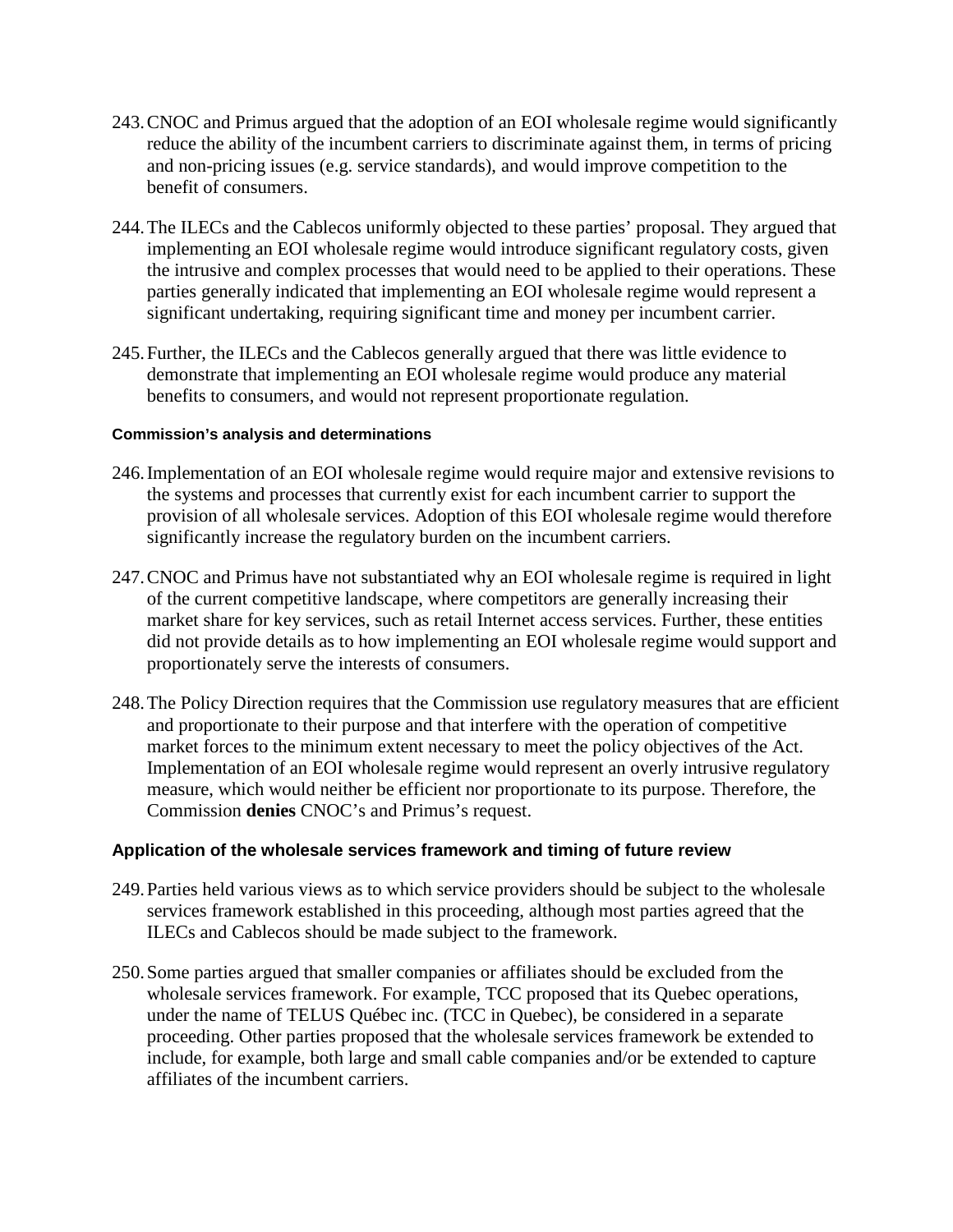251.Parties also held various views as to when the Commission should initiate another review of its wholesale services framework, with some parties indicating that no planned future review is necessary, while most parties proposed that the Commission initiate another wholesale service review within a three- to ten-year time frame.

#### **Commission's analysis and determinations**

- 252.The last wholesale services framework applied to the ILECs, including Télébec and TCC in Quebec, as well as the majority of the Cablecos, namely Cogeco, RCP, Shaw, and Videotron. While Eastlink was not specifically made subject to the previous wholesale services framework, the Commission has since identified certain wholesale service obligations that it expects the company to provide.<sup>[39](#page-42-0)</sup>
- 253.Given their relative market power within their respective incumbent serving territories and the significance that this market power has and can have on the implementation of the policy objectives set out in section 7 of the Act, the wholesale services framework established in this decision will apply to the ILECs [i.e. Bell Aliant, Bell Canada, MTS, SaskTel, and TCC (including TCC in Quebec)], and the Cablecos (i.e. Cogeco, RCP, Shaw, Videotron, and Eastlink). The Commission does not consider it necessary or appropriate to extend the application of the wholesale services framework beyond these entities at this time. In this regard, the small incumbent local exchange carriers, as well as Northwestel Inc., were excluded from the scope of this proceeding.
- 254.The wholesale services framework established in this decision will be used for considering whether to mandate the provision of any future wholesale services.
- 255.The wholesale services framework established in this decision should remain in place for a sufficient period of time to allow for the development of sustainable competition, and to encourage continued innovation and investment in high-quality telecommunications facilities, in particular with respect to broadband services. Accordingly, the wholesale services framework established in this decision will remain in place for a minimum of five years, during which time the Commission will monitor competitive conditions. Moreover, any future wholesale service review should include all wholesale services, including wireline and wireless wholesale services.

# **Policy Direction**

- 256.The determinations made in this decision are consistent with the Policy Direction for the reasons set out below.
- 257.The Policy Direction states that the Commission, in exercising its powers and performing its duties under the Act, shall implement the policy objectives set out in section 7 of the Act, in accordance with paragraphs 1(*a*), (*b*), and (*c*) of the Policy Direction.
- 258.The issues under consideration in this decision relate to the provision of wholesale services and their associated impact on competition in the respective downstream retail markets,

<span id="page-42-0"></span><sup>&</sup>lt;sup>39</sup> See Telecom Decision 2012-141.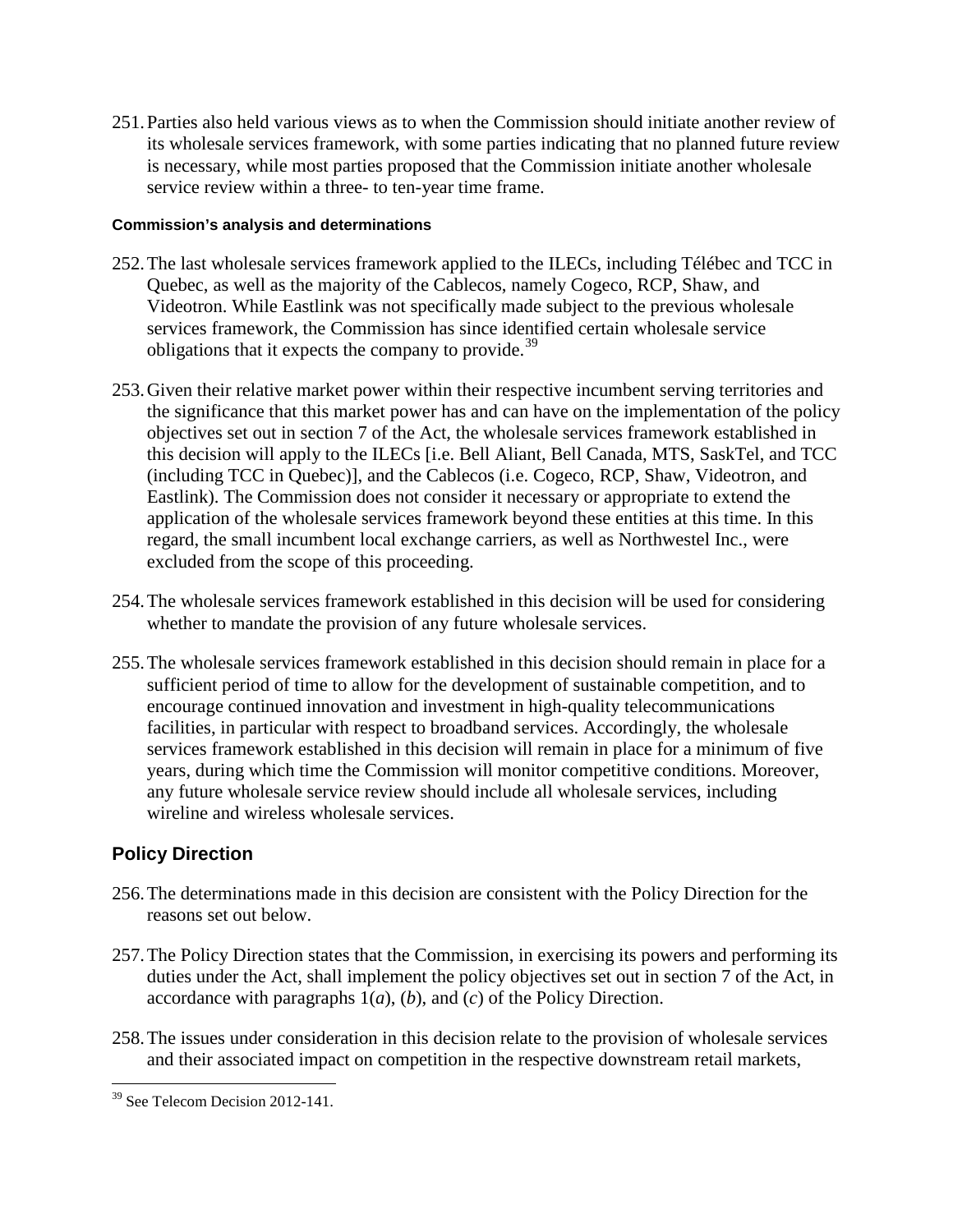including whether any associated regulatory measures are required. Therefore, subparagraphs 1(*a*)(i) and (ii)<sup>[40](#page-43-0)</sup> and subparagraphs 1(*b*)(i), (ii), and (iv)<sup>[41](#page-43-1)</sup> of the Policy Direction apply to the Commission's determinations in this decision.

- 259.In compliance with subparagraph 1(*b*)(i) of the Policy Direction, the Commission considers that the policy objectives set out in paragraphs  $7(a)$ ,  $(b)$ ,  $(c)$ ,  $(f)$ ,  $(g)$ , and  $(h)$  of the Act<sup>[42](#page-43-2)</sup> are advanced by the regulatory measures established in this decision.
- 260.Consistent with subparagraph 1(*a*)(i) of the Policy Direction, the Commission has, for example, with respect to aggregated wholesale HSA, ULL, and Ethernet and high-speed CDN services, relied, to the maximum extent feasible, on market forces by putting such services on the path towards forbearance or by continuing to forbear from the regulation of these services. With respect to disaggregated wholesale HSA services, including over FTTP access facilities, the Commission considers that reliance on market forces would not satisfy the Commission's policy objectives, in particular to support the efficiency and competitiveness of the retail Internet access services market.
- 261.Consistent with subparagraphs 1(*a*)(ii) and 1(*b*)(ii) of the Policy Direction, the Commission considers that the regulatory measures approved in this decision are (i) efficient and proportionate to their purpose, and minimally interfere with market forces, and (ii) neither deter economically efficient competitive entry into the market nor promote economically inefficient entry. In this regard, the Commission notes its determinations regarding disaggregated wholesale HSA services, as well as the associated requirements regarding FTTP access facilities. With respect to disaggregated wholesale HSA services, reliance on market forces is insufficient as a means of achieving the policy objectives. The Commission also considers that the measures identified in this decision are efficient and proportionate to their purpose and interfere with the operation of competitive market forces to the minimum extent necessary to meet the policy objectives.

<span id="page-43-0"></span> $40$  Paragraph  $1(a)$  states that "the Commission should (i) rely on market forces to the maximum extent feasible as the means of achieving the telecommunications policy objectives, (ii) when relying on regulation, use measures that are efficient and proportionate to their purpose and that interfere with the operation of competitive market forces to the minimum extent necessary to meet the policy objectives."

<span id="page-43-1"></span><sup>&</sup>lt;sup>41</sup> Paragraph 1(*b*) states, among other things, that "the Commission, when relying on regulation, should use measures that satisfy the following criteria, namely, those that (i) specify the telecommunications policy objective that is advanced by those measures and demonstrate their compliance with [the Policy Direction], and (ii) if they are of an economic nature, neither deter economically efficient competitive entry into the market nor promote economically inefficient entry, ... and (iv) if they relate to network interconnection arrangements or regimes for access to networks, buildings, in-building wiring or support structures, ensure the technological and competitive neutrality of those arrangements or regimes, to the greatest extent possible, to enable competition from new technologies and not to artificially favour either Canadian carriers or resellers."

<span id="page-43-2"></span><sup>&</sup>lt;sup>42</sup> The cited policy objectives of the Act are  $7(a)$  to facilitate the orderly development throughout Canada of a telecommunications system that serves to safeguard, enrich and strengthen the social and economic fabric of Canada and its regions; (*b*) to render reliable and affordable telecommunications services of high quality accessible to Canadians in both urban and rural areas in all regions of Canada; (*c*) to enhance the efficiency and competitiveness, at the national and international levels, of Canadian telecommunications; (*f*) to foster increased reliance on market forces for the provision of telecommunications services and to ensure that regulation, where required, is efficient and effective; (*g*) to stimulate research and development in Canada in the field of telecommunications and to encourage innovation in the provision of telecommunications services; and (*h*) to respond to the economic and social requirements of users of telecommunications services.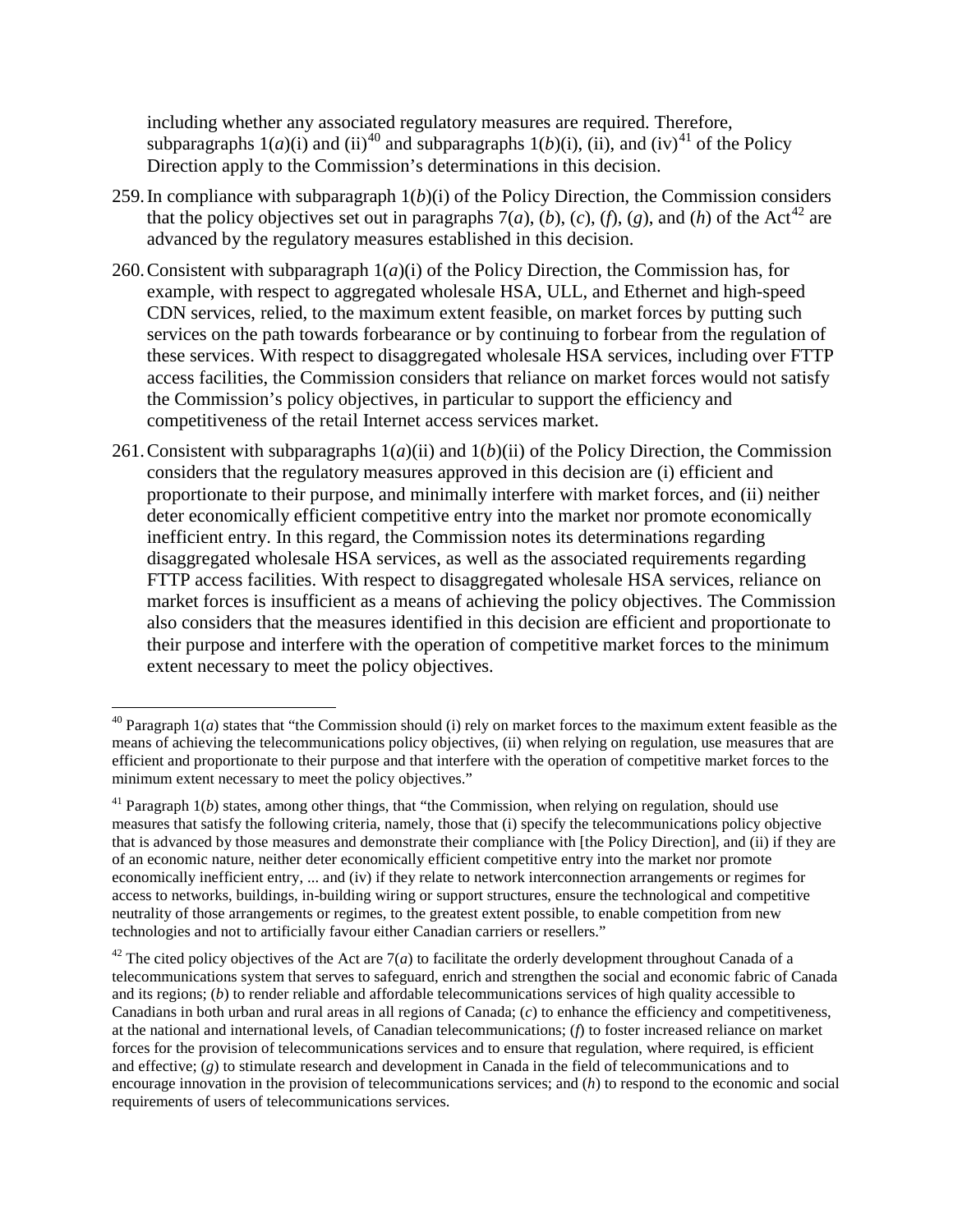262.Consistent with subparagraph 1(*b*)(iv) of the Policy Direction, the Commission's determinations, as they relate to network interconnection arrangements or regimes for access to networks, are technologically and competitively neutral and do not artificially favour either Canadian carriers or resellers. In this regard, the Commission notes that its determinations regarding disaggregated wholesale HSA services apply to all incumbent carriers, and require such services to be provided over any underlying technology, including FTTP access facilities.

Secretary General

# **Related documents**

- *Regulatory framework for wholesale mobile wireless services*, Telecom Regulatory Policy CRTC 2015-177, 5 May 2015
- *Review of wholesale mobile wireless services*, Telecom Notice of Consultation CRTC 2014-76, 20 February 2014, as amended by Telecom Notices of Consultation CRTC 2014-76-1, 25 April 2014; and 2014-76-2, 5 September 2014
- *Review of wholesale services and associated policies*, Telecom Notice of Consultation CRTC 2013-551, 15 October 2013, as amended by Telecom Notice of Consultation CRTC 2013-551-1, 8 November 2013
- *Bell Aliant Regional Communications, Limited Partnership and Bell Canada – Application for revised filing requirements associated with wholesale negotiated agreements*, Telecom Regulatory Policy CRTC 2012-359, 3 July 2012
- *PIAC – Application regarding the provision of third-party Internet access service in Bragg Communications Inc.'s operating territory*, Telecom Decision CRTC 2012-141, 8 March 2012
- *Wholesale high-speed access services proceeding*, Telecom Regulatory Policy CRTC 2010-632, 30 August 2010
- *Revised regulatory framework for wholesale services and definition of essential service*, Telecom Decision CRTC 2008-17, 3 March 2008
- *Local competition*, Telecom Decision CRTC 97-8, 1 May 1997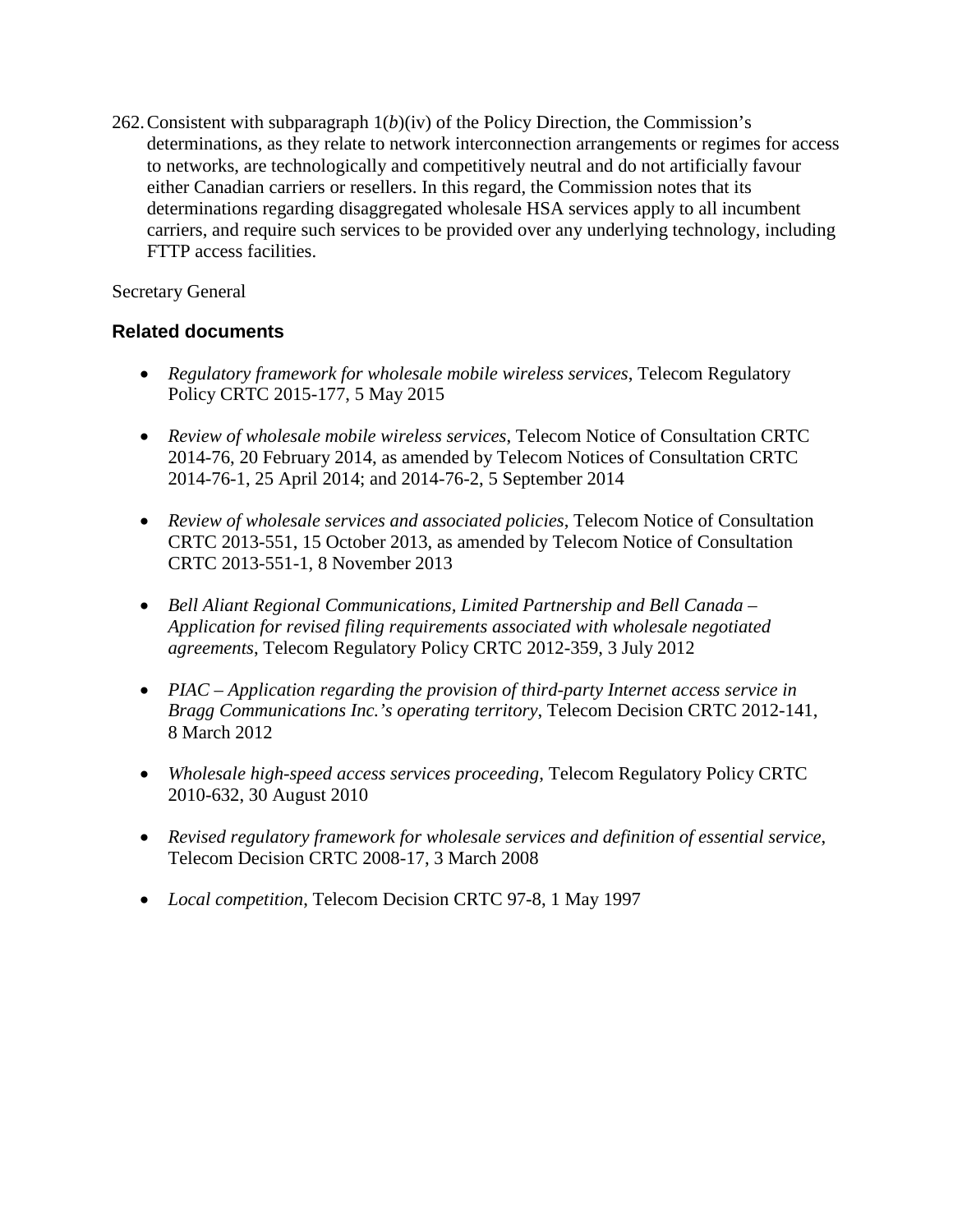# **Appendix**

# **Wholesale services with rates frozen at existing levels**

The wholesale services with rates frozen at existing levels are listed below. For each of the listed wholesale services, a reference, by impacted ILEC, is provided for the tariff item under which the rates for the service are specified. The services and tariff references are current as of the date of this decision.

#### **Unbundled loops**

| <b>Company name</b> | <b>Tariff reference</b>                                                                                                      |
|---------------------|------------------------------------------------------------------------------------------------------------------------------|
| <b>Bell Aliant</b>  | CRTC 21491 item 646 - Local Network<br>Interconnection and Component Unbundling:<br>$(646.3 d)$ , e), f), and g)             |
|                     | CRTC 21562 item 105 - Local Network<br>Interconnection and Component Unbundling:<br>105.4(c)                                 |
| <b>Bell Canada</b>  | CRTC 7516 item 105 - Local Network<br>Interconnection and Component Unbundling:<br>105.4(c)                                  |
| <b>MTS</b>          | CRTC 24006 item 105 - Local Network<br>Interconnection and Component Unbundling:<br>$105.4 C$ .                              |
| <b>SaskTel</b>      | CRTC 21414 item 610.18 - Local Network<br>Interconnection and Component Unbundling:<br>610.18.4.2 a)                         |
| <b>TCC</b>          | CRTC 1017 item 105 - Local Network<br>Interconnection and Component Unbundling:<br>105 D 3(b)                                |
|                     | CRTC 18008 item 215 - Local Network<br><b>Interconnection and Network Component</b><br>Unbundling: 215.4.2 a. i. (a) and (b) |
|                     | CRTC 25082 item 1.05 - Local Network<br>Interconnection and Component Unbundling:<br>$1.05.04$ c. (3)                        |
| <b>Télébec</b>      | CRTC 25140 item 7.8 - Local Network<br>Interconnection and Component Unbundling:<br>7.8.4.7.                                 |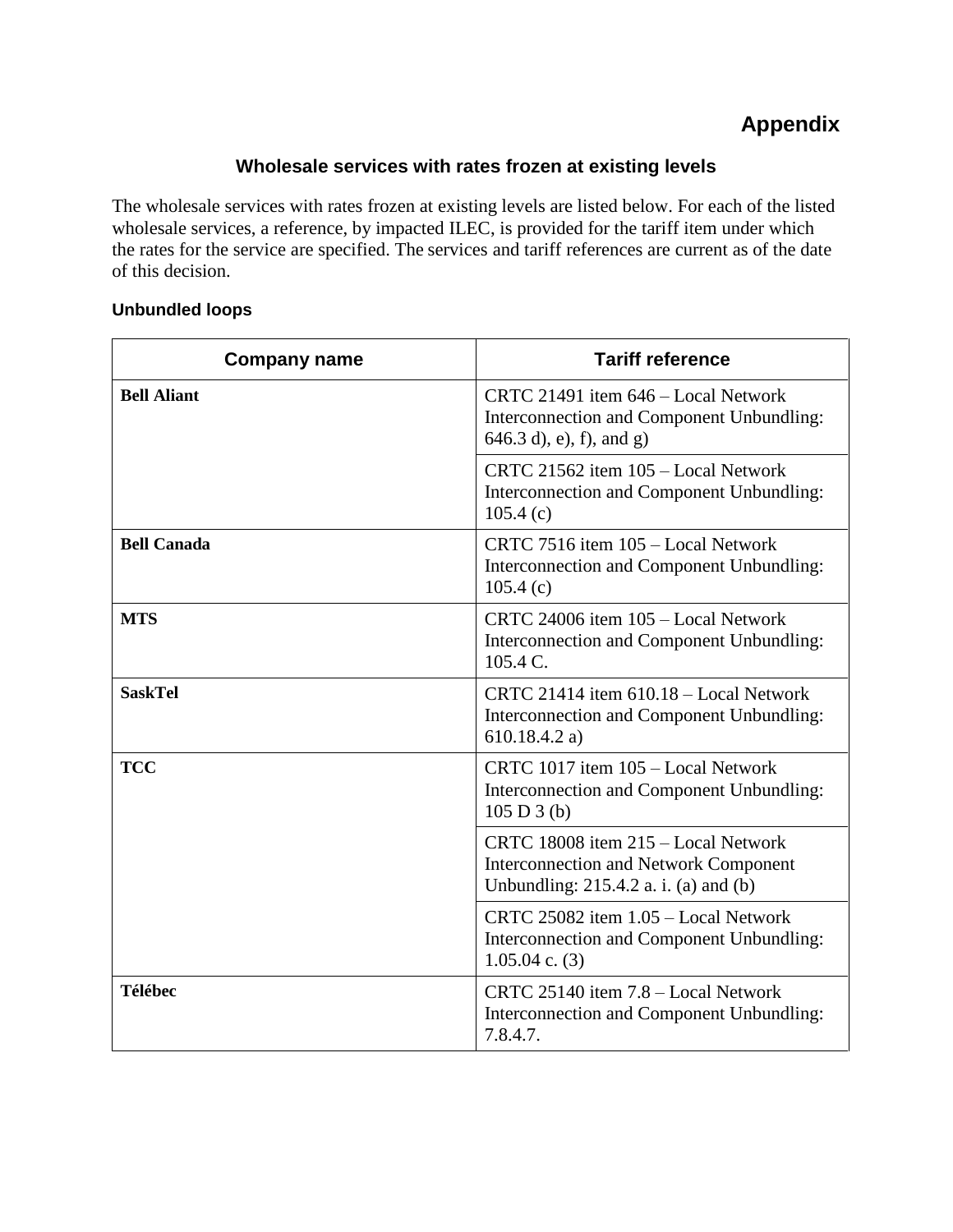### **CDN DS-0 and DS-1 access**

| <b>Company name</b> | <b>Tariff reference</b>                                                                           |
|---------------------|---------------------------------------------------------------------------------------------------|
| <b>Bell Aliant</b>  | CRTC 21491 item 612 – Competitor Digital<br>Network Service: 612.4 a) and b)                      |
|                     | CRTC 21562 item 130 – Competitor Digital<br>Network (CDN) Services: 130.4 a)                      |
| <b>Bell Canada</b>  | CRTC 7516 item 130 – Competitor Digital<br>Network (CDN) Services: 130.4 (a)                      |
| <b>MTS</b>          | CRTC 24006 item 125 – Competitor Digital<br>Network (CDN) Services: 125.4 A. and B.               |
| <b>SaskTel</b>      | CRTC 21414 item $650.28$ – Competitor Digital<br>Network (CDN) Services: 650.28.4 (a)             |
| <b>TCC</b>          | CRTC 21462 item 225 – Competitor Digital<br>Network Access (CDN Access): 225.3.1. and<br>225.3.2. |

# **Legacy aggregated wholesale high-speed access services**

Freezing of rates applies to monthly access rates and charges for service speeds provided over non-FTTN DSL technologies.

| Company name       | <b>Tariff reference</b>                                                                                    |
|--------------------|------------------------------------------------------------------------------------------------------------|
| <b>Bell Aliant</b> | CRTC 21491 item $624 -$ ADSL WAN Service:<br>624.3                                                         |
|                    | CRTC 21491 item $626 - ADSL$ Access<br>Service: 626.3                                                      |
|                    | CRTC 21560 item 5410 – Gateway Access<br>Service: 5410.4 (f) (1) (a) and (b)                               |
| <b>Bell Canada</b> | CRTC 6716 item 5410 – Gateway Access<br>Service: 5410.4 (f) (1) (a) and (b)                                |
| <b>MTS</b>         | CRTC 24002 item 5820 - Asymmetric Digital<br>Subscriber Line (ADSL) Data Access Service:<br>5820.6.        |
| <b>SaskTel</b>     | CRTC 21414 item $650.32 -$ Aggregated<br>Asymmetric Digital Subscriber Line (ADSL)<br>Service: 650.32.7.2. |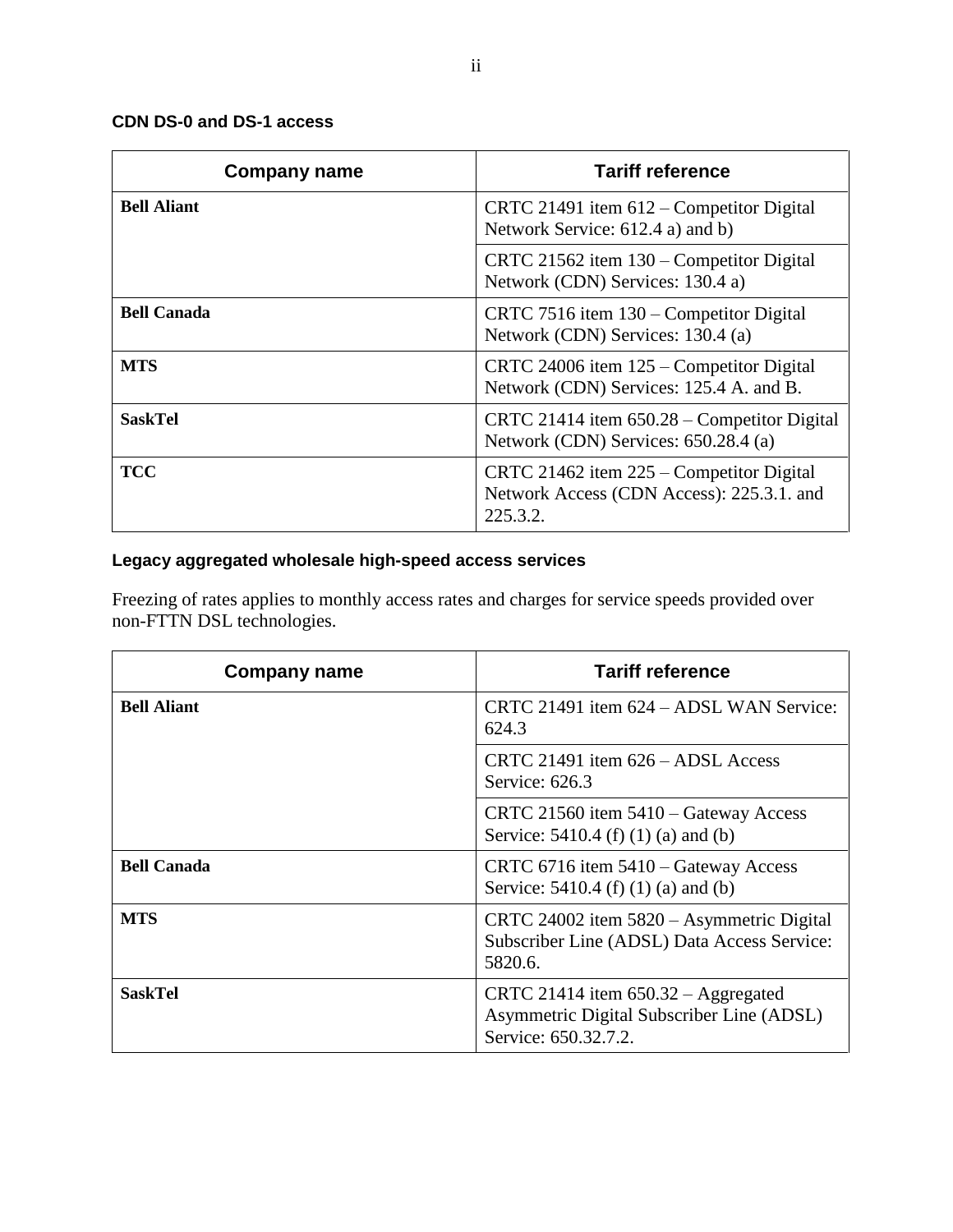| TCC | CRTC 21462 item 226 – Wholesale Internet<br>ADSL Service: 226.3 a.           |
|-----|------------------------------------------------------------------------------|
|     | CRTC 21462 item 227 – Wide Area Network<br>ADSL Service: 227.3               |
|     | CRTC 25082 item 4.06 – Wholesale Internet<br>ADSL Service: 4.06.03 b. and d. |
|     | CRTC 25082 item 4.07 – ADSL Wide Area<br>Network Service: 4.07.03            |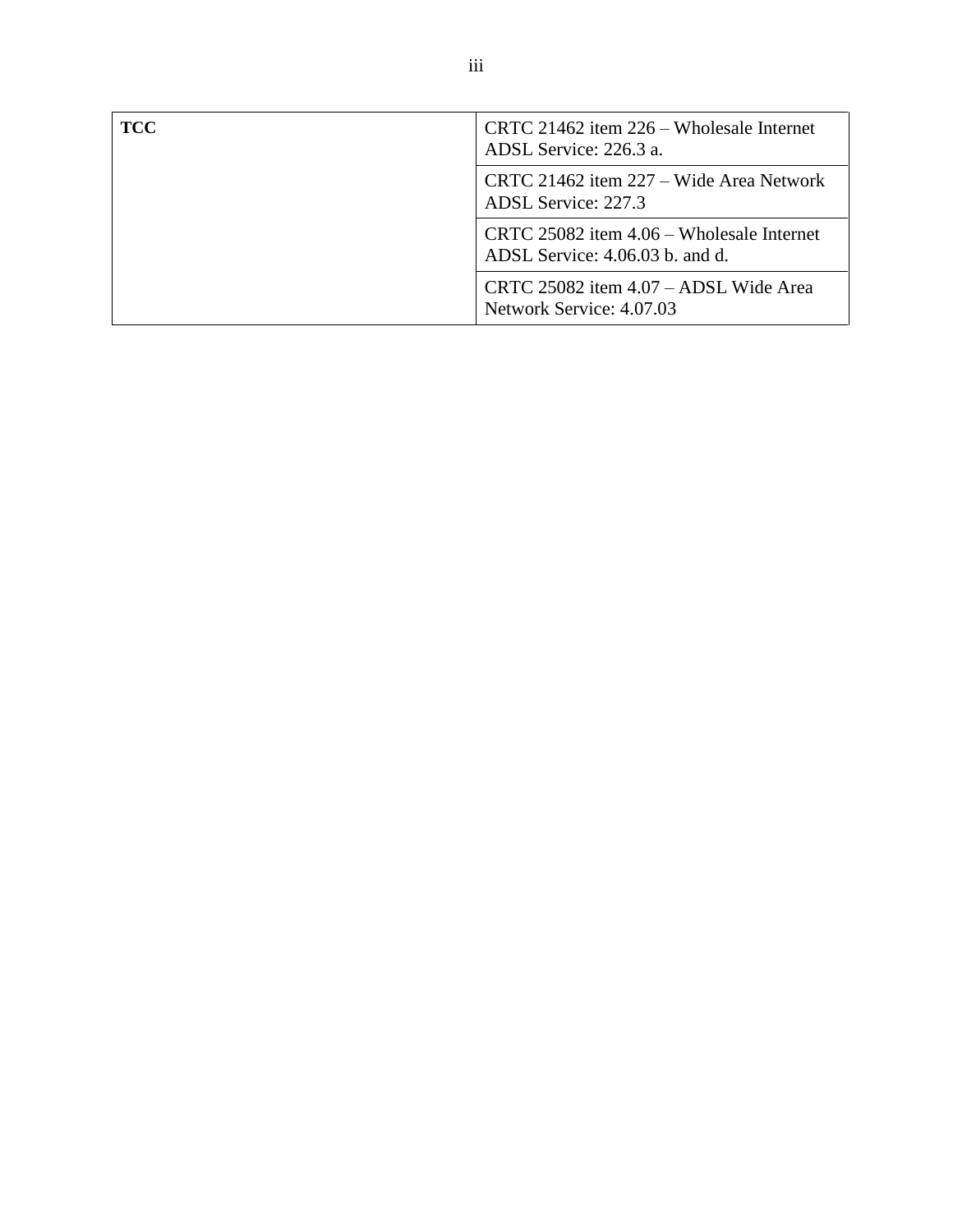# **Dissenting Opinion of Commissioner Raj Shoan**

This opinion reflects a different perspective on the matters before the Commission in this hearing; specifically, I agree with the decisions of my colleagues regarding the wholesale services to be mandated and those to be phased out, subject to a reasonable transition regime. In particular, I agree with the majority that access to high-speed networks on a disaggregated basis should be a mandated service pursuant to our wholesale wireline access regime, and that such access should include access to fibre facilities.

For the purpose of the subject matter of this hearing, this dissent has a very narrow focus. To be clear, I do not challenge the determinations of my colleagues with respect to the application of the *Telecommunications Act* and its associated regulations and policies. My concern, and the focus of this dissent, is with the lack of broadcasting analysis under the *Broadcasting Act*, given the overwhelming evidence provided at the hearing and during this public process.

Convergence has long been a buzzword in both the broadcasting and telecommunications industries. In the simplest terms, it refers to the coming together of two or more technologies on one device or platform. As was discussed thoroughly throughout this hearing, the retail telecommunications services that consumers receive through wholesale access are being increasingly bundled and are seamlessly integrating applications of all types – including those that fall under the *Broadcasting Act*. In my view, CRTC policies and frameworks need to reflect, rather than ignore, this reality. In some cases, we have a legal obligation to do so – a fact that is curiously absent from the majority decision.

With respect to the broadband access service (BAS) analysis under the Essentiality Test, I agree that the relevant upstream market is access to high-speed networks. At paragraph 117 of the majority decision, however, with respect to the relevant downstream markets, the evidence indicates, in my view, that there are actually three of them, each of which must be analyzed differently according to the applicable legislative and policy framework. Ignoring these analytical differences not only ignores the existence of broadcasting on these "pipes" but also abdicates the Commission's legal responsibility to apply the provisions of the *Broadcasting Act*. The totality of evidence provided in this hearing tells us that, in the future, broadcasting activity will dominate the bandwidth on these high-speed networks. It is time our policies reflect, or at least acknowledge, that fact.

The evidence demonstrates that we are moving to a wireline world in which there is one pipe to the consumer with up to three distinct services from a regulatory perspective: licensed or exempt Internet Protocol television (IPTV) broadcasting undertakings, exempt broadcasting services delivered over the infrastructure of telecom carriers via retail Internet services and, lastly, retail Internet services without a broadcasting component. I will examine the policy and legislative implications of these three downstream markets below with reference, where appropriate, to the new Essentiality Test, as well as legislative provisions not contemplated or applied in the majority decision.

There is, however, a larger conceptual challenge and it is two-fold. Firstly, we, the Commission and the industry, need to confront the reality that we are rapidly evolving to a world where everything is delivered to the consumer over one pipe or one wireless connection – broadcasting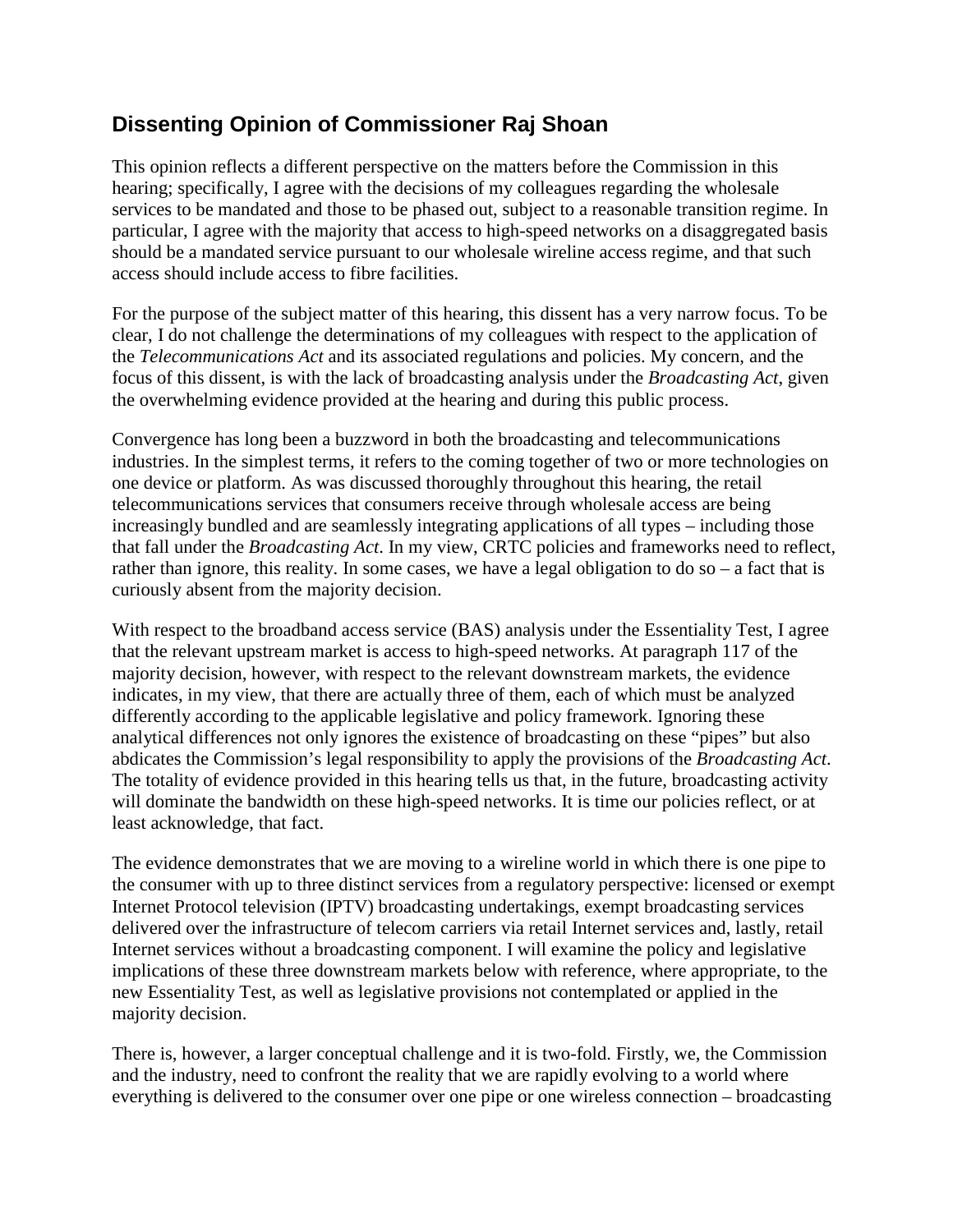and telecom services co-inhabiting networks, wired and wireless. This has major policy implications that have yet to be truly reflected in our policies and regulations. As discussed below, there have long been aspects of this evolution in play: the twisted copper pair (i.e. local loop) carrying both telephony and IPTV, or coaxial cable networks offering digital television and retail Internet services – what is changing is the fact that, today, it is becoming the norm and, as Internet Protocol (IP) technology is adopted by undertakings in both the broadcasting and telecommunications industries, bandwidth will be dynamically and seamlessly allocated between broadcasting and telecommunications activities, such that differentiating between a broadcasting and a telecommunications undertaking will require a new analysis.

Secondly, however we may have defined retail Internet service in the past, the evidence in this proceeding is clear that the lion's share of Internet bandwidth has evolved, in the last ten years, from being dominated by primarily alphanumeric text-based services focused on private communications to one increasingly dominated by audio and visual programming intended for reception by the public. In essence, under the current legislative framework, the Internet, through market forces, consumer use, and industry development, is evolving from a telecommunications service *into a broadcasting service*. The implications of this evolution are profound for not only the Commission's regulatory frameworks, but all Canadians and the public interest.

# **Background**

It became evident very early in this hearing that video distribution and consumer demand for video programming was the primary driver underpinning requests for wholesale access to highspeed networks, justifying network expansion and the request for a disaggregated BAS.

In a written submission, VMedia stated the following:

VMedia hopes that in the course of these proceedings there is a recognition that wholesale internet access cannot be considered in isolation, without an awareness of the fact that video distribution on the Internet is the ultimate "killer application" for the Internet. $43$ 

In its opening remarks at the hearing, Shaw commented that:

Canadian consumers, creators, and businesses have clearly embraced the Internet age. We spend more time online than any other nation. *We are the most intensive consumers of online video in the world*. This is all encouraged and powered by dynamic broadband networks like Shaw's.<sup>[44](#page-49-1)</sup> (my emphasis)

The notion of Canadian consumers being intense consumers of online video and the corresponding pressure it applies to network operators was also confirmed in an exchange between Vice-Chairman Pentefountas and VMedia:

<span id="page-49-0"></span> <sup>43</sup> VMedia Intervention, 31 January 2014, paragraph 9

<span id="page-49-1"></span><sup>44</sup> Transcript, Volume 5, 28 November 2014, Shaw Communications, line 5846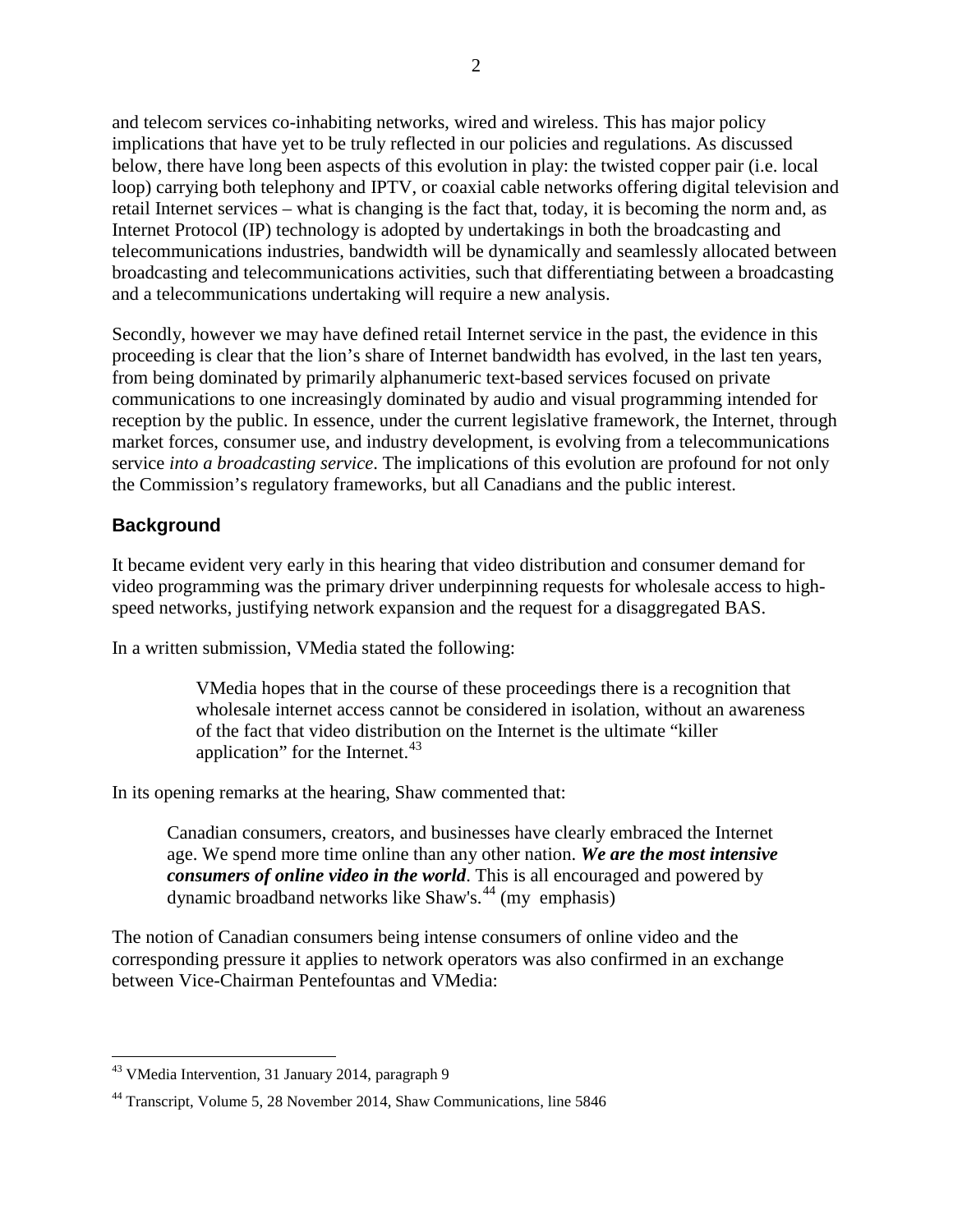6298 COMMISSIONER PENTEFOUNTAS: Okay. So you may have disagreed at the time, you may still disagree, but you knew the rules of the road before you got into the BDU business.

6299 Now, I can understand some ISPs saying, "Well, there has been an explosion in consumption of video," but your entire business case or a large part of it would be based on consumption of video if you are going to be an IPTV provider. So why are we responsible for your math?

6300 MR. BURGER: Actually, it's precisely because of a recognition of that that we are so focused on the triple play bundle aspect of our offering, because the reality is that we concluded that whether we are in the BDU business or not, *as an ISP we are going to get chewed up by the drive to video*. I think the reality is, somebody is going to be doing it, whether it is going to be watching Netflix on HD or 4K, or whatever the demand is going to be in the future, that bandwidth is going to get chewed up.<sup>[45](#page-50-0)</sup> (my emphasis)

Later, in the same exchange between Vice-Chairman Pentefountas and VMedia, Mr. Tchernobrivets, VMedia's CEO, commented that "it's a fact that for any ISP, about 30 percent of the traffic is due to Netflix and YouTube."[46](#page-50-1) Third-party research points to a more significant allocation; according to a 2014 Sandvine [report,](https://www.sandvine.com/downloads/general/global-internet-phenomena/2014/2h-2014-global-internet-phenomena-report.pdf) Netflix accounts for 34.9% of downstream traffic of total peak period traffic on North American networks; YouTube accounts for an additional 14%.

In an exchange between Vice-Chairman Menzies and the Canadian Network Operators Consortium (CNOC), costs associated with the distribution of video over these networks was cited as a large challenge:

1781 Right now if you are going to use CBB to deliver multiple different kinds of applications, you are paying for all that CBB regardless of what the application is you are putting across it. It's one rate.

1782 So for video where you are putting 5, 8, 10 megabits for a single channel and you are still paying \$14 per megabit just to carry it during peak hour, it's too expensive to carry that kind of an application. On the other hand, voice isn't terribly expensive, but it still has a different profile from sort of general internet use. So that's what I was trying to get across.

1783 So if you are trying to pick one rate that suits all of those application types, it would have to be a dramatically lower rate.

1784 COMMISSIONER MENZIES: So this is primarily related to changes in consumer behaviour and demand --

1785 MR. STEIN: Yes.

<span id="page-50-0"></span> <sup>45</sup> Transcript, Volume 5, 28 November 2014, VMedia

<span id="page-50-1"></span><sup>46</sup> Transcript, Volume 5, 28 November 2014, VMedia, line 6325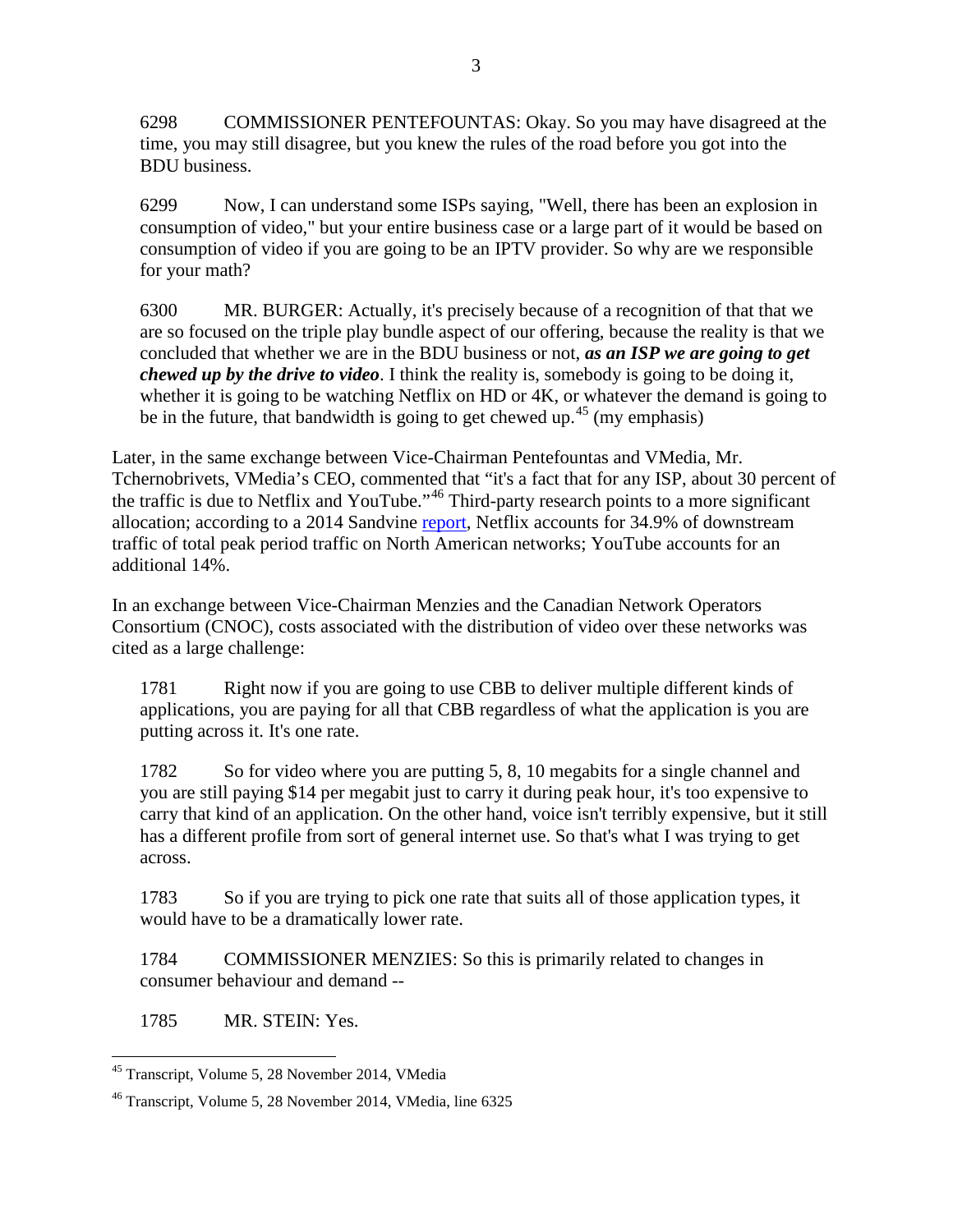1786 COMMISSIONER MENZIES: -- in recent years.

1787 MR. TACIT: That's part of it.

1788 MR. STEIN: Their appetite for different applications, their appetite for different usage patterns, et cetera.

1789 COMMISSIONER MENZIES: Video.

1790 MR. STEIN: Video. Whether that is over-the-top video in certain respects or IPTV. $47$ 

An exchange between Commissioner Molnar and Primus highlighted what access to a disaggregated wholesale BAS would permit third parties in terms of relevant downstream markets:

2709 I just have one more question. You spoke in your remarks here, and I know in your submission as well, about the ability to offer customers a triple play package and to move into video. To what extent do you see the absence of video as impacting your business today and going forward?

2710 MR. NOWLAN: It's a very significant impact on growth in the residential sector. The bundle has taken on ever-increasing significance in the marketplace and so being able to have an environment that allows us to offer that triple play bundle is a significant component, and that's why our disaggregated model, getting more control of those cost elements, is all part of that to facilitate that ability to bring that triple play, to bring that video component.

2711 Brad, did you want to add anything from a product perspective?

2712 MR. FISHER: Yeah. Well, I think we see very high rates of attachment, having numbers where video customers, 85 percent of them will buy broadband from usually the same provider and this is in part the power of the bundle, and I think this is a part of the market we've really had trouble addressing, you know.

2713 In spite of the fact we differentiate on a number of fronts with respect to the broadband offering itself, we're very value conscious with respect to unlimited services both for business and consumers, but the video piece, it's a gap in terms of breaking into that segment of the market that has already moved to a bundle. It's very difficult to disrupt that and to bring that separate piece by itself to a home without the triple play.

2714 COMMISSIONER MOLNAR: Okay, thank you. I just --

2715 MR. NOWLAN: It just really hits on part of the philosophy that our company has been so focused on, and really, it's bringing that choice for the customers and it just gives them -- we have the scale in the marketplace with our presence to bring this

<span id="page-51-0"></span> <sup>47</sup> Transcript, Volume 2, 25 November 2014, CNOC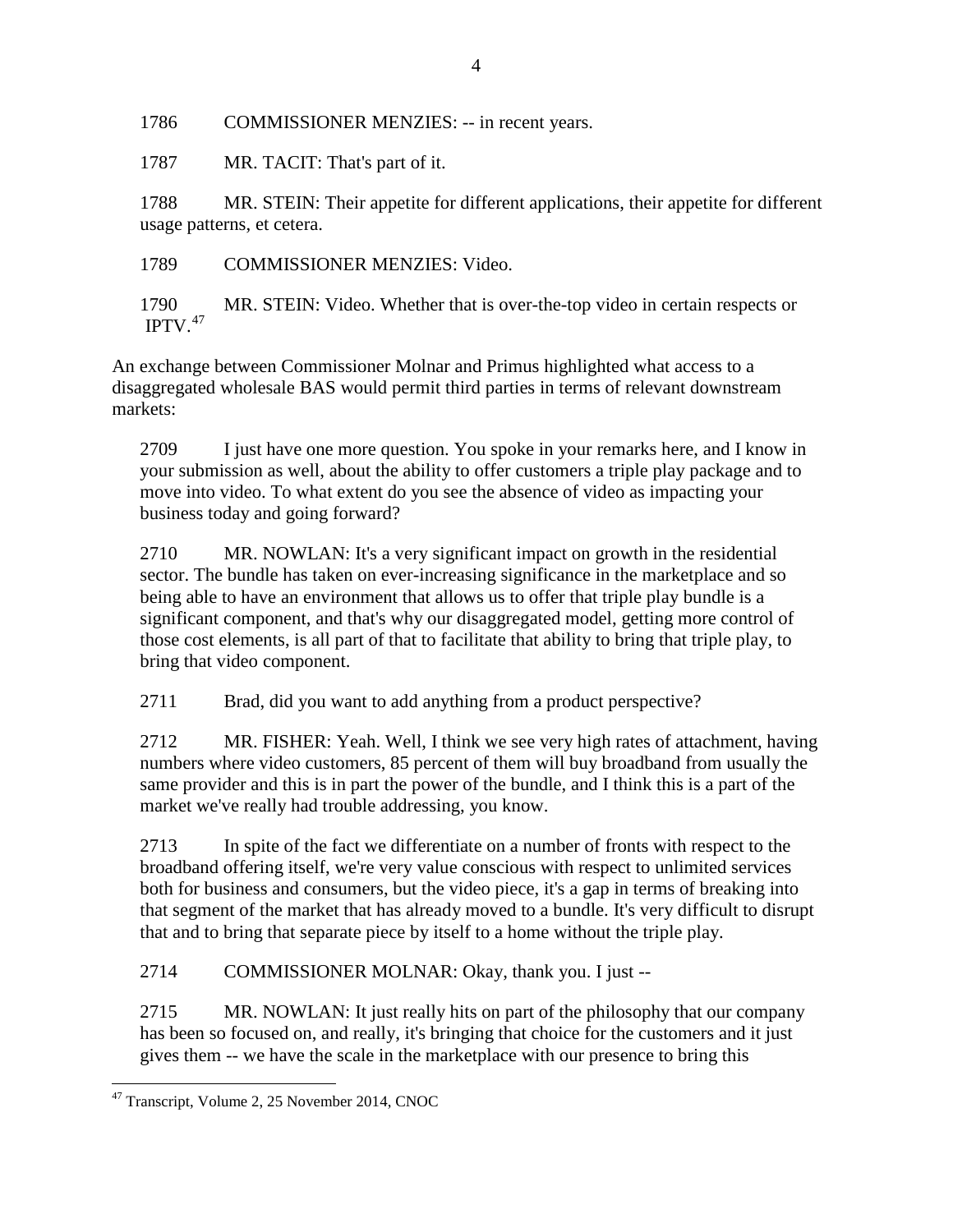competitive choice from a competitive video offering. So it's just giving more choice in that marketplace, away from that duopoly play that they currently have in the market.

2716 COMMISSIONER MOLNAR: Right. And I just want to make sure I understand before I pass you on to my colleagues here.

2717 So the ability to deliver video would open up a new customer segment to you; is that what it is? It opens up the market further versus your market is being squeezed?

2718 MR. FISHER: I think it gives us the ability to address the full market.

2719 COMMISSIONER MOLNAR: A new market.

2720 MR. FISHER: The full market.<sup>[48](#page-52-0)</sup>

The foregoing testimony accorded with the Commission's own research into the matter. According to the Cisco Visual Networking [Index](http://www.cisco.com/c/en/us/solutions/collateral/service-provider/ip-ngn-ip-next-generation-network/white_paper_c11-481360.html) (Cisco VNI),

- a. Global IP traffic has increased more than fivefold in the past five years, and will increase nearly threefold over the next five years;
- b. Globally, consumer Internet video traffic will be 80% of all consumer Internet traffic in 2019, up from 64% in 2014. The sum of all forms of video (TV, video on demand [VOD], Internet, and peer-to-peer [P2P]) will be in the range of 80-90% of global consumer traffic by 2019; and
- c. Internet video to  $TV^{49}$  $TV^{49}$  $TV^{49}$  doubled in 2014. Internet video to TV will continue to grow at a rapid pace, increasing fourfold by 2019. Internet video to TV traffic will be 17% of consumer Internet video traffic by 2019.

In short, the fact that video consumption – both present and future – on high-speed networks is driving network expansion and dominating bandwidth use was an uncontested truth in this proceeding. Video distribution – or the transmission of programming for reception by the public – is, under current legislation, a broadcasting activity.

# **Analysis**

My analysis differs markedly from that of the majority, in my view, because I readily accept a reality that has yet to be truly reflected in Commission decision-making or policies: we are rapidly evolving to a world where everything is delivered to the consumer over one pipe or one wireless connection – broadcasting and telecom services co-inhabiting networks, wired and wireless.

While a seemingly self-evident and obvious notion, this reality has significant implications for CRTC policy-making. In its January 2014 intervention for this proceeding, CNOC very neatly

<span id="page-52-0"></span> <sup>48</sup> Transcript, Volume 2, 25 November 2014, Primus

<span id="page-52-1"></span><sup>&</sup>lt;sup>49</sup> For example, Netflix through Roku.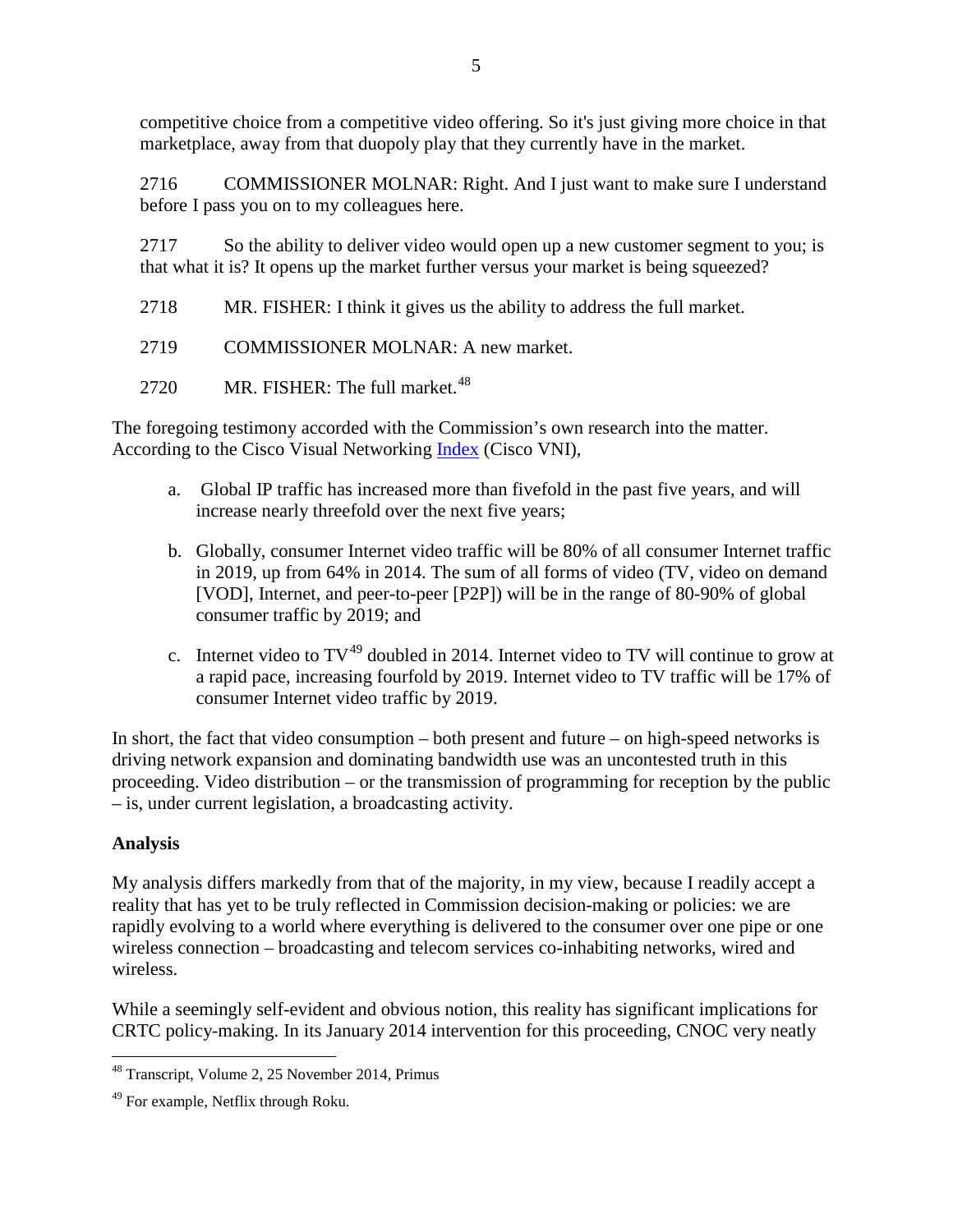describes this phenomenon as the growth of the system from the pre- to post-Internet world. In the pre-Internet world, two distribution networks with distinct engineering and different legislative frameworks were dominant: the public switched telephone network (regulated by the *Telecommunications Act*) and the cable television system (regulated by the *Broadcasting Act*). Each of these systems developed independently of the other and, as CNOC notes, each had a particular business model, network architecture, and regulatory challenges.

The rise of IP and IP-based networks and the subsequent creation of the Internet changed everything. In addition to facilitating greater competition, it allowed facilities previously limited to one functionality to become capable of more. The IP suite was designed to carry packets of data – data that could include both voice and video. The end result, as CNOC noted, was that networks that were formerly specialized, such as cable and telephone systems, were no longer constrained in such a way. These networks became capable of carrying and offering both telecommunications and broadcasting services simultaneously.

Vaxination Informatique submitted the following at the hearing:

The "facilities based" doctrine dates from the last century where a physical cable supported one high-priced regulated monopoly service, either telephone or television. Convergence of multiple services delivered on a single pipe has made this doctrine obsolete. This pipe is a utility built with commodity equipment, with the innovation occurring further out on the Internet. That's where the action is happening. $50$ 

Unfortunately, as this network evolution has occurred, the Commission has been slow to update its policies and regulations to reflect the new multi-faceted nature of IP-enabled networks. In effect, networks that it has traditionally labelled as solely "broadcasting" or "telecommunications" remain so today despite the fact that their operators and retail consumers are using them for a myriad of activities – some broadcasting, some telecommunications, and all virtually unregulated. When confronted with an assessment of relevant downstream markets in the case of BAS, the majority of the Commission chose to focus solely on retail Internet services despite the preponderance of evidence that demonstrated far more than telecommunications activity was occurring on these high-speed networks.

In my view, the majority's narrow approach does a disservice to the public interest insofar as it ignores evidence and facts that clearly demonstrate the existence of multiple types of services and activity occurring on the high-speed networks in question. Acknowledging these services and activities is not only prudent from a regulatory perspective, it is arguably a legal obligation of the Commission given that each applicable statute has its particular policy objectives and governing principles. The Commission cannot and should not remain wilfully blind to the existence of new services and activities on these networks, especially in light of its *Broadcasting Act* obligations.

The second development that is implicit in the reasoning for my dissent is likely to be far more contentious. The Commission has, since the early 1990s, treated retail Internet service as a telecommunications service. But the Internet has evolved substantially since that time; it has

<span id="page-53-0"></span> <sup>50</sup> Transcript, Volume 9, 4 December 2014, Vaxination Informatique, line 11397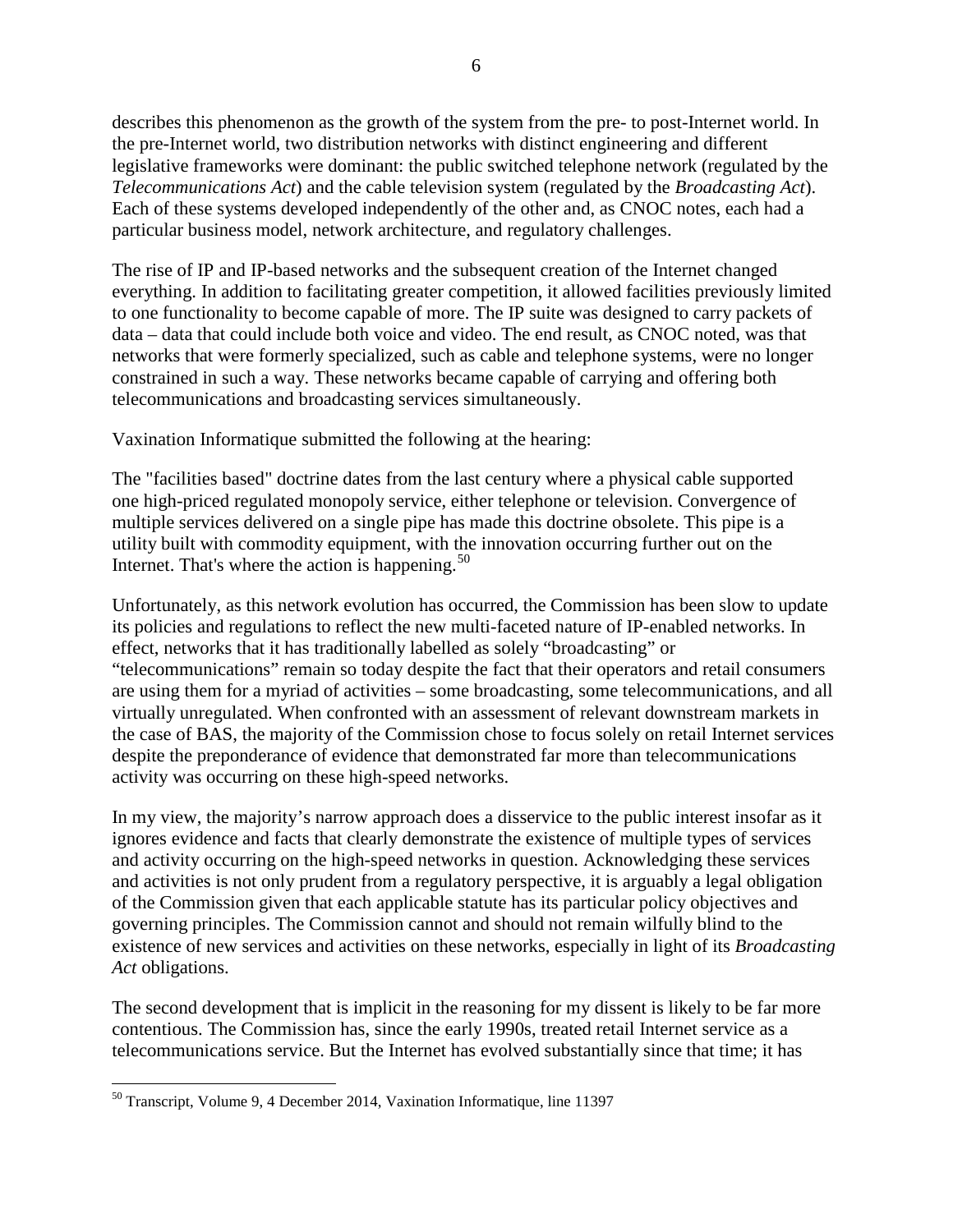evolved from a communications platform that was focused primarily on private communications through alphanumeric text (i.e. email, chat rooms, websites, message boards) to one whose bandwidth is increasingly dominated, today, by video distribution. Netflix did not exist in the 1990s. YouTube did not exist in the 1990s. Shomi and Crave TV did not exist at this time last year. As noted in paragraph 15 above, according to the Cisco VNI, the sum of all forms of video (TV, VOD, Internet, and P2P) will be in the range of 80-90% of global consumer Internet traffic by 2019.

It is clear through the majority decision that my Commissioner colleagues on the panel still view retail Internet service as a purely telecommunications service. It is worth exploring, however, whether the definition of retail Internet service needs to be re-examined given the current legislative framework in Canada. Is it evolving into a broadcasting service? Is it a hybrid telecommunications/broadcasting service? Should it remain as a purely telecommunications service? These are important questions from a public policy perspective and certainly worthy of closer examination and discussion in a different forum or proceeding.

My analysis for this dissent includes the application, or potential application, of certain provisions of the *Telecommunications Act* and the *Broadcasting Act*, to which my colleagues did not turn their attention. Specifically, I refer to the following legislative provisions:

*Section 4 of the* Telecommunications Act*:*

4. This Act does not apply in respect of broadcasting by a broadcasting undertaking.

*Section 28 of the* Telecommunications Act*:*

28. (1) The Commission shall have regard to the broadcasting policy for Canada set out in subsection 3(1) of the Broadcasting Act in determining whether any discrimination is unjust or any preference or disadvantage is undue or unreasonable in relation to any transmission of programs, as defined in subsection 2(1) of that Act, that is primarily direct to the public and made

(*a*) by satellite; or

(*b*) through the terrestrial distribution facilities of a Canadian carrier, whether alone or in conjunction with facilities owned by a broadcasting undertaking.

*Definition of 'broadcasting' pursuant to the* Broadcasting Act*:*

"broadcasting" means any transmission of programs, whether or not encrypted, by radio waves or other means of telecommunication for reception by the public by means of broadcasting receiving apparatus, but does not include any such transmission of programs that is made solely for performance or display in a public place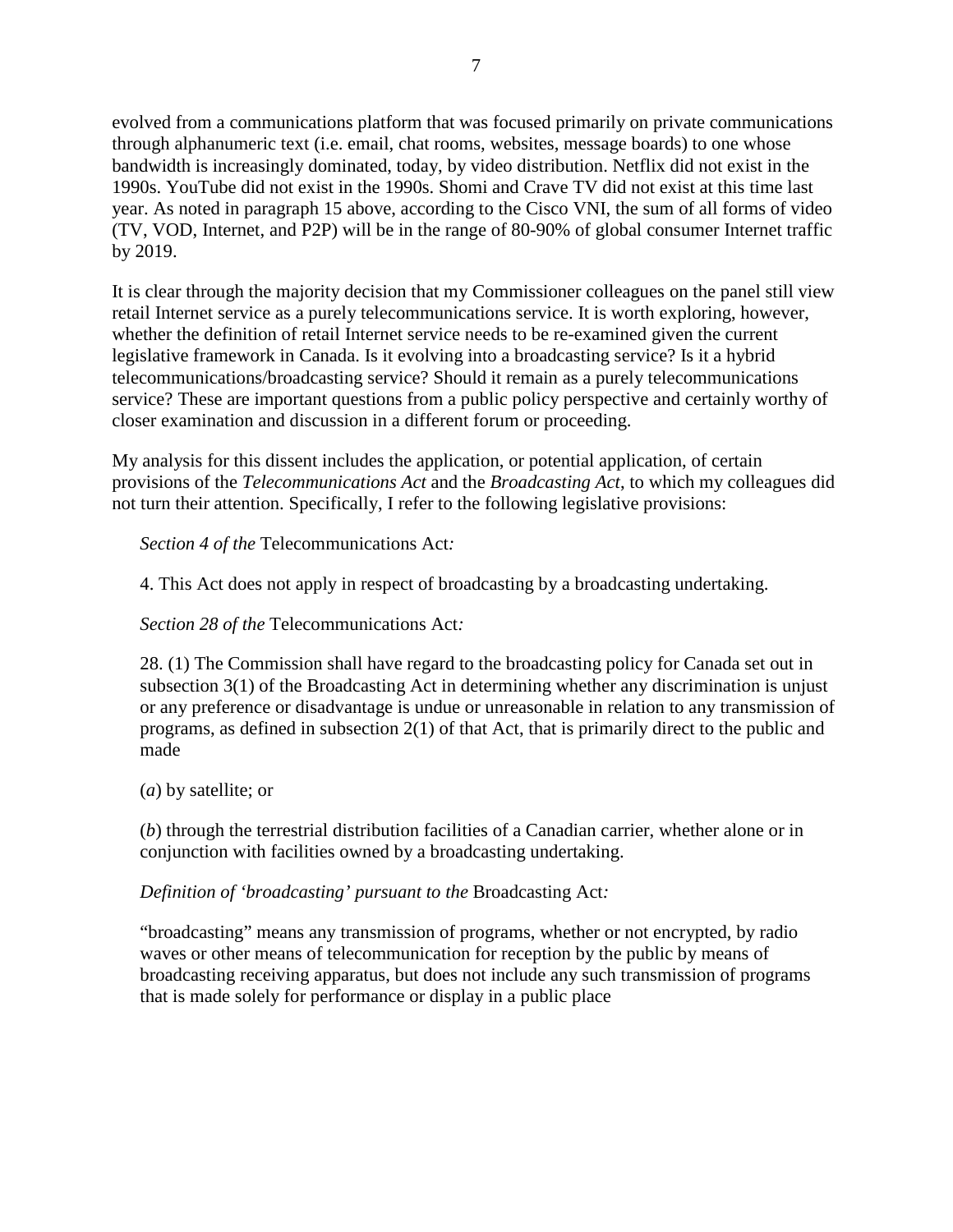*Application of the* Broadcasting Act*:*

4. (3) For greater certainty, this Act applies in respect of broadcasting undertakings whether or not they are carried on for profit or as part of, or in connection with, any other undertaking or activity.

4. (4) For greater certainty, this Act does not apply to any telecommunications common carrier, as defined in the *Telecommunications Act*, when acting solely in that capacity.

*Paragraph 9(1)(*f*) of the* Broadcasting Act*:*

9. (1) Subject to this Part, the Commission may, in furtherance of its objects,

(*f*) require any licensee to obtain the approval of the Commission before entering into any contract with a telecommunications common carrier for the distribution of programming directly to the public using the facilities of that common carrier;

At paragraph 117 of the majority decision, in applying the new Essentiality Test, the Commission has limited its analysis of the relevant downstream market to retail Internet services. I disagree with this approach. In fact, a credible argument could be made that the Commission has made an error in law by not applying the provisions or objectives of the *Broadcasting Act* to the analysis. According to the evidence in this proceeding, in my view, there are at least three relevant downstream markets:

- a. licensed or exempt IPTV broadcasting undertakings;
- b. exempt broadcasting services delivered over the infrastructure of telecom carriers via retail Internet services; and
- c. retail Internet services without a broadcasting component.

It is necessary to examine each of these markets independently given that each raises differing policy and legislative analyses pursuant to current legislation.

# **Licensed or exempt IPTV broadcasting undertakings**

The provision of an IPTV service was a major focus of attention during this hearing when discussing the potential mandating of a disaggregated, wholesale high-speed access Internet service. In fact, one could surmise that the primary purpose of mandating access to high-speed networks was to allow third-party providers to offer bundles of services that included a meaningful video offering, such as IPTV, over a managed portion of the network. As indicated by parties at the hearing, the provision of a reasonably priced bundle of services – one that included a television-equivalent service – was critical to ensuring a competitive landscape for third parties on a going-forward basis.

I do not disagree with these arguments. My difficulty arises with the analytical tool employed by the Commission in the provision of access to this wholesale service.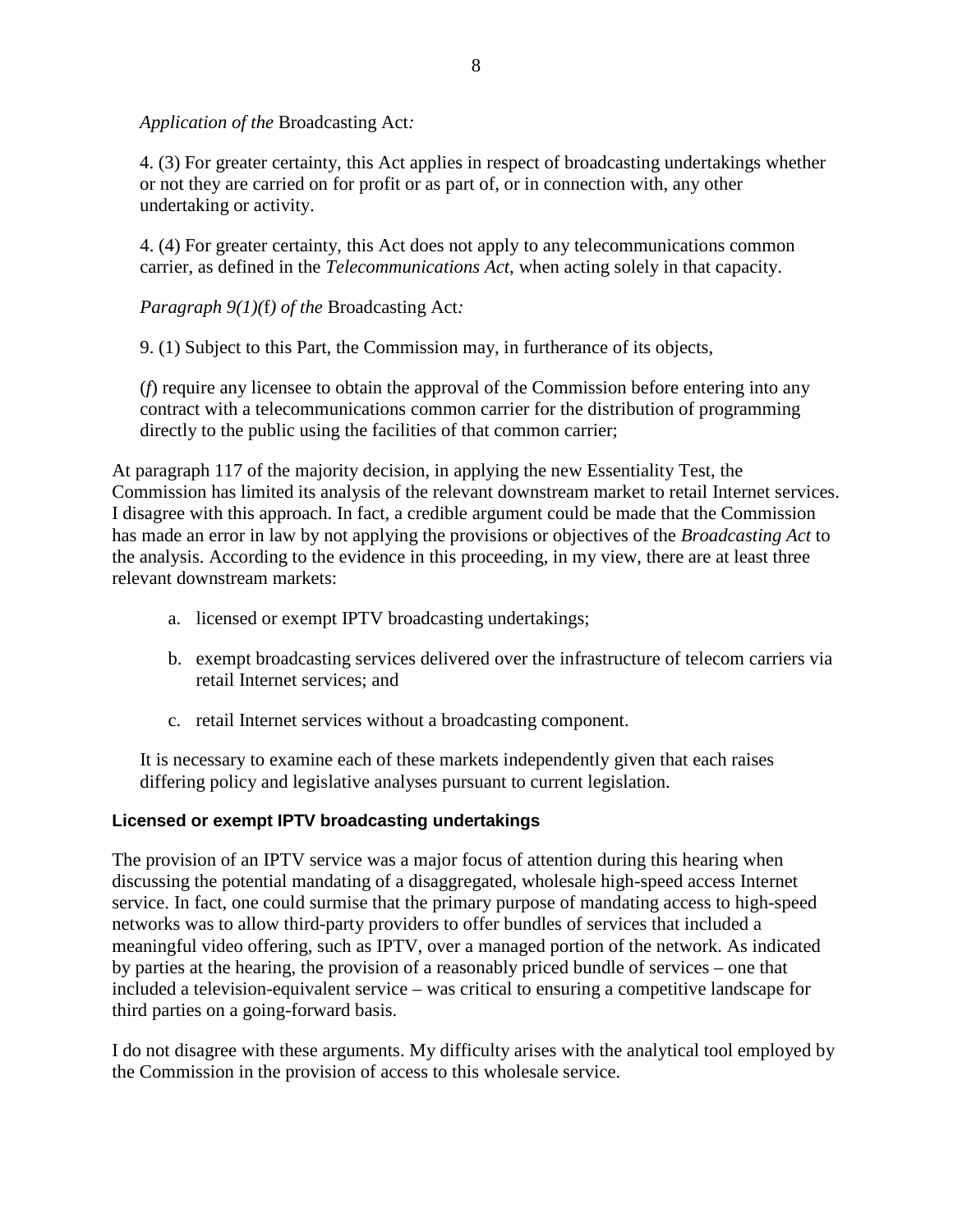IPTV is – without question or debate – a broadcasting service. IPTV undertakings operate according to either a broadcasting exemption order or a licence, but that fact does not fundamentally alter the fact that they are broadcasting undertakings. As stated in section 4 of the *Telecommunications Act*, this Act does not apply to broadcasting by broadcasting undertakings. Thus, there is an analytical quandary: how can the Commission provide access to high-speed networks to third parties, under the *Telecommunications Act*, in order to allow them to provide a broadcasting service?

The answer, in my view, is quite simple: it cannot. The *Telecommunications Act* does not and cannot apply to such undertakings. Further, telecom carriers or resellers cannot claim to have no knowledge or control of the content offered by such undertakings, as the record of this proceeding clearly refutes such arguments: IPTV offerings are separate from what it is colloquially referred to as the "open Internet." They are managed network offerings by the carrier or reseller in question. In other words, the IPTV provider is fully aware of and involved in the distribution of the service over the high-speed network.

The majority decision to apply the *Telecommunications Act* to mandate access to high speed networks in order to allow for, in part, the provision of IPTV to consumers is particularly peculiar given that a legislative provision exists at paragraph 9(1)(*f*) of the *Broadcasting Act* that specifically addresses this very situation.

Given the facts and evidence, in my view, the provision of wholesale access to high-speed networks for the purpose of offering an IPTV service – and any associated costing or licensing implications – should properly have been considered under the *Broadcasting Act*. [51](#page-56-0)

#### **Exempt broadcasting services delivered over the infrastructure of telecom carriers via retail Internet services**

The evidence in this hearing demonstrated that Internet service providers (ISPs) are readily able, to varying degrees, to identify bandwidth-intensive applications over their high-speed networks. Invariably, those applications are online video services. Exempt broadcasting services, such as Netflix and YouTube, have risen in prominence and popularity since the last wholesale wireline proceeding.

Unlike IPTV offerings, exempt broadcasting services operate over the open Internet pursuant to the Commission's Digital Media Exemption Order<sup>[52](#page-56-1)</sup> and not a private, managed network. While such services can be either distribution undertakings or programming undertakings, it is the exempt programming undertakings that have to date gained the most popularity amongst Canadians. As noted in paragraph 12 above, depending on the ISP, consumption of these services can comprise, at peak hours, between 30% and 50% of the bandwidth of a retail Internet

<span id="page-56-0"></span><sup>&</sup>lt;sup>51</sup> By logical extension, there is an argument to be made that the application of capacity-based billing rates on IPTV undertakings – a major area of concern at the hearing – should also properly be examined under the *Broadcasting Act*. At a minimum, section 28 of the *Telecommunications Act* would seem to apply to the concerns of third parties respecting the potentially preferential use of virtual local area networks and multicasting by large incumbents.

<span id="page-56-1"></span> $52$  The validity of the regulatory distinction between services operating on the same pipe but distinguishing themselves on the basis of being subject to a private, managed network and those operating over the open Internet has never been directly subject to a public proceeding in the broadcasting context.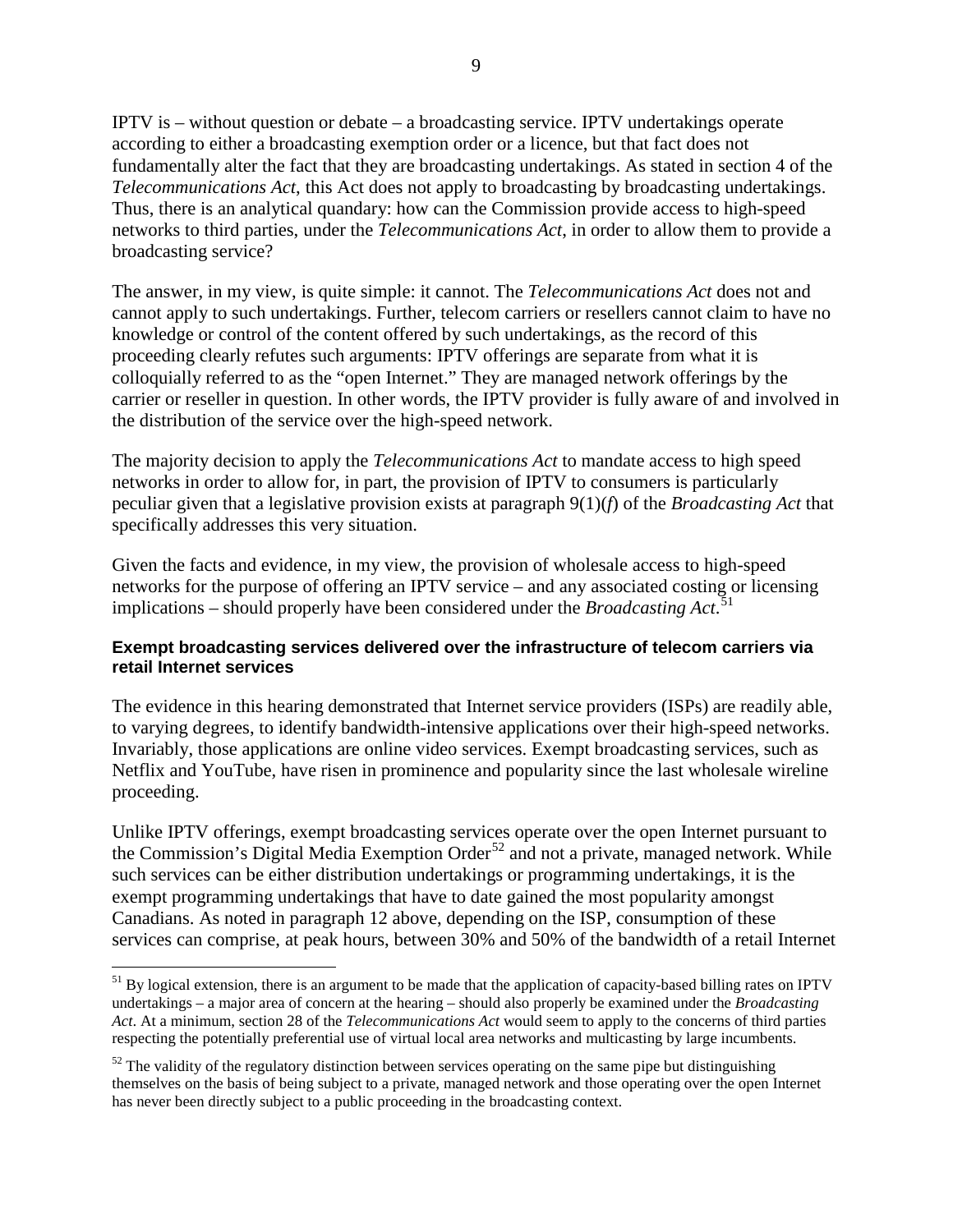service offering. Furthermore, the Cisco VNI indicates that online video services will only continue to increase their share of overall bandwidth available over high-speed networks in the near future.

Section 28 of the *Telecommunications Act* imposes a positive obligation on the Commission to establish an analytical framework respecting the transmission of programming over the networks of telecommunications common carriers in order to guard against undue preference and/or unjust discrimination.

The majority decision sets out a revised approach to the Essentiality Test. In tweaking the Essentiality Test, the Commission has adopted a new analysis respecting policy considerations that may inform, support, or reverse a decision to mandate a wholesale service. Such policy considerations include public good, interconnection, or investment and innovation. I agree with this approach, as the Essentiality Test, while largely effective, is not necessarily designed to capture wholesale services that require special treatment or consideration. In this respect, I do not view the aforementioned list of policy considerations as an exhaustive list.

In my view, in mandating access to a disaggregated BAS, the Commission missed an opportunity, under the new Essentiality Test, to add a policy analysis required pursuant to section 28 of the *Telecommunications Act*, namely, what impact the mandating or not mandating of a wholesale service would have on *Broadcasting Act* policy objectives. This is particularly important in the case of the disaggregated BAS, as the Commission does not regulate the provision of retail Internet services and will be phasing out, subject to a transition regime, aggregated wholesale high-speed access services. As such, it is not readily apparent in what context other than the provision of wholesale access to high-speed networks that the Commission can apply the required analysis pursuant to section 28.

Alternatively, the Commission could have included such an analysis under the umbrella of "investment and innovation."

The absence of a section 28 analysis may have a notable impact on the development and provision of online video applications over high-speed networks, given concerns expressed by parties at the public hearing of incumbents utilizing equipment denied to third parties in order to more effectively manage network congestion due to the transmission of programming over their networks. The application of section 28 would also be an effective tool for the Commission to pre-emptively establish what factors would constitute undue preference/unjust discrimination as high-speed networks rapidly transition to becoming predominantly video distribution platforms.

#### **Retail Internet service without a broadcasting component**

The last relevant downstream market, in my view, is the market which the Commission assessed in its majority decision: retail Internet services.

The lone distinction I would make to the Commission's analysis would be to establish a mechanism or proxy by which to acknowledge what proportion of network traffic of that service on that ISP was related to video distribution intended for reception by the public – in other words, the definition of broadcasting. That portion of the network would be subject to an analysis that incorporates a consideration of broadcasting policy objectives, as noted above.